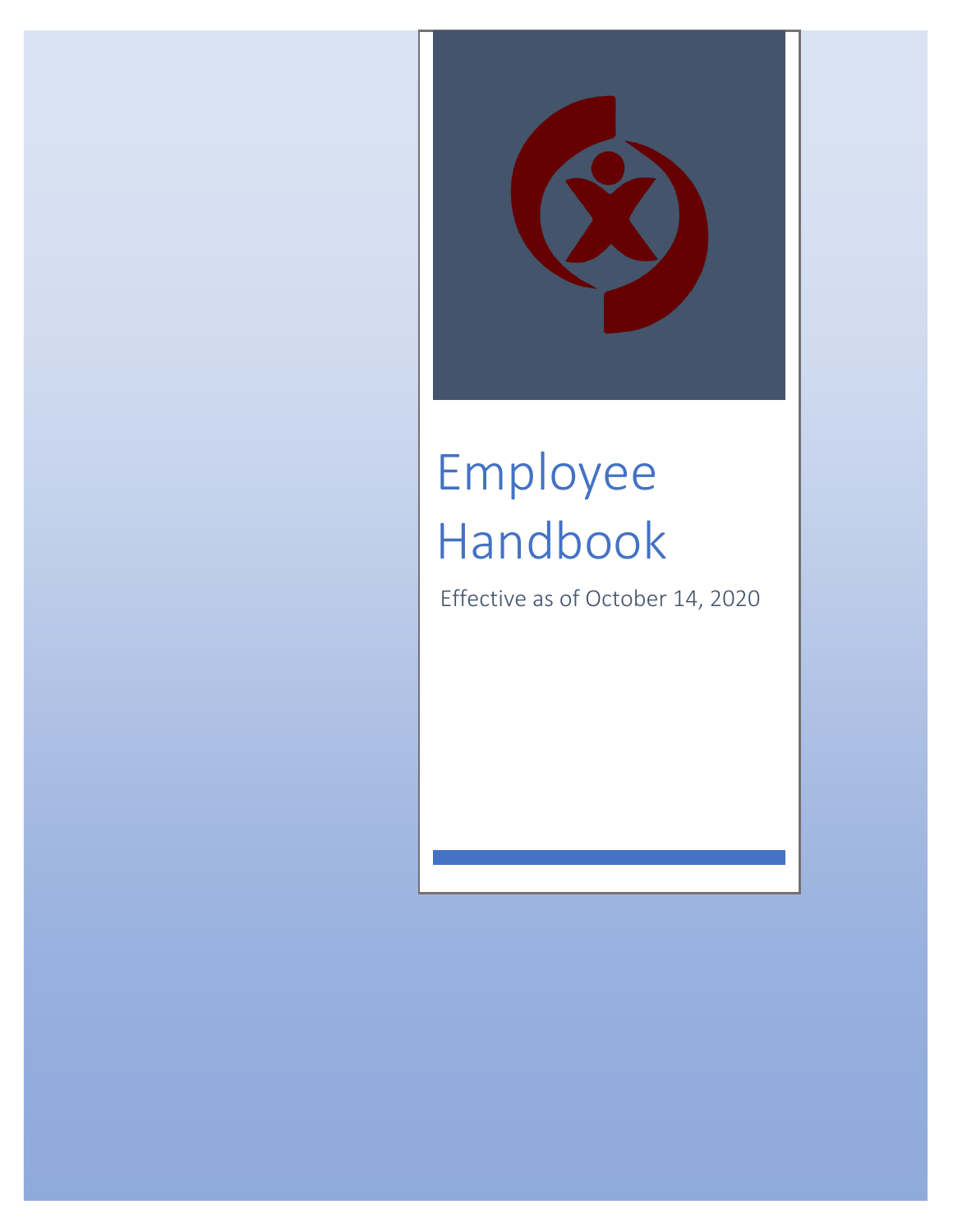## Table of Contents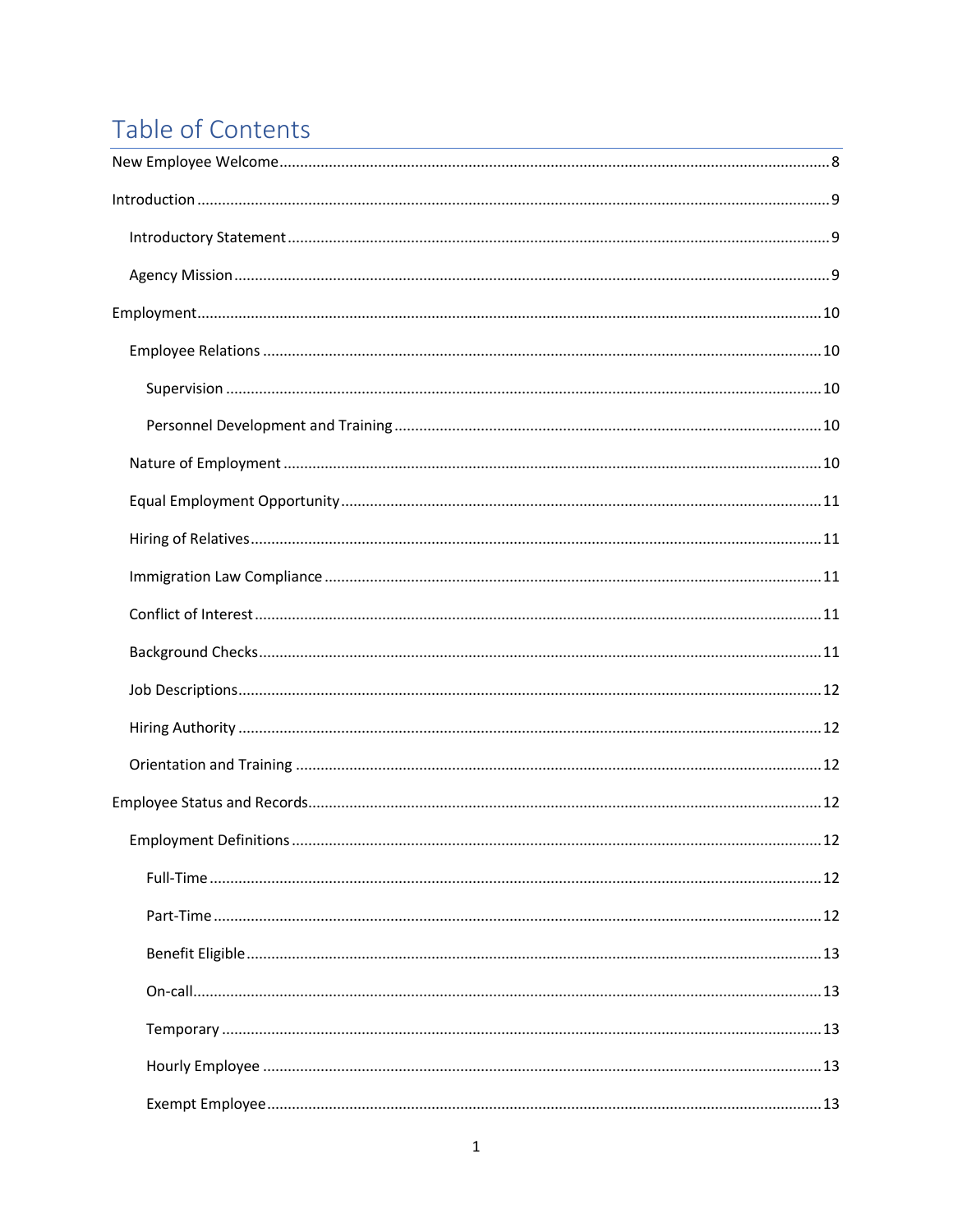| . 16 |
|------|
|      |
|      |
|      |
|      |
|      |
|      |
|      |
|      |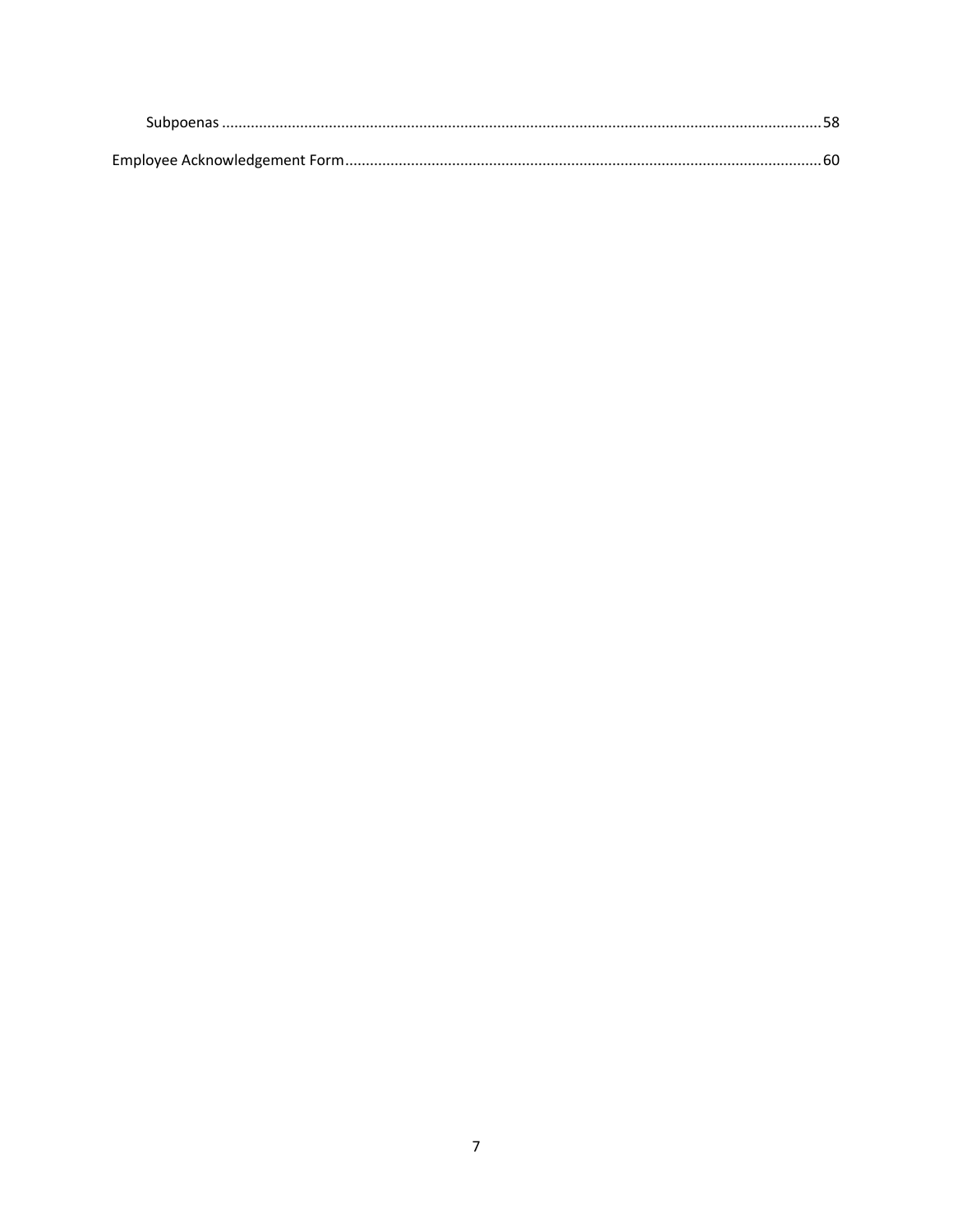## <span id="page-8-0"></span>New Employee Welcome

On behalf of your colleagues, I welcome you to Catholic Social Services and wish you every success here.

Catholic Social Services (CSS) has been providing help and creating hope since 1966. What a tremendous milestone in both the number of years of existence but, more importantly, in the number of lives impacted and transitions to permanent stability made. CSS not only provides a safety net for individuals in need but, through our emphasis on human dignity, encourages people to reach their individual potential for self-sufficiency and long-term stability. In our continual pursuit of excellence, we are accredited through the Council on Accreditation. This achievement is a testament to the commitment and hard work of all CSS program and administrative staff in refining, improving, and adopting social service delivery best practices.

We believe that each employee contributes directly to CSS' growth and success, and we hope you will take pride in being a member of our team.

This handbook was developed to describe some of the expectations of our employees and to outline the policies, procedures, programs, and benefits available to eligible employees. Employees should familiarize themselves with the contents of the Employee Handbook as soon as possible, for it will answer many questions about employment with CSS.

We hope that your experience here will be challenging, enjoyable, and rewarding. Again, welcome!

Warmly,

Lisa DH Aquino Chief Executive Officer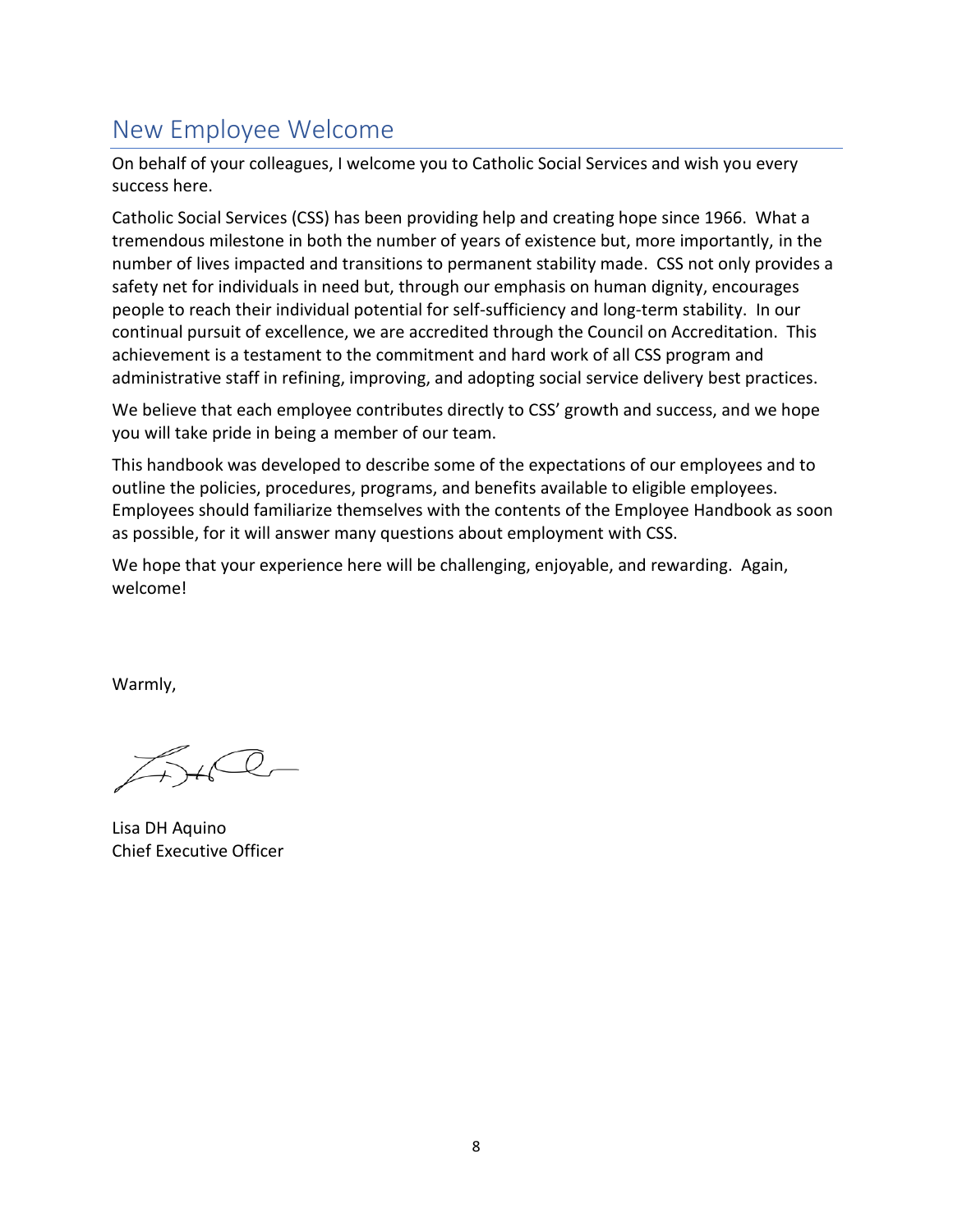## <span id="page-9-0"></span>Introduction

## <span id="page-9-1"></span>Introductory Statement

This handbook is designed to acquaint you with CSS and provide you with information about working conditions, employee benefits, and some of the policies and procedures affecting your employment. You should read, understand, and comply with all provisions of this handbook. It describes many of your responsibilities as an employee and outlines the programs developed by CSS to benefit employees. Our objective is to provide a work environment that is conducive to both personal and professional growth.

No employee handbook can anticipate every circumstance or question. As CSS continues to grow, the need may arise to change policies described in the handbook. CSS therefore reserves the right to revise, supplement, or rescind any policies or portion of the handbook as it deems appropriate, at its sole and absolute discretion, except to its' policy of at will employment. Employees will, of course, be notified of such changes as they occur.

## <span id="page-9-2"></span>Agency Mission

Our Mission - The key elements of the mission of CSS are to:

- Compassionately serve the poor and those in need
- Strengthen individuals and families
- Advocate for social justice

Many people ask if CSS provides services to only Catholics. CSS would like to take this opportunity to address and clarify the Catholic identity of our Agency. Yes, we are a Catholic Agency, but we provide services to anyone, regardless of their religious affiliation.

According to Canon Law (Church Law), the Bishop takes a pledge to serve the poor within his diocese, not just the Catholic poor. While Catholic Social Services (CSS) is separately incorporated, we share the non-profit tax exemption of the Church. We are the Social Services Arm of the Diocese of Anchorage and serve to help Archbishop Bellisario carry out that pledge. Sr. Sharon Euart, RSM, has spoken so eloquently on this issue: "as Catholic Charities, you assist your respective diocesan bishop in fulfilling his pastoral responsibility to promote the social mission of the Church and to provide the necessary social services and programs for the people of God entrusted in his care. You carry out your responsibilities in the name of the Church in keeping with the Church's universal law and under the direction of the diocesan bishop." The CSS Chief Executive Officer is responsible to the Archbishop for the mission of CSS and reports to a Board of Trustees, who has fiduciary responsibility and oversight of the Agency.

While some of our employees are Catholic, many are not. We do not require all employees be Catholic, but all are asked to respect and support the mission of the agency, which is founded upon the Catholic Social Teachings. These are not teachings on how to be or become Catholic, but they are principles for Social Justice. They are applicable to and can be followed by any denomination of faith or non-religious person, which cares for its people. As the word "catholic" means universal, we strive for social justice for all and we are inclusive in our service to others.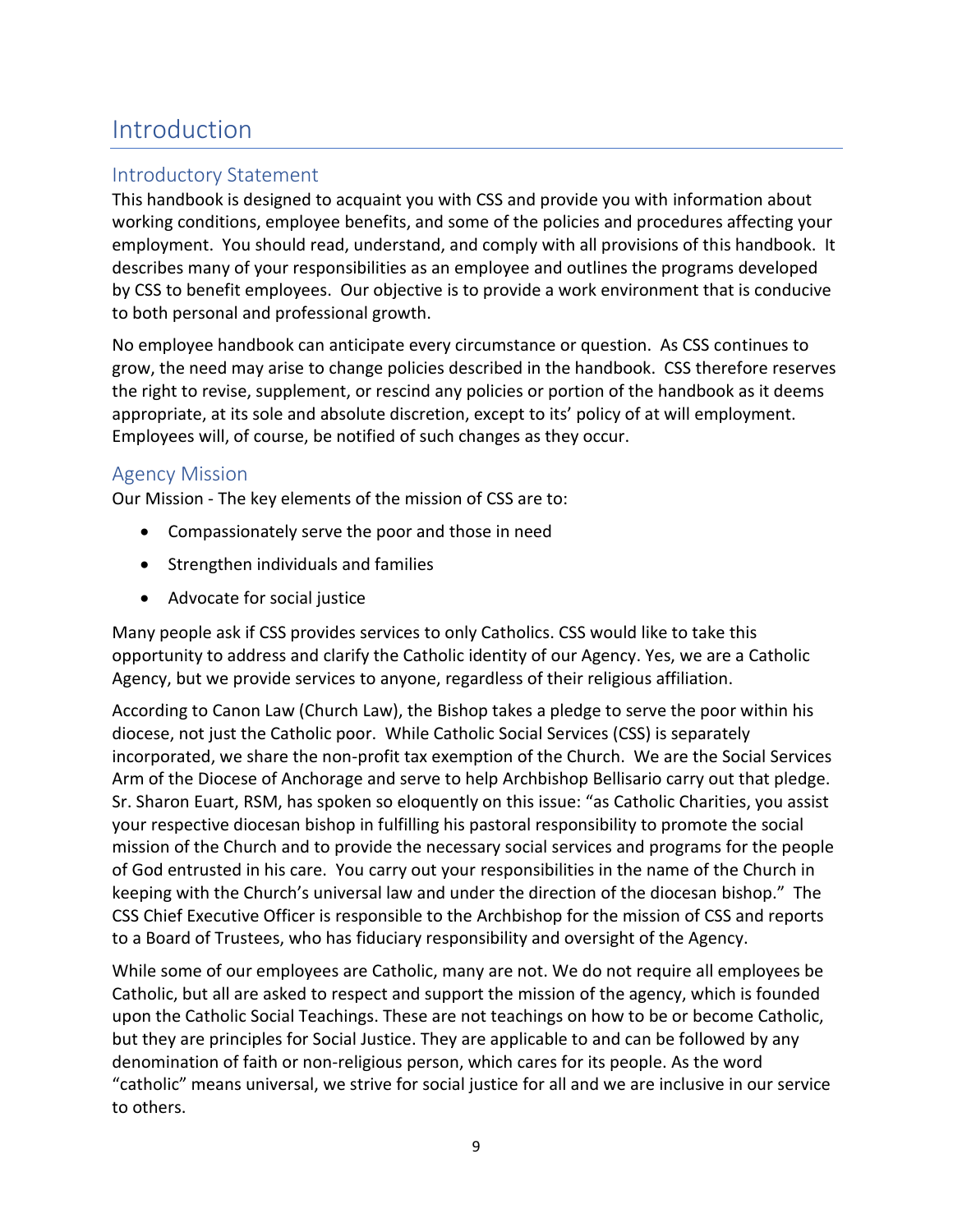We receive funding from a variety of sources, some of which is government funding. There are agreements we sign stating that we will not discriminate in providing service to anyone, nor require participation in any religious activity to receive program services. This comes easy for us, for it is our mission to serve anyone regardless of their affiliation. We welcome and respect the dignity of all, inclusive of their faith.

## <span id="page-10-0"></span>Employment

## <span id="page-10-1"></span>Employee Relations

## <span id="page-10-2"></span>Supervision

CSS provides supervision and support that promotes effective use of agency resources and positive outcomes for clients and employees.

- Supervisors are responsible for ensuring that their staff perform their jobs effectively and for providing them with opportunities for professional development.
- Supervisors conduct performance appraisals with each employee annually. Informal feedback should be given frequently.
- Supervisors are responsible for commending employees for positive performance and for informing their staff of any concerns and suggestions relative to problem areas in a timely manner.
- Supervisors are responsible for scheduling regular staff meetings to ensure effective communication between agency administration and program/support staff.

## <span id="page-10-3"></span>Personnel Development and Training

CSS supports personnel training on a program by program basis at the supervisor's discretion, according to the program's operating procedures and job requirements, contingent upon the availability of funds and staffing requirements.

## <span id="page-10-4"></span>Nature of Employment

Employment with CSS is voluntary, and employees are free to resign at will at any time, with or without cause. Similarly, CSS may terminate the employment relationship at will at any time, with or without notice or cause.

Policies set forth in this handbook are not intended to create a contract, nor are they to be construed to constitute contractual obligations of any kind or a contract of employment between CSS and any of its employees. The provisions of the Handbook have been developed at the discretion of management and, except for its policy of employment-at-will, may be amended or canceled at any time, at CSS' sole discretion.

These provisions supersede all existing policies and practices and may not be amended or added to without the express written approval of the Chief Executive Officer of CSS.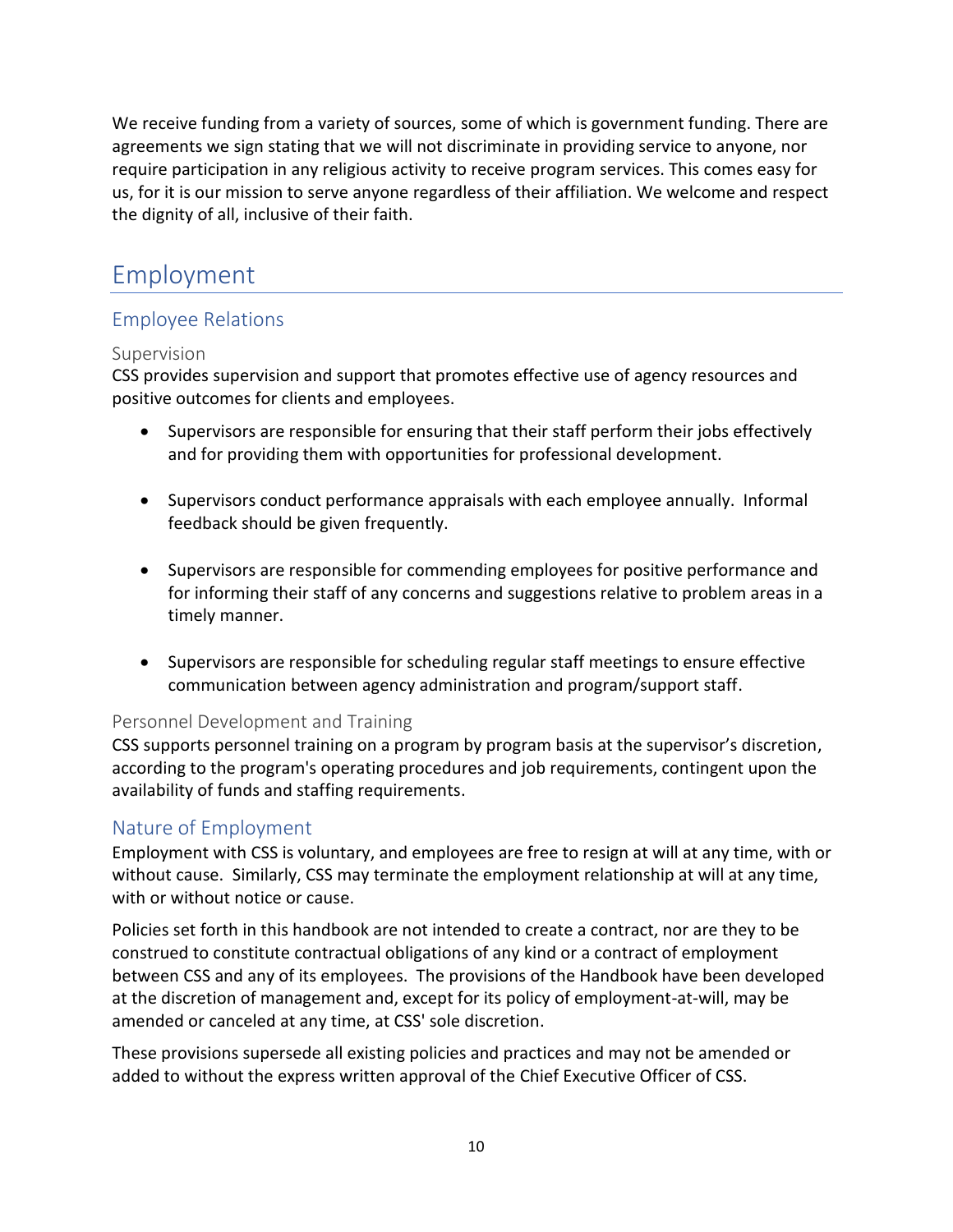## <span id="page-11-0"></span>Equal Employment Opportunity

To provide equal employment and advancement opportunities to all individuals, employment decisions at Catholic Social Services will be based on merit, qualifications, and abilities. Except where required or permitted by law, employment practices will not be influenced or affected by an applicant's or employee's race, religion, ethnicity, sexual orientation, national origin, or because of the person's age, physical or mental disability, sex, marital status, changes in marital status, pregnancy or parenthood.

Any employee with questions or concerns about any type of discrimination in the workplace is encouraged to bring these issues to the attention of their immediate supervisor or the Human Resources Director. Employees can raise concerns and make reports without fear of reprisal. Anyone found to be engaging in any type of unlawful discrimination will be subject to disciplinary action, up to and including termination of employment. CSS will provide an annual training that is mandatory for all staff regarding bias and discrimination.

## <span id="page-11-1"></span>Hiring of Relatives

The agency will employ individuals related to staff or board members only if they are the best qualified applicants for the job. If the relative of an employee is hired, a notation on the application form indicating the relationship and briefly explaining why that individual was best qualified will be made by the Chief Operating Officer. Alternate lines of supervision must be established by the Human Resources Director should an individual be hired to work in a department or program which is supervised by a member of their immediate family.

## <span id="page-11-2"></span>Immigration Law Compliance

All new employees must complete and sign a federal I-9 form by the third day of employment, although this form is typically signed and filled out before employment has begun. The I-9 form is for the purpose of verifying the eligibility of the employee to work in the United States.

## <span id="page-11-3"></span>Conflict of Interest

CSS requires that employees and consultants refrain from activities that have or give the appearance of conflicts of interest. A conflict of interest is defined as a situation in which a person has a private or personal interest enough to appear to influence the objective exercise of his or her official duties as an employee or consultant of CSS. An employee should never accept any favors or gifts, other than the exceptions on page 53, which could create the impression that any special relationship exists. An employee must declare all potential conflicts at the time of hire and thereafter as soon as the employee is aware of such potential conflict. Failure to avoid a conflict or declare a potential conflict is grounds for action which may include a warning, disciplinary action, or termination of employment.

## <span id="page-11-4"></span>Background Checks

CSS programs are governed by local, State and/or Federal requirements for employment. CSS adheres to barrier crimes as defined by the State of Alaska Background Check Unit.

CSS conducts background checks during employment that may include review of state court record, semi-annual proof of automobile insurance, and fingerprinting as required by law.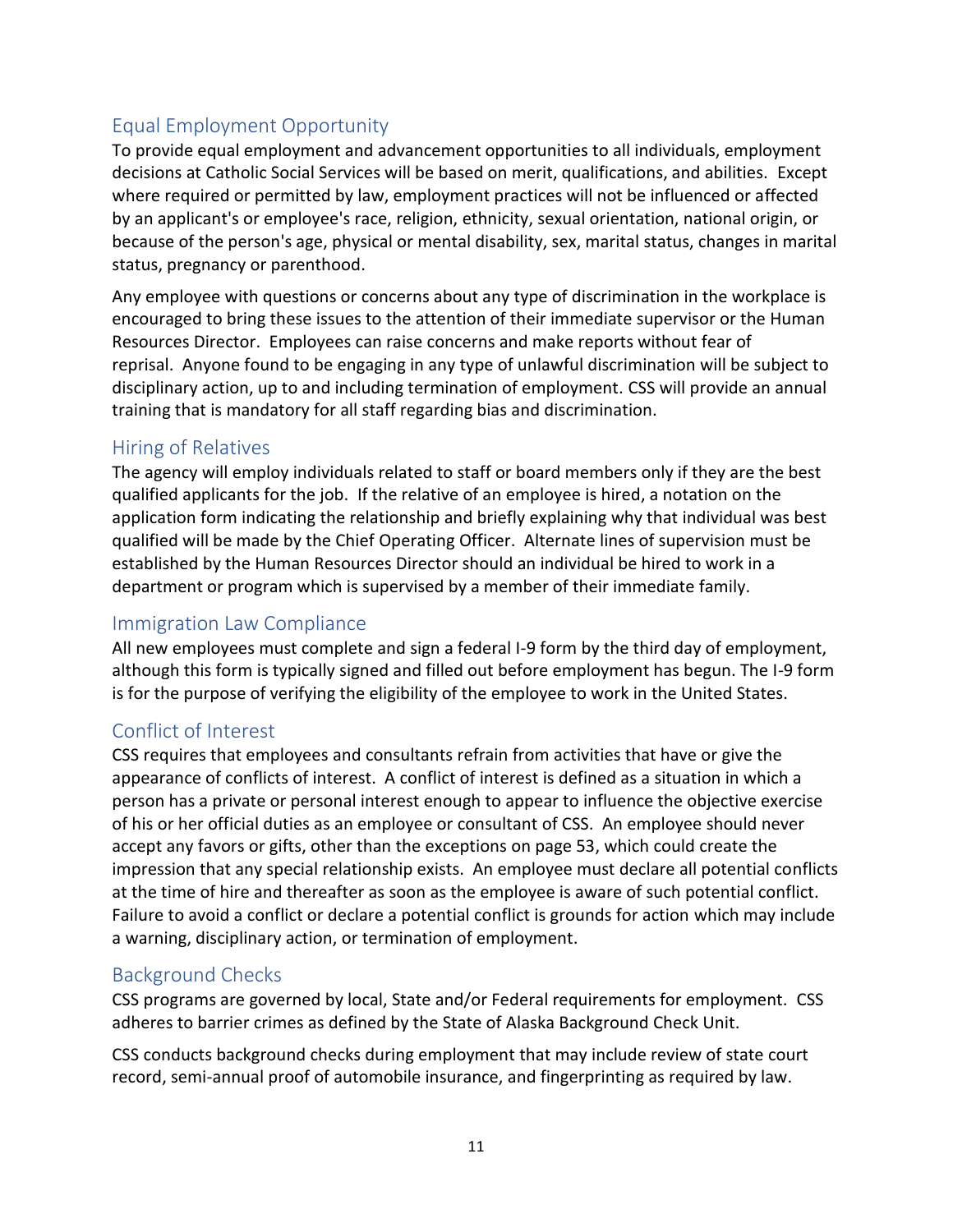CSS keeps confidential the results of any background check or investigation and releases information on a need to know basis.

If an employee is convicted of a misdemeanor or felony during their time with Catholic Social Services, they are required to notify HR immediately.

## <span id="page-12-0"></span>Job Descriptions

A job description is provided to all employees at the time they are hired. It must be signed by the employee and his/her supervisor and placed in the employee's personnel file. The job description may be updated at any time at the discretion of CSS. When a job description is updated, the updated job description must be signed by both the employee and the employee's supervisor and then placed in the employee's personnel file.

## <span id="page-12-1"></span>Hiring Authority

The Chief Executive Officer makes final hiring decisions but may delegate these responsibilities at his/her discretion.

## <span id="page-12-2"></span>Orientation and Training

New employees are required to go through both agency and program orientations within 60 days of hire as well as complete all required E-Learning courses. Employees who do not attend orientation or complete all required E-Learning within 60 days of hire are subject to unpaid administrative leave until the employee completes all orientation and training requirements. Employees who are transferred or promoted from another program are required to go through program orientation for the new program within 30 days and complete any additional E-Learning courses that may be required by the employee's new program. The employee's immediate supervisor will be responsible for providing a program orientation for new and promoted staff members. The employee's immediate supervisor will delineate job duties and responsibilities in accordance with the job position assigned to the employee, introduce the employee to staff members and review all relevant Program policies and procedures with the new employee.

Any requests for exemptions from required training must be submitted to the employee's supervisor, in writing, and be approved, in writing, by both the employee's supervisor and the Human Resources Director. Exemptions may be granted for:

- medical reasons
- demonstrated competence in subject matter

## <span id="page-12-3"></span>Employee Status and Records

## <span id="page-12-4"></span>Employment Definitions

## <span id="page-12-5"></span>Full-Time

Regular full-time staff are employees in a regular position scheduled to work 40 hours per week.

<span id="page-12-6"></span>Part-Time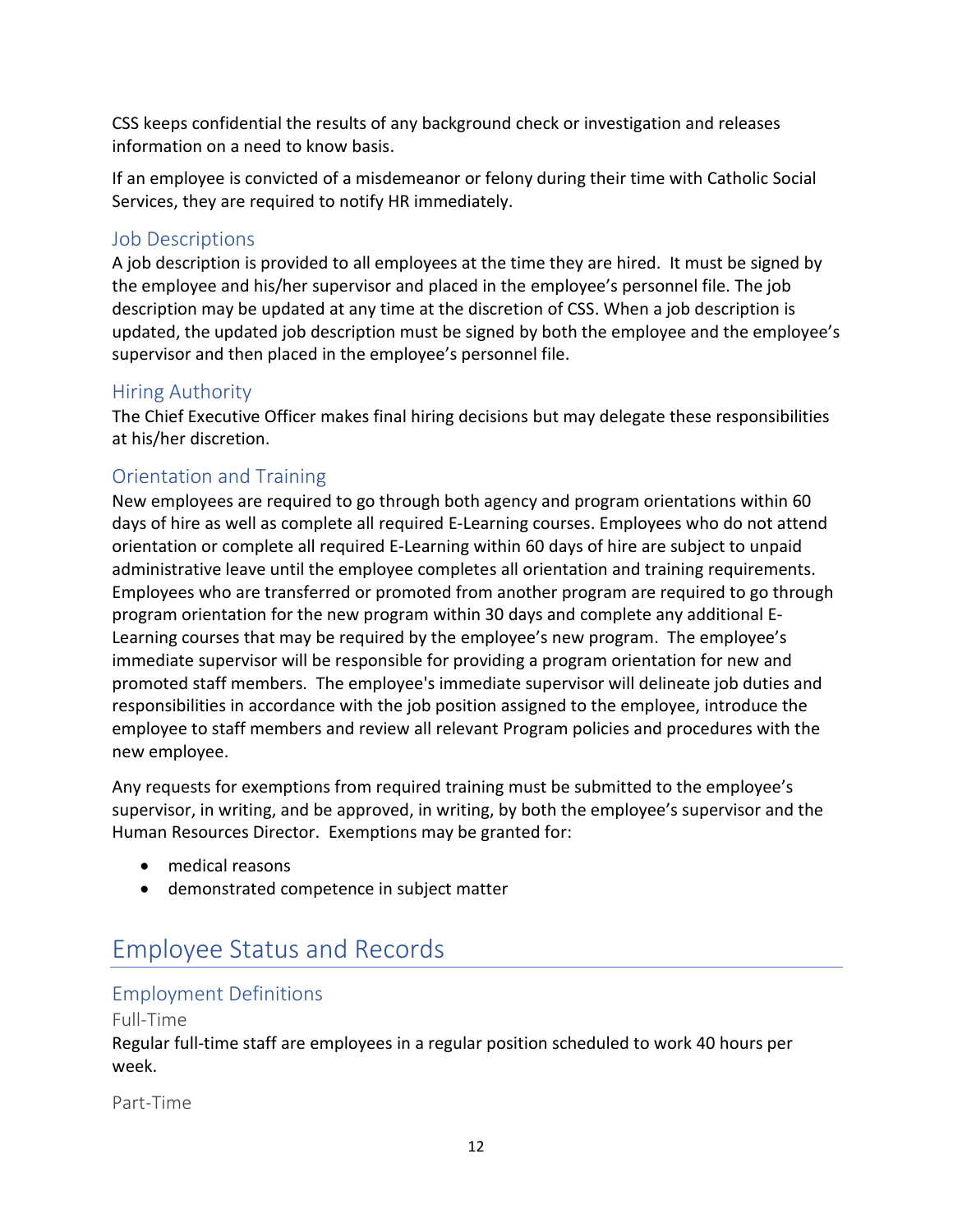Regular part-time staff are employees in a regular position regularly scheduled to work less than 40 hours per week.

### <span id="page-13-0"></span>Benefit Eligible

Any employee who works a regular schedule of 30 or more hours per week is eligible for benefits.

### <span id="page-13-1"></span>On-call

An on-call employee is classified as an hourly, non-exempt employee who works on an irregular, as-needed schedule.

### <span id="page-13-2"></span>**Temporary**

A temporary employee is one who is hired on a regular, seasonal, or emergency basis, usually for a specified period. A temporary employee may be employed up to 40 hours per week but may not be employed for more than six months in this category. Temporary employees may be agency temps (hired onto the CSS payroll) or outside temps (found through a contract agency). Temporary employees are not eligible for benefits, even if they work 30 hours or more per week.

### <span id="page-13-3"></span>Hourly Employee

An hourly or non-exempt employee is any person classified as program/support staff and who is paid by the hour. Hourly or non-exempt employees are eligible for overtime.

### <span id="page-13-4"></span>Exempt Employee

An exempt employee is classified by the Federal Labor Standards Act (FLSA) and the Alaska Work & Hours Act (AWHA) as executive, administrative, professional management staff or other applicable exemption applied by law and is paid based on an annual salary. These employees are exempt from overtime.

#### <span id="page-13-5"></span>Independent Contractor

An individual who is not employed by CSS but is bound by the terms of a contract for services. An individual can be either an employee or an independent contractor. These two categories are mutually exclusive. In other words, an individual cannot be an independent contractor while they are a paid employee.

#### <span id="page-13-6"></span>Suspended

Employees suspended by CSS are released from work. Suspended employees may be released from work with or without pay at the discretion of the Chief Executive Officer or Chief Operating Officer. A suspension becomes part of the employment record. It is used for serious offenses or if an employee fails to heed a formal, written warning. Administrative leave may also be used during investigations, such as for a sexual harassment complaint.

## <span id="page-13-7"></span>Personnel Records and Privacy

## <span id="page-13-8"></span>General

CSS maintains two accurate and complete personnel files. The first personnel file contains the complete history of employment that includes, but is not limited to, an employment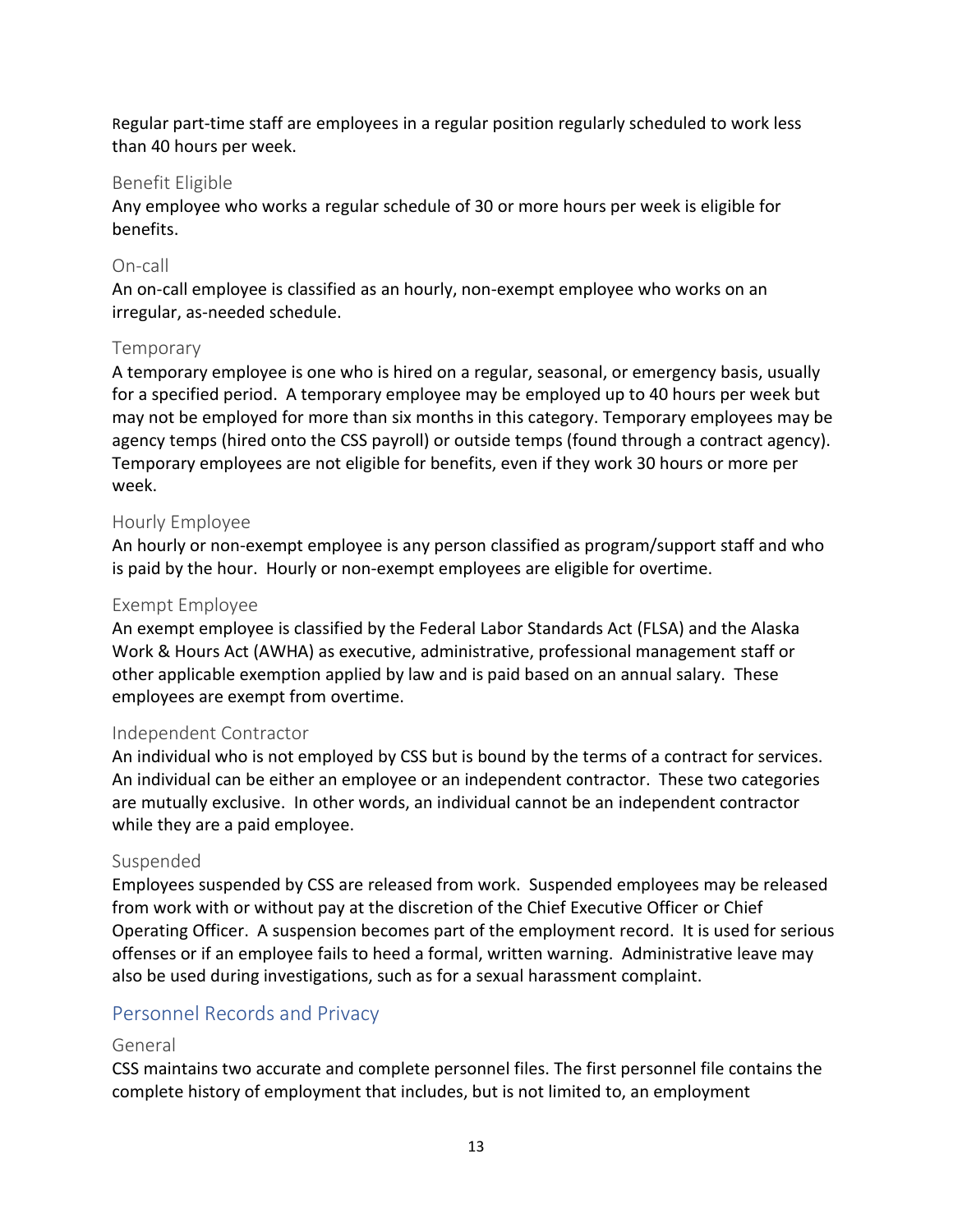application, job performance evaluations, personnel action forms, and training certifications. The second file contains, but is not limited to, employee benefit enrollment forms, all healthrelated information, and background information. Personnel files are considered confidential files and are the property of CSS.

### <span id="page-14-0"></span>Employee Review

Both current and former employees have the right to review their personnel files and other personnel information. A written request to review the file(s) should be made to the Human Resources Department, which will be accommodated in a reasonable period of time. Any review of the file(s) will be monitored, and the file must remain in the Human Resources Department while the employee is reviewing it. After making a written request for copies of the personnel file and other personnel information, current and former employees will be provided with a copy of such records within a reasonable amount of time. CSS may charge a reasonable fee for copying personnel records.

#### <span id="page-14-1"></span>Access to Records

Access to personnel files is restricted to the Human Resources Department, the Chief Executive Officer, Chief Operating Officer, and the employee's supervisor. However, appropriate government agencies may be permitted to review such files to the extent it is necessary to comply with the terms and conditions of grants and licensing. Supervisors may only request their subordinates' personnel files or the personnel file of an employee who has applied for a position in his/her department/program. Supervisors will not have access to files containing health-related information for any employees. Access to the file of health-related information maintained for each employee will be strictly limited to the Human Resources Department, Chief Executive Officer and Chief Operating Officer except in the case of a bona fide necessity. For instance, health-related information may be released to an insurance company upon proper request. The Finance Department has access to, and maintains, a separate compensation file for each employee.

To ensure privacy, the personnel file and other personnel information are considered strictly confidential. Unless a form authorizing release of job-related information has been signed by an employee or former employee, only the date of employment, rehire eligibility and position title will be confirmed in response to an inquiry by a bona fide organization. CSS will cooperate with government agencies as required by the audit requirements of various grants and with valid subpoenas in regard to sharing personnel information.

No personal information, such as address or telephone number, will be given to other employees or individuals not employed by CSS unless the employee has given specific written consent to the release of such information.

## <span id="page-14-2"></span>Personnel Data Changes

Employee personnel records are deemed essential for the efficient operation of CSS. These records are confidential and are the property of CSS. They must remain in the Human Resources office when being viewed. These records shall include:

• address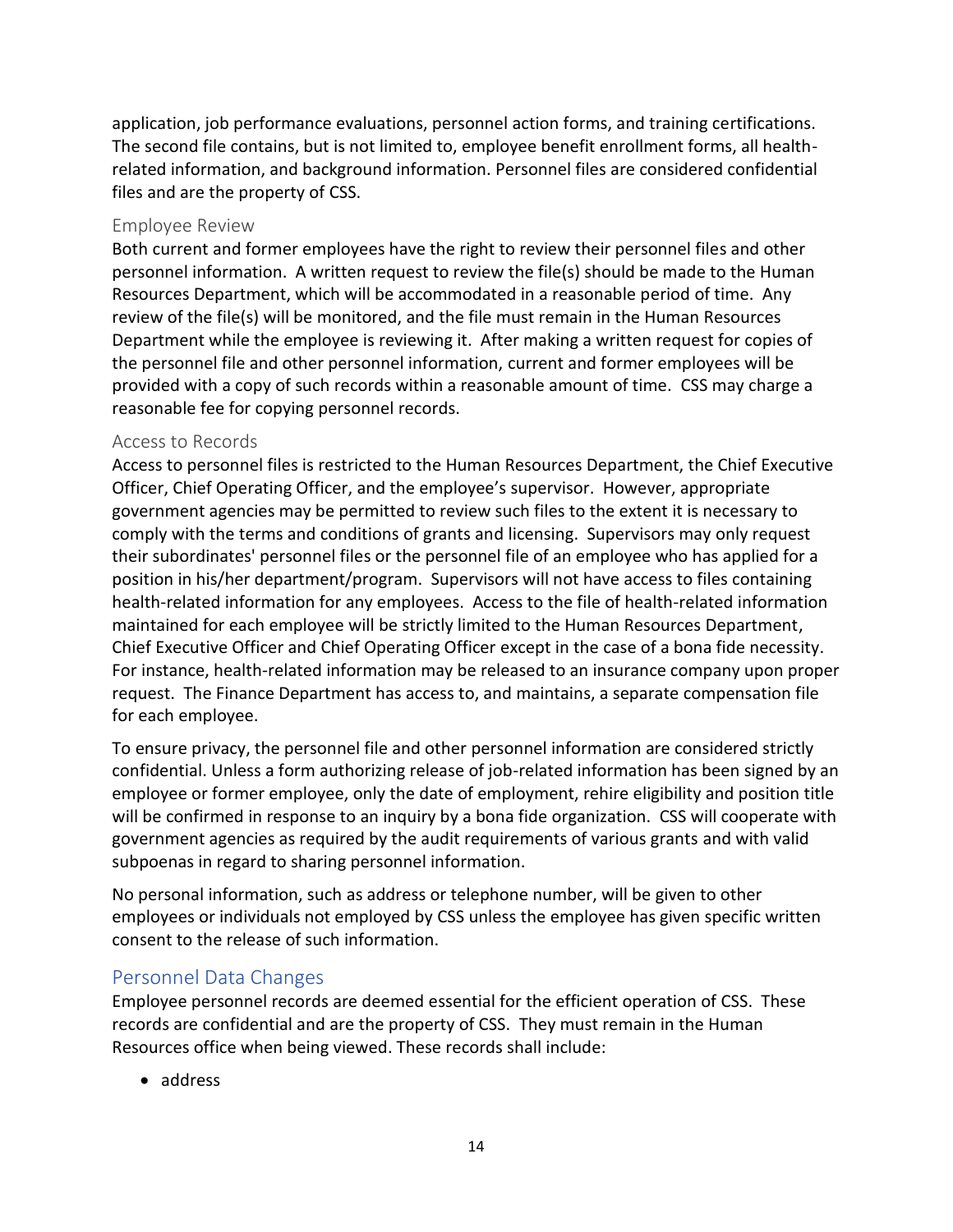- name
- telephone number
- person(s) to notify in case of an emergency
- change in physical or other limitations

Employees are required to report changes in any of these above areas to Human Resources.

## <span id="page-15-0"></span>Probationary Period

New employees and employees who have changed positions will be placed on probationary status for a period of six months. The probationary period begins on the first day of employment or position change. At the end of the probationary period, the supervisor may extend the probationary period if performance has not been satisfactory.

If at any time during this probationary period the employee's supervisor determines the employee is unsuitable for the job, employment with CSS will be terminated. Likewise, if at any time during the probationary period, an employee determines that they are not well suited for the job; the employee may leave their employment with CSS.

## <span id="page-15-1"></span>Performance Evaluation

## <span id="page-15-2"></span>Probationary Period Evaluation

A written performance evaluation will be prepared by an employee's immediate supervisor at the end of the probationary period. A conference will be held between the immediate supervisor and employee. The employee will be given a copy of this evaluation as well as submit a self-evaluation to their immediate supervisor for review. The employee's supervisor, based on the results of this review will then do one of the following:

- Move the employee from probationary status to regular status
- Extend the employee's probationary period
- Terminate the employee's employment with CSS

## <span id="page-15-3"></span>Annual Performance Evaluation

An annual performance evaluation will be conducted for each employee by their immediate supervisor and a conference will be held to discuss that evaluation. Employees will receive a copy of the written evaluation as well as submit a self-evaluation. The evaluation will be completed annually on the employee's anniversary date. If an employee transfers to a different position or program, the transfer date becomes the new anniversary date.

## <span id="page-15-4"></span>Performance Evaluations and Permanent Record

All written evaluations will have the immediate supervisor's and employee's comments as well as signatures of the employee, immediate supervisor, second level supervisor and the Human Resources Director. Performance evaluations become part of the employee's permanent record.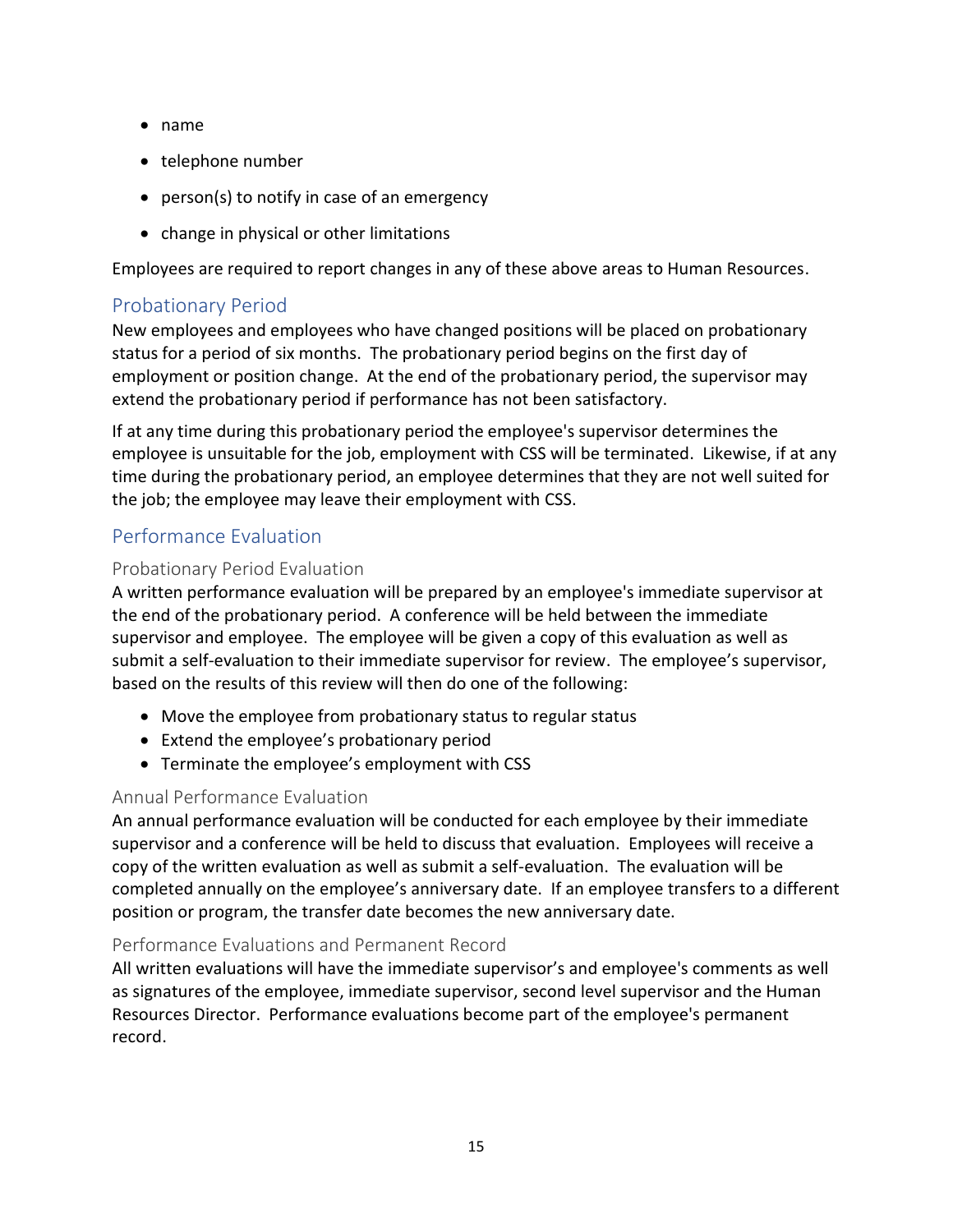## <span id="page-16-0"></span>Promotions and Transfers

It is the practice of CSS to promote/ transfer employees to vacant positions whenever possible. Notifications of vacant positions will be made available. Promotions/transfers are based on qualifications and performance. This practice will not prohibit management from normal advertising practices to seek the best qualified individual for the position.

Employees who desire to be promoted/ transferred within CSS are required to inform their immediate supervisor of their intent to apply. The employees' application will not be processed if the immediate supervisor is not notified.

If an employee applies for and is offered a position in another program, their current program director has a maximum of 4 weeks to release the employee from their current position.

## <span id="page-16-1"></span>Employee Benefit Programs

## <span id="page-16-2"></span>Benefits Program Information Disclaimer

The statements in this section are general and simplified to the extent possible, consistent with accuracy. Should there be any conflict, existing laws, regulations, and policies applicable to a specific situation will take precedence.

If an employee declines any coverage, there will be no extra compensation provided.

## <span id="page-16-3"></span>Benefit Eligibility

All employees who work 30 or more hours per week on a regular basis are eligible for benefits. (Regular means for 6 months or more.)

## <span id="page-16-4"></span>Health Insurance

Please consult the health insurance policy for coverage limitations.

The employee is eligible after being employed 1 calendar month; coverage is effective the  $1<sup>st</sup>$  of the following month. Example: if the hire date is January  $15<sup>th</sup>$  coverage would begin on March 1<sup>st,</sup> this is for Medical, Dental, Vision, Life Insurance and Long-Term Disability.

## <span id="page-16-5"></span>Medical

Employee coverage is paid by CSS, with an employee co-pay. Dependent coverage is available at cost to the employee.

## <span id="page-16-6"></span>Vision

Employee coverage is paid by CSS. Dependent coverage is available at cost to the employee.

## <span id="page-16-7"></span>Dental

Employee coverage is paid by CSS. Dependent coverage is available at cost to the employee.

Employees may waive any or all the coverage options or may select a combination of coverage options. If the employee wishes to elect in dependent coverage, the employee themselves must also be covered under that benefit program.

## <span id="page-16-8"></span>Life Insurance

CSS provides a \$50,000 life insurance policy for each employee.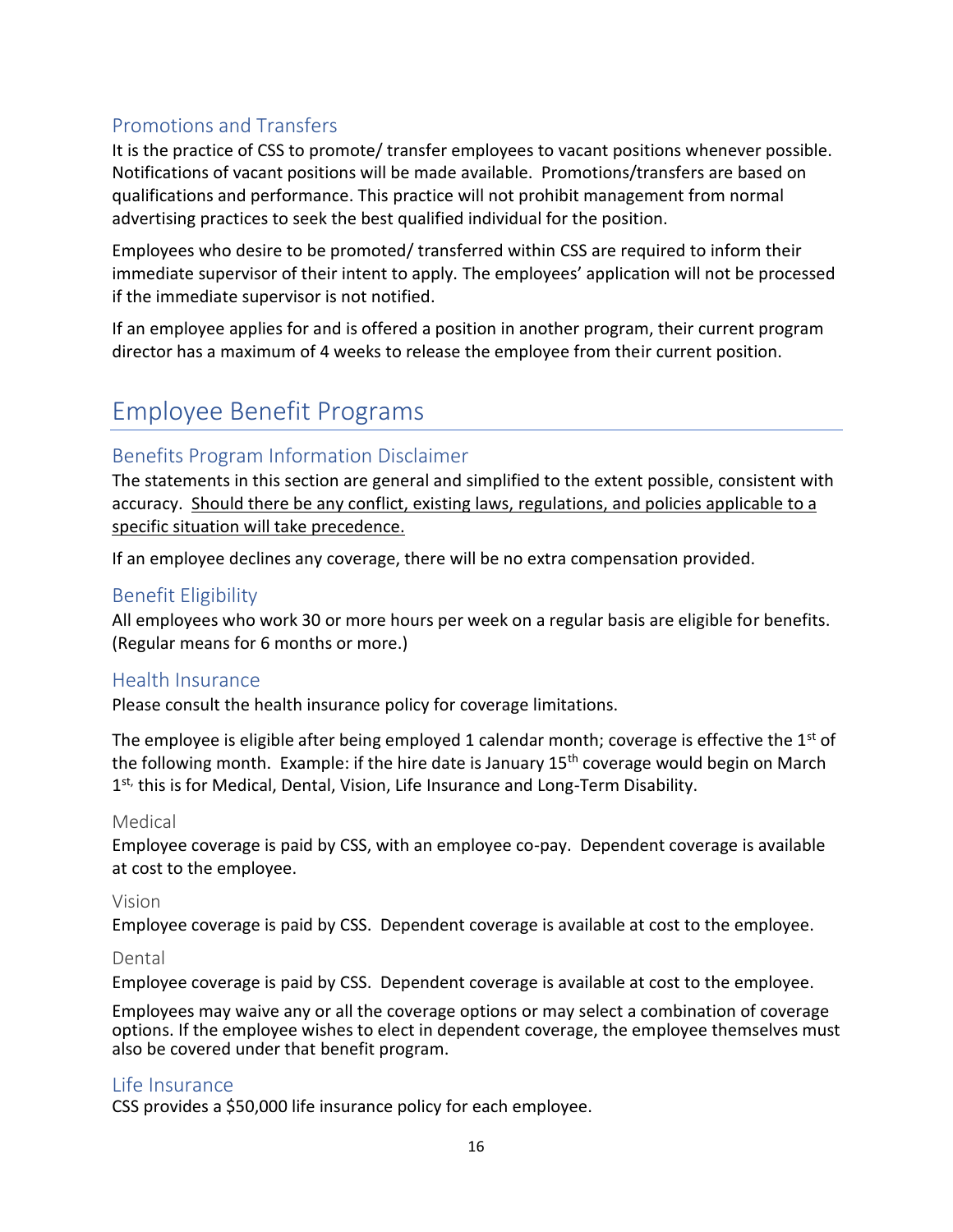## <span id="page-17-0"></span>Long Term Disability

CSS provides a benefit for employees who become disabled. Refer to CSS' long-term disability policy for plan details.

## <span id="page-17-1"></span>Supplemental Insurance

Supplemental health insurance is available to employees through pre-tax payroll deduction.

## <span id="page-17-2"></span>Paid Time Off (PTO)

To provide for more flexibility in earned leave usage, CSS has a Paid Time Off (PTO) benefit.

All benefit eligible employees accrue Paid Time Off. Employees who are scheduled to work 30 hours or more per week but less than 40 will accrue hours at a prorated rate based on an 80 hour pay period.

PTO begins to accrue from the first day of hire for benefit eligible employees and will be accrued at a rate based on length of employment in eligible status. PTO will accrue at the following rates based on a 40-hour work week:

| Step          | <b>Months of Service</b> | Equivalent PTO Earned on Annual Basis             |
|---------------|--------------------------|---------------------------------------------------|
| 1             | $0 - 24$                 | 23 Days or 184.08 hours/7.08 hours per pay period |
| $\mathcal{L}$ | -25 - 84                 | 28 Days or 224 hours/8.62 hours per pay period    |
| ₹             | $85 +$                   | 33 Days or 264 hours/10.15 hours per pay period   |

An employee will move to the next step during the pay period in which he or she completes the months of service requirement.

PTO continues to accrue while an employee is on PTO. Exception: If the employee terminates their employment with CSS at the end of the scheduled leave, the PTO accrued during leave is lost.

PTO will not accrue during leave without pay or leave of absence.

Employees who have been rehired as full-time will retain the leave status step at the point of their most recent termination, provided the time away from CSS is not greater than six months. Exceptions may be made at the discretion of the Chief Executive Officer or Chief Operating Officer.

When an employee who is benefit eligible moves to non-benefit eligible status, accrued PTO up to the maximum yearly accrual for the appropriate rate step will be cashed out at the time the change is made. The employee will no longer accrue PTO after that point.

(also see Leaves of Absence, Paid Time Off)

## <span id="page-17-3"></span>**Holidays**

Benefit eligible employees will receive regular pay for ten (10) 8-hour holidays each calendar year. These holidays are: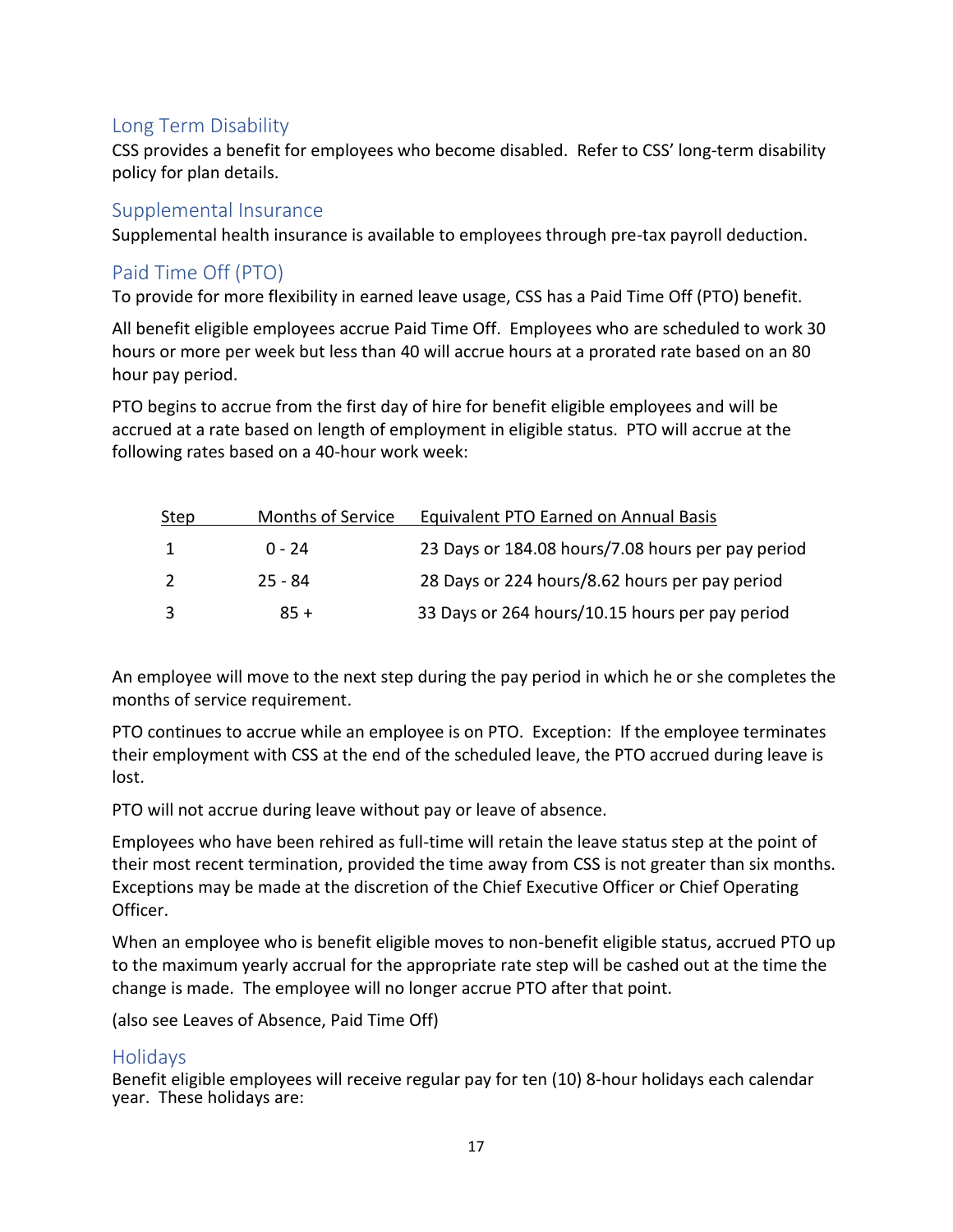| New Year's Day             | $4th$ of July             |
|----------------------------|---------------------------|
| Martin Luther King Jr. Day | Labor Day                 |
| President's Day            | Thanksgiving Day          |
| Good Friday*               | Friday after Thanksgiving |
| Memorial Day               | Christmas                 |

\*Note: We encourage employees to honor and celebrate their individual culture and religion.

An employee may exchange a holiday for another holiday which is important to his/her culture or religion. Please plan with your supervisor if you would like to do this.

#### <span id="page-18-0"></span>Holiday Compensation

- The Program or Department Director or the Chief Executive Officer may require the program to remain open during a holiday due to the nature of the program services (i.e. shelter services) or grant requirements. If so, employees who are required to work on a holiday will be paid 2½ times their rate of pay based on the employee's regularly scheduled workday. This holiday worked rate will be paid to all employees who work on a paid holiday, whether or not they are benefit eligible. The two-and-a-half-time rate will only be paid for hours worked on the holiday.
- Pay for holidays not worked only applies to benefit eligible employees.
- "Floating" holidays (those which change from year to year, vs. Monday only holidays) will be observed on the preceding Friday when they fall on Saturday, or the following Monday when they fall on Sunday. This is only for staff who are scheduled Monday through Friday.
- Any employee who works on a Saturday or Sunday will receive holiday pay for either the actual or observed holiday, unless these are your regularly scheduled days. This might be pay for time off on a holiday, or actual holiday pay of two and a half for a holiday worked. If the employee works the actual holiday, s/he will not receive paid time off or holiday worked pay for the observed holiday
- Employees who are not required to but would like to work on a holiday, or during a time when the agency or program is closed, may do so with their supervisor's consent, but will only be paid regular pay.
- If an employee works more than 8 hours on a holiday, holiday pay (two and a half) will be paid on all hours worked. No additional overtime pay will be paid for hours worked over 8 hours.
- Exempt employees who work a holiday may take another day off with pay with supervisory approval.
- Employees on unpaid leave will not receive holiday pay.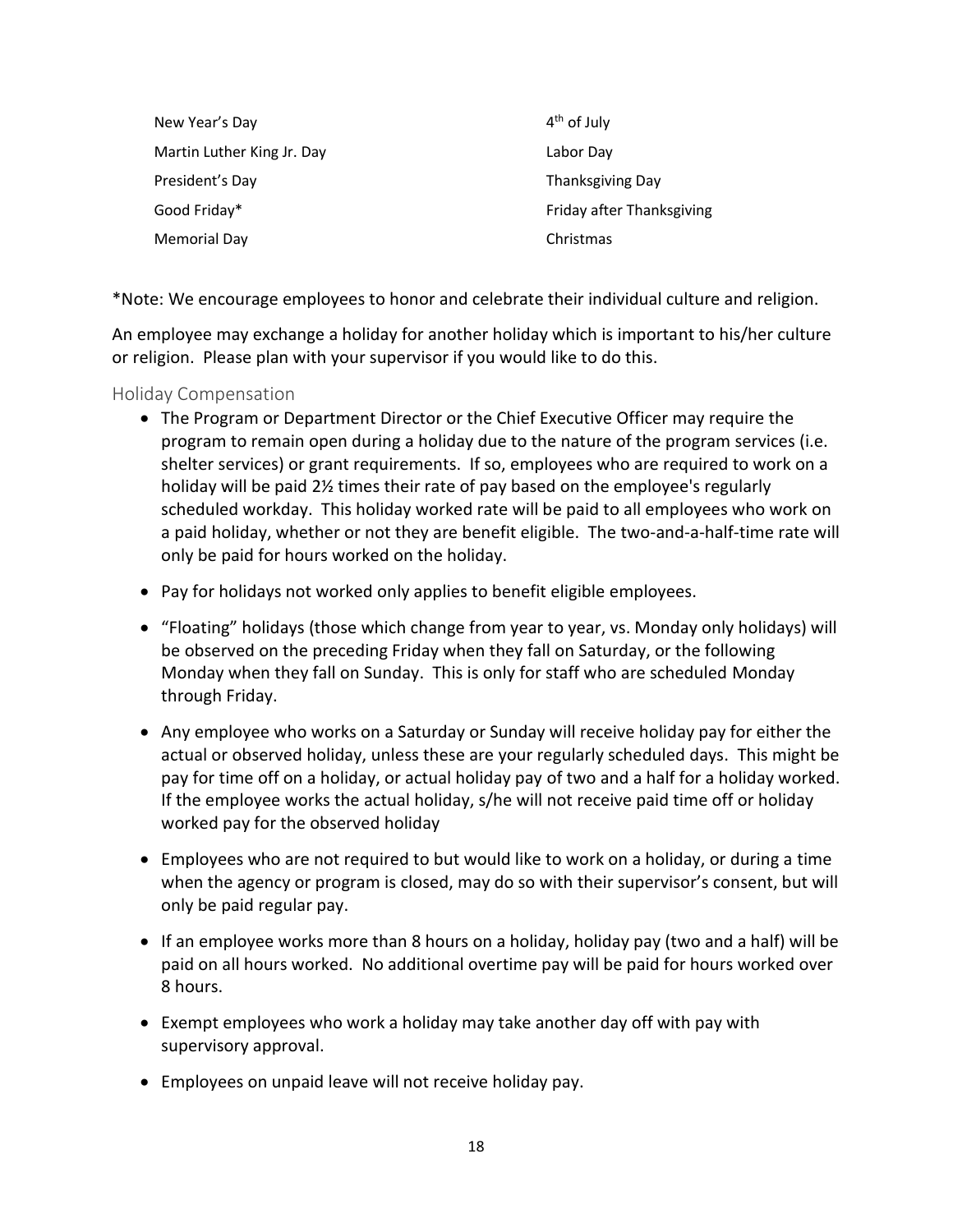## <span id="page-19-0"></span>Banked Sick Leave (BSL)

At the end of each fiscal year, any Paid Time Off for an employee above the maximum accrual of hours is added to the balance in the sick leave bank for that employee. Banked sick leave caps at 120 hours. Banked sick leave will not be paid out at the time of termination or retirement.

(also see Banked Sick Leave, Paid Time Off)

## <span id="page-19-1"></span>Workers Compensation

Workers' compensation insurance is provided to offset the cost of work-related injuries or illness. All employees, regardless of employment status, are covered at no cost to the employee. Medical costs and partial income are provided during the time an employee is absent while recovering from a work-related injury or illness. All injuries, no matter how slight, if sustained on the job must be reported to the employee's supervisor as soon as possible after the accident occurs. The employee is required to fill out the Employee Work Injury Form within 24 hours. If the employee requires treatment, he or she will get the necessary medical treatment. If any workdays are to be missed, the immediate supervisor is to be notified. Long term injuries will be paid as determined by the industrial insurance carrier beginning the fourth consecutive day of absence.

## <span id="page-19-2"></span>PTO / Workers Compensation Overlap

If an employee is injured on the job, worker's compensation insurance begins paying the employee after three (3) full days of absence from work. During that three-day period, an employee must use PTO to receive their full pay for the period. They do not have to use PTO, however, if they prefer unpaid time. If the employee has no PTO, leave without pay will be approved. The practice of CSS is to pay the employee for the entire shift scheduled on the day of the injury, no matter when the injury takes place. (For example, an employee is scheduled to work from noon until 4 pm. S/he is injured at 1:30 pm and misses the rest of the shift while at the doctor's office. Total hours paid for that date are from noon until 4 pm.)

Any doctor's visits associated with the claim which occur after the date of injury should be scheduled outside of work hours, or will need to be covered by PTO (unless they occur after the 3 full days of absence, at which point the time off of work will be paid by worker's comp).

Exceptions to this practice may occur at the discretion of the Human Resources Director, Chief Executive Officer or Chief Operating Officer.

## <span id="page-19-3"></span>Continuation of Benefits (COBRA)

The federal Consolidated Omnibus Budget Reconciliation Act (COBRA) gives employees and their qualified beneficiaries the opportunity to continue health insurance coverage under CSS' health plan when a "qualifying event" would normally result in the loss of eligibility. Some common qualifying events are:

- resignation
- termination of employment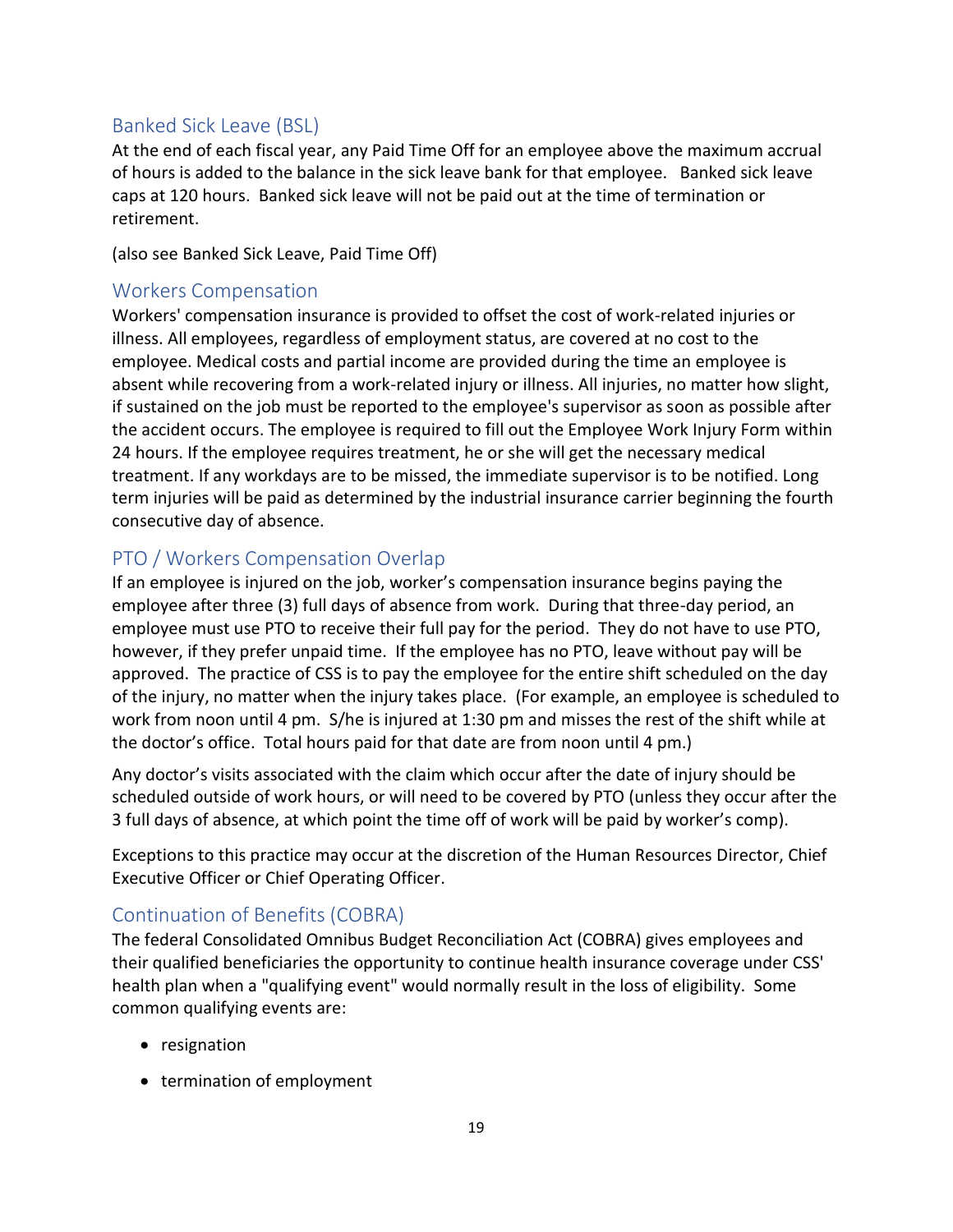- death of an employee
- reduction in an employee's hours
- leave of absence
- divorce or legal separation
- a dependent child no longer meeting eligibility requirements

Qualifying events must be reported within 30 days of the event or the change will not be allowed until the annual open enrollment period.

Under COBRA, the employee or beneficiary pays the full cost of coverage of CSS' group rates plus an administration fee. The COBRA policy may change at the discretion of the Federal Government.

## <span id="page-20-0"></span>Tax Deferred Annuity

A 403(b) plan is available to all employees, whether benefit eligible or not, with immediate eligibility. Contributions are made pre-tax or traditional tax. The plan includes a catch-up ability according to federal regulations.

## <span id="page-20-1"></span>Pension / Retirement Plan

CSS provides all employees with a pension plan. To be eligible, you must be 18 years of age, and have one year of service (at least 1000 hours during the first 12 months of employment). If the employee does not work 1000 hours in that first year, eligibility is reached the anniversary year in which s/he does work 1000 hours. An employee is 100% vested after three years which means an employee who is 100% vested owns 100% of the account balance. For purposes of the CSS pension / retirement plan, vesting refers to the percentage of CSS contributions to the employee's pension / retirement plan the employee is entitled to keep when their employment with CSS terminates.

## <span id="page-20-2"></span>Education Incentive

CSS encourages the continuing education of all employees. In addition to job training opportunities, employees who have been employed full-time with CSS at least one year may be eligible for a continuing education incentive. With pre-approval of the employee's Program Director, the employee may submit proof of enrollment, payment and completion of any course related to the employee's job or the agency and on the employee's own time, for consideration of a continuing education cash incentive / reimbursement. The incentive will be awarded upon the completion of the course, with a passing grade, at a cost not to exceed \$750.00 per 12-month period. The fee may also be paid up front with certification of completion expected within 30 days of the final date of training for verification.

Employees may request a schedule accommodation for continuing education. At the discretion of the employee's supervisor, such an accommodation may be approved.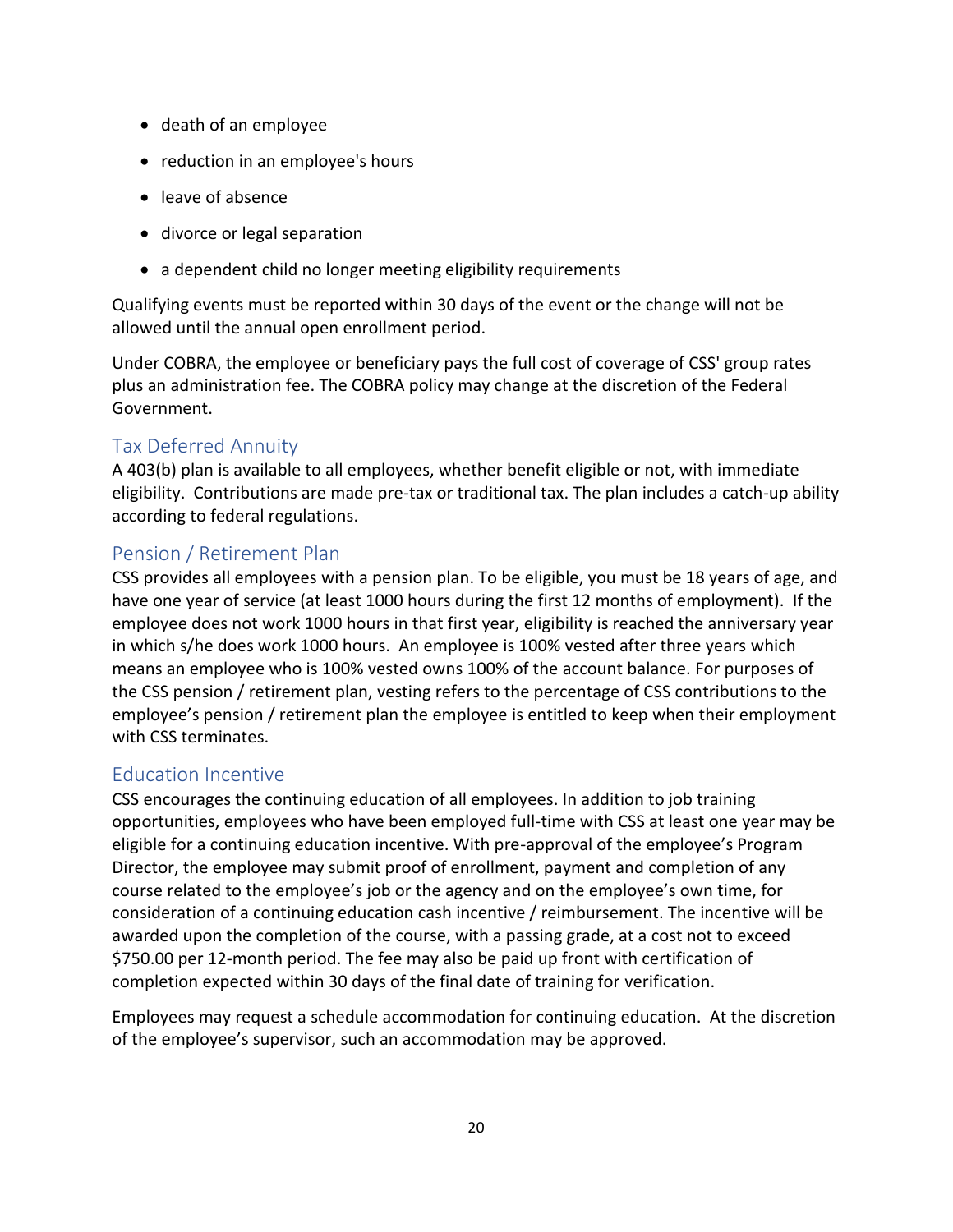An employee may also apply this education incentive to licensing fees. In this case, if the employee requests pre-payment, a copy of the paid fee would be expected within 30 days of payment for verification.

Employees may submit requests for a continuing education incentive/reimbursement once every calendar year. Restrictions may be applied by the Chief Executive Officer due to the annual budget allocation for this incentive.

#### <span id="page-21-0"></span>Jury Duty

When an employee is called for jury duty, they will be compensated in full for up to 5 days. The check s/he receives from the court is not expected to be turned in to CSS. If the employee does not serve a full day, s/he will be expected to return to work. Employees who work the evening shift should work with their supervisor to accommodate any necessary change in schedule.

## <span id="page-21-1"></span>Compensation / Timekeeping / Payroll

#### <span id="page-21-2"></span>Timekeeping

Electronic time sheets are to be submitted by each employee and must approved by his/her supervisor for payroll processing at the end of each two week pay period.

### <span id="page-21-3"></span>Paydays

Pay periods are biweekly; the last day of the two (2) week period is Friday. When a payday falls on a holiday, employees shall be paid on the last working day preceding the holiday, although checks will be dated for the regular pay day and may not be cashed before that date. Catholic Social Services does not do live payroll checks. Therefore, we offer direct deposit and or ADP pay cards.

#### <span id="page-21-4"></span>Overtime

Only non-exempt employees are eligible for overtime. Employee overtime is based on hourly rate of pay and must be pre-approved by the employee's immediate supervisor. Overtime is computed as time and one-half for all hours worked in excess of 8 straight time hours per day or 40 straight time hours per week, unless on an approved flexible work hours plan (for purposes of weekly overtime calculations, Holiday Worked hours are considered straight time hours, although they are paid at the rate of two and a half.) Per the Designated Workweek Section of this Handbook, the start of the workweek dictates that the workday is from 12:00 am to 11:59 pm. Time worked which crosses this start time may be more than 8 hours, but not eligible for overtime.

Paid Time Off or Banked Sick Leave hours used, or any other non-regular work hours are not considered in the calculation when determining hours of overtime.

#### <span id="page-21-5"></span>Pay Increases

Employees, who have been employed by CSS for over six months, are given a 2% COLA increase that is effective the beginning of the first payroll beginning in July each year. However, if an employee has reached the top of the payroll scale for their job classification, they will not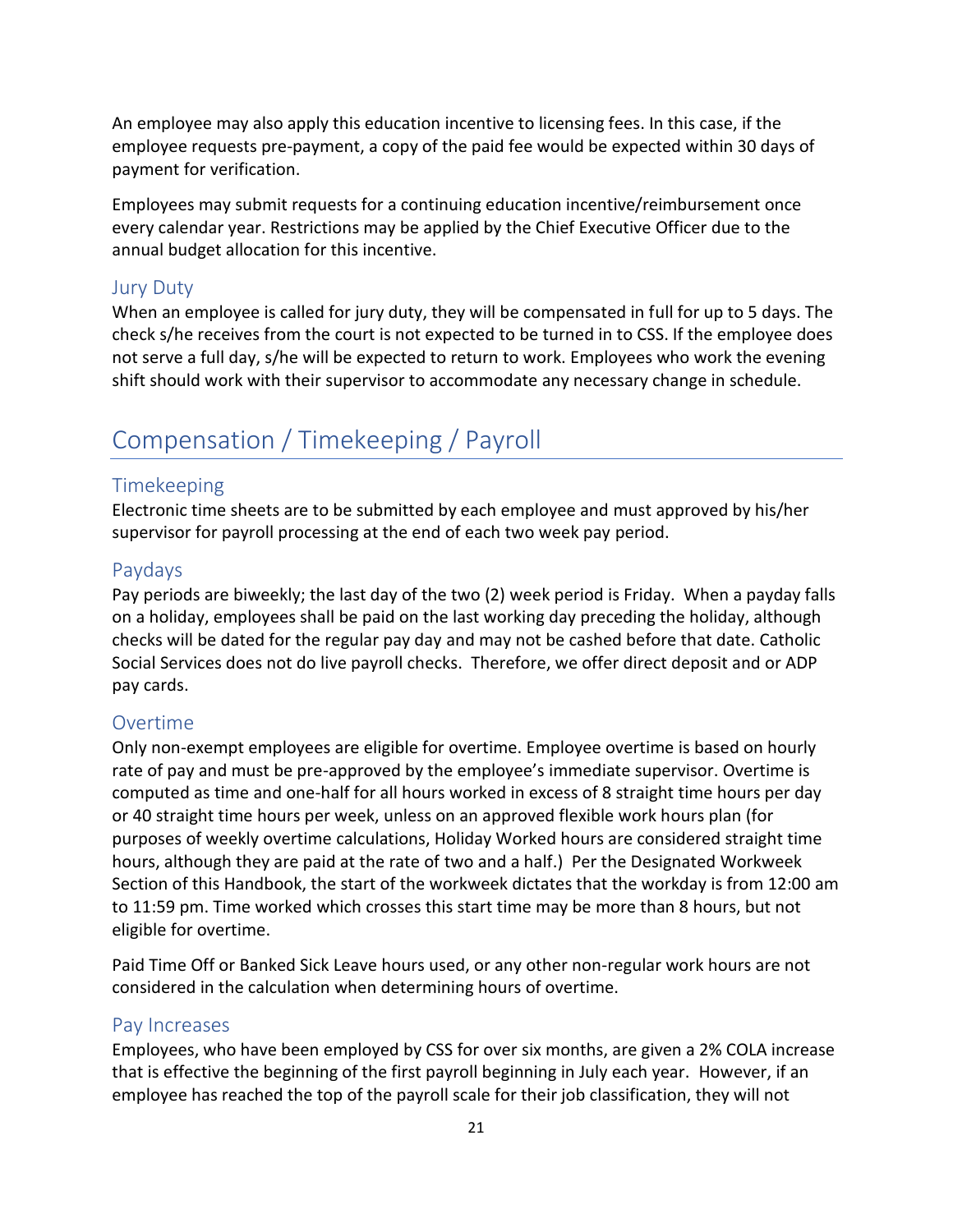receive the 2% COLA increase. Any pay rate increases that increase an employee's rate of pay above the maximum for their job classification requires written approval from the Chief Executive Officer.

Merit increases may be approved by the Chief Operating Officer, Chief Programs Officer or Vice President of Development and Strategic Communications, for their respective departments, up to the maximum allowable rate in an employee's job classification.

## <span id="page-22-0"></span>Garnishment and Tax Levies

A garnishment is a legal action by a creditor requiring CSS to withhold an amount from an employee's earnings. CSS must forward the amount withheld from the employee's payroll to the creditor each payday until the garnishment is released.

A tax levy is an action brought by a governmental tax agency to satisfy an employee's tax indebtedness.

When a garnishment or tax levy is served on CSS the employee shall be contacted by the Human Resources Department. The employee shall be asked to try to make an arrangement with the creditor or tax agency to make direct payments to satisfy the indebtedness. If an agreement is reached, the employee will ask the creditor to issue a written release to CSS.

If no release is received or, if after receipt of a release the employee breaks the agreement, the agency must process the garnishment or tax levy.

## <span id="page-22-1"></span>Training Time

Time associated with any training that is required for a job must be compensated. This includes training that is directly related to a job, and training that is beneficial to the organization as well. The Department of Labor states that training time is compensatory if the training is directly related to the job, meaning that it is "designed to make the employee handle his/her job more effectively." This does not, however, necessarily include classes which an employee may be taking outside of work hours. Training time will be paid if CSS or the employee's program requires the training or determines that it would be advantageous to the employee's work. Employees must have prior approval from their supervisor to receive compensation for training completed outside of normal working hours.

Examples of training which are compensable:

- Orientation
- All required certification classes—First Aid, CPR, Bloodborne Pathogens
- De-escalation techniques
- Emergency Preparedness Training
- Relias Essential Learning (eLearning)

If an employee receives required training through another agency while working for that agency, CSS is not required to pay the employee for that training time.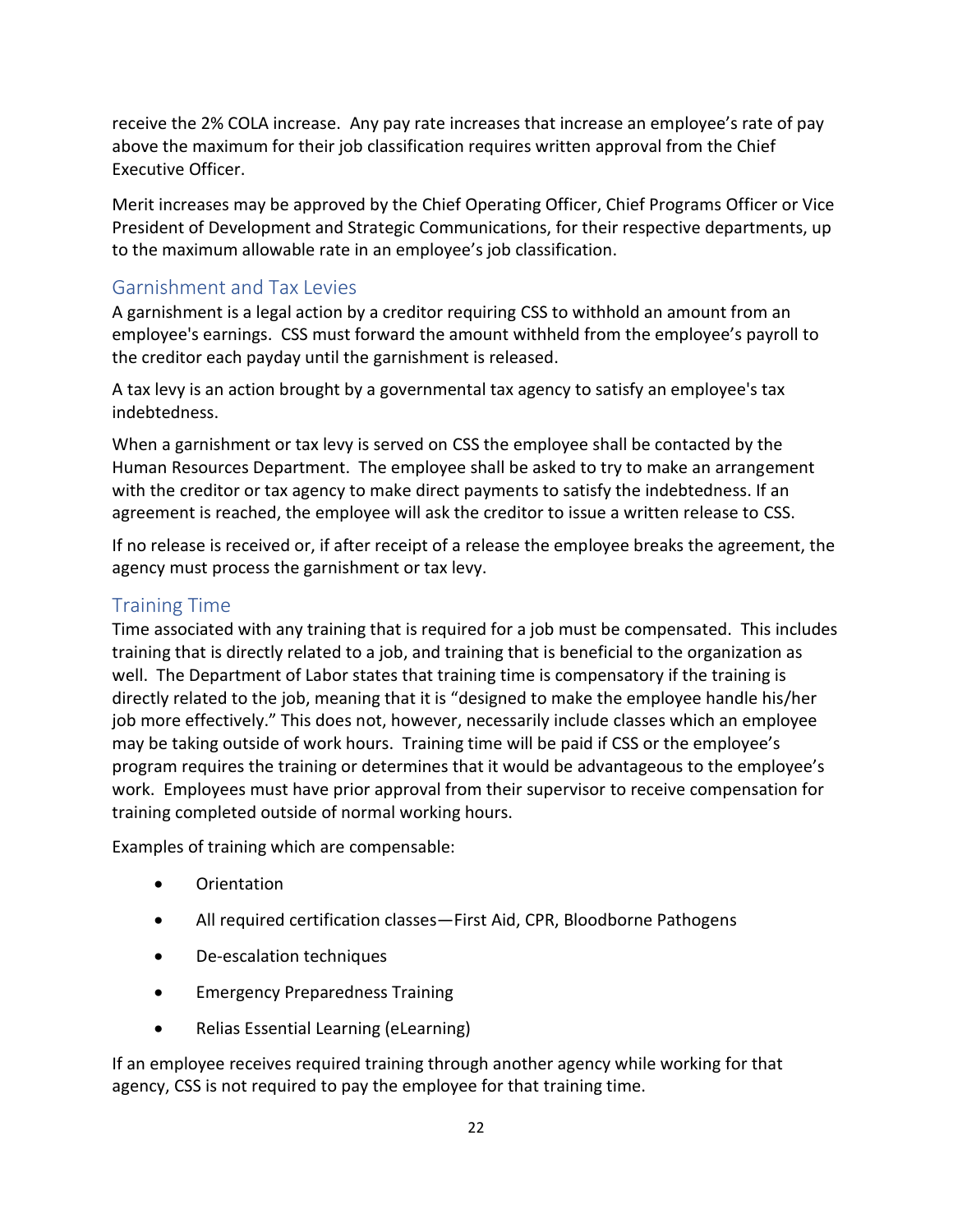Should you have any questions about an individual course, please consult with your supervisor.

## <span id="page-23-0"></span>Employee Pay Advances

A pay advance is early payment for work performed during the pay period. The entire amount of the advance will be deducted from the employee's next paycheck. Extensions or pay installments or loans are not permitted.

Employees employed by the agency for a minimum of one year may request an advance on their pay not to exceed their net pay. Two (2) requests in a 12-month period may be authorized. A request form must be completed by the employee and submitted to the Human Resources Department for determination of eligibility. Requests must be approved by the Chief Executive Officer or Chief Operating Officer.

## <span id="page-23-1"></span>Work Conditions and Hours

## <span id="page-23-2"></span>Designated Workweek

The basic work week of CSS is 40 hours. The work week begins at 12:00 a.m. Saturday morning. The Chief Executive Officer or her designee shall retain the authority to adjust individual work schedules to best serve the needs of the clients of the agency. When emergencies arise, employees may be required to work more than eight (8) hours per day, or 40 hours per week. When this occurs, nonexempt employees are eligible for overtime compensation; exempt employees are not eligible for overtime compensation. Exceptions to this can be made if a flexible work plan is signed by the employee, supervisor, Chief Operating Officer and filed with the State Department of Labor.

## <span id="page-23-3"></span>Compressed Work Week

4/10 schedule- Four 10-hour days a week

<span id="page-23-4"></span>**Eligibility** 

- A compressed workweek is not appropriate for all positions, or in all settings, or for all employees.
- The employee must have been in their current position for at least a year.
- Employees who have problems with punctuality, attendance, and/or performance issues are not eligible for a compressed work week schedule.

#### <span id="page-23-5"></span>Initiating a Compressed Work Week

- The employee and supervisor will send a request for the compressed work week to the Human Resources Director.
- The compressed work week must start at the beginning of a pay period.
- The compressed work week must be approved by the Department of Labor prior to starting.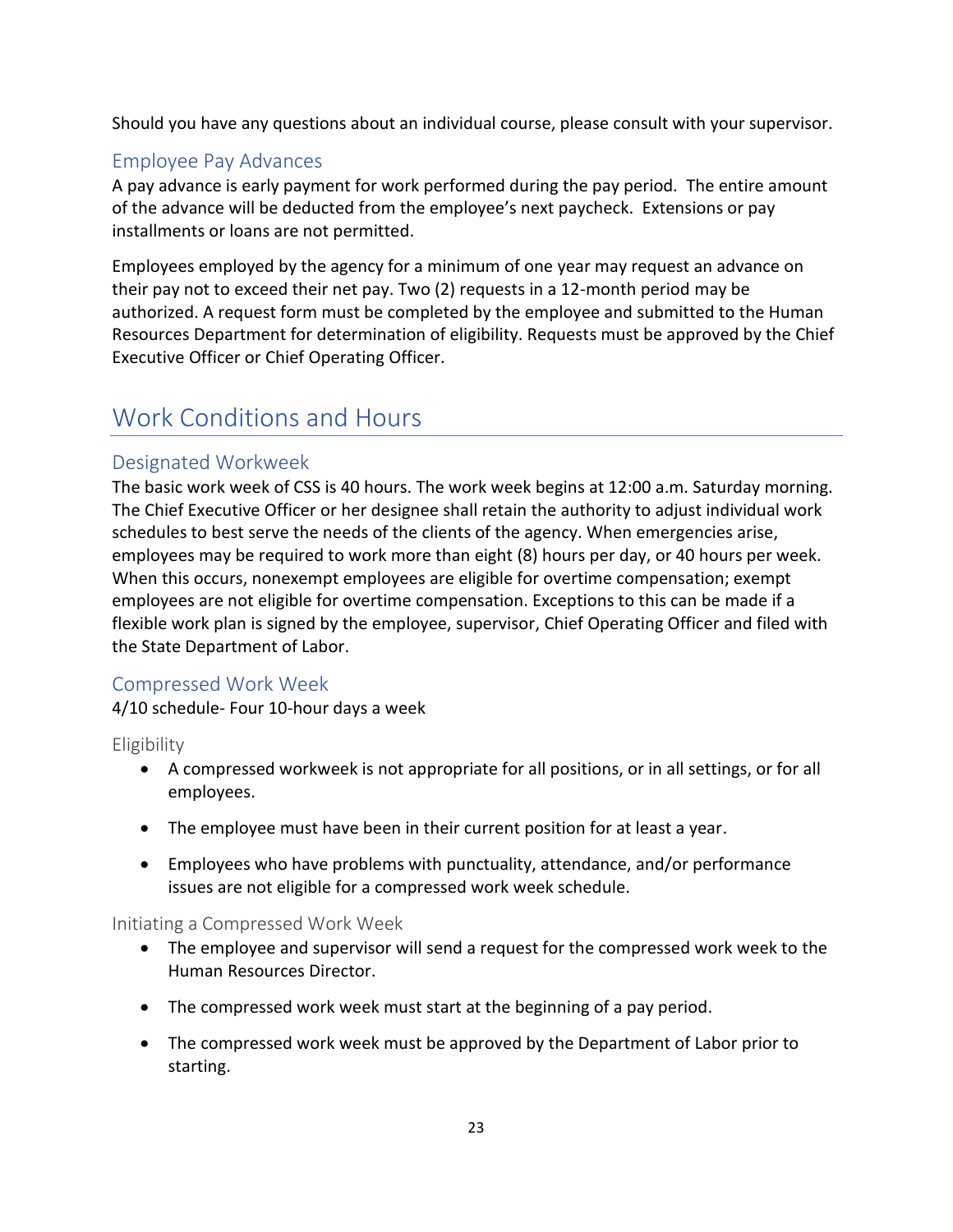<span id="page-24-0"></span>Holidays

- When a paid holiday falls on an employee's regular scheduled day off, the employee will be paid 8 hours holiday pay. The employee may:
	- o Use PTO to make up the 2-hour difference.
	- $\circ$  With supervisor approval, an employee may work additional hours during the same work week as the holiday.
- When a paid holiday falls on an employee's regular scheduled workday, the employee will be paid 8 hours holiday pay. No additional day will be given. The employee may:
	- o Use PTO to make up the 2-hour difference.
	- $\circ$  With supervisor approval, an employee may work additional hours during the same work week as the holiday.

<span id="page-24-1"></span>PTO

- Full day PTO will require that the employee uses 8 hours of accrued PTO.
- A full week of PTO will require that the employee uses 40 hours of accrued PTO.

### <span id="page-24-2"></span>Jury Duty

- If an employee has jury duty on their regular scheduled day off, the employee will not be paid for jury duty, as it is their scheduled day off
- If an employee has jury duty on their regular scheduled workday, the employee will be paid for the number of hours on jury duty, but no more than 10 hours

## <span id="page-24-3"></span>Safety

Safety depends primarily upon the actions or inactions of employees. If an employee observes conditions regarded as unsafe, a supervisor should be informed immediately. A safe workplace requires the cooperation of all employees. Employees are expected to use caution and comply with all safety laws with regards to the Occupational Safety and Health Act (OSHA).

All work-related injuries, near misses, or illnesses must be reported to the employee's immediate supervisor no matter how minor they may seem. It then becomes the supervisor's responsibility to follow through immediately. Immediate action may eliminate future complications. Employees who violate safety laws or fail to report safety violations will be subject to disciplinary action, up to and including termination of employment.

## <span id="page-24-4"></span>Animals

Except for service animals, employees may not bring animals to work. If it is necessary for an employee to bring a service animal to work, a completed Service Animal Agreement must be submitted to Human Resources.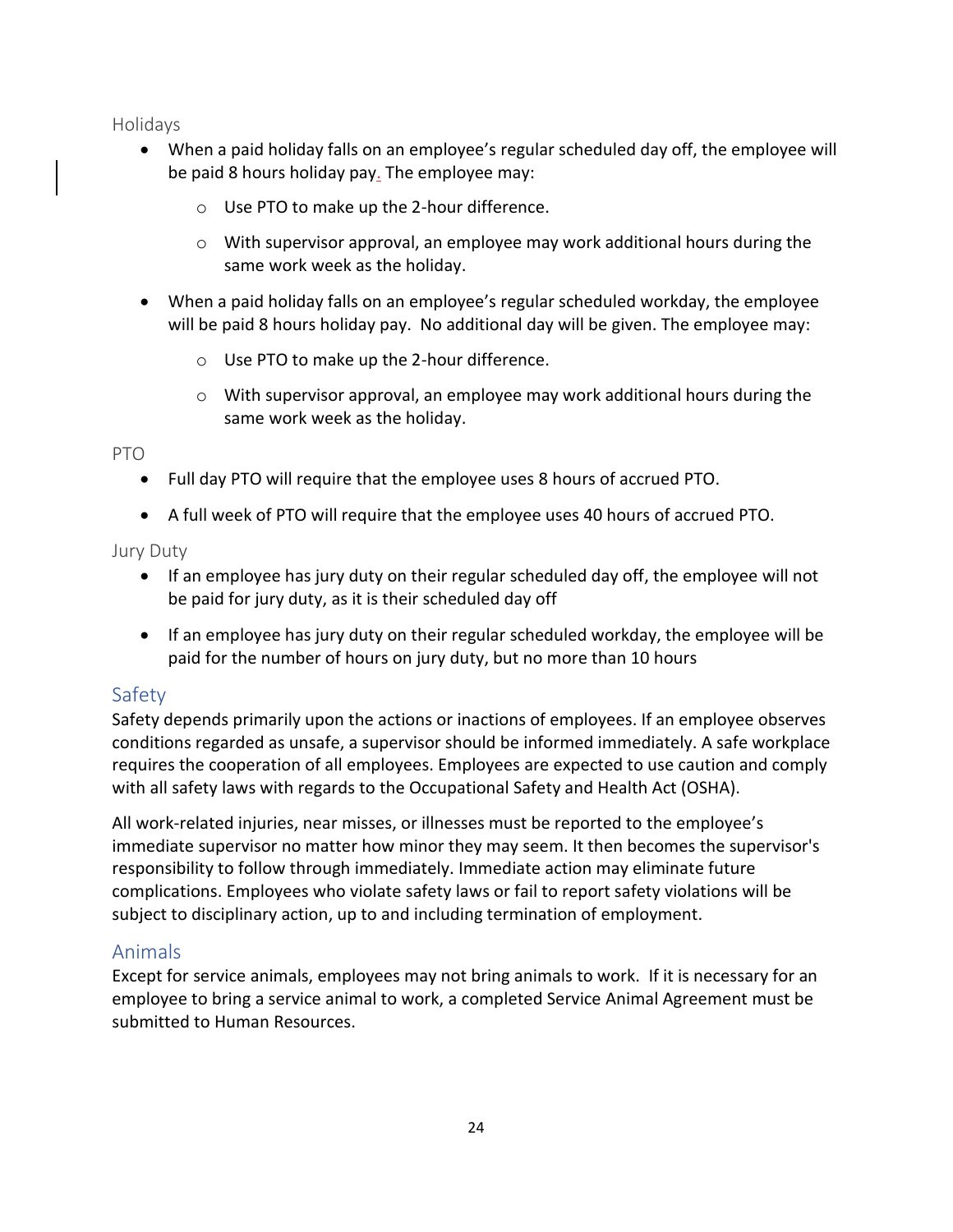## <span id="page-25-0"></span>Preventing Workplace Violence

CSS is committed to preventing workplace violence and to maintaining a safe work environment. CSS has adopted a policy of "zero tolerance for violence" in the work environment. CSS has adopted the following guidelines to deal with intimidation, coercion, harassment, or other threats of (or actual) violence that may occur during business hours or on its premises.

All employees, including temporary, contract employees, independent contractors, volunteers, and clients of CSS, should always be treated with dignity and respect. Employees are expected to refrain from fighting, "horseplay," or other conduct that may be dangerous to others. Furthermore, CSS will not tolerate any talk of violence or joking about violence. Firearms, weapons, and other dangerous or hazardous devices or substances, including but not limited to, knives, explosives, and any other potential weapons, are prohibited from the facilities of CSS.

For information on weapons in the workplace, see page 46. In addition, when working off CSS premises, employees are prohibited from carrying or transporting weapons while conducting Agency business. Employees are not permitted to carry concealed weapons on CSS property, in CSS vehicles or while performing work as a CSS employee, even if the employee has a valid permit to carry a concealed weapon.

For personal safety reasons, a defensive, non-lethal weapon that can be carried in a purse, pocket or on a key chain is permitted. Because this defensive weapon would always need to be carried with the employee, it would be allowed in a CSS building or vehicle. However, it is the responsibility of the employee to inform his/her supervisor about the possession of such weapon, and to keep it under careful control at all times, to ensure that no one else might use it for wrongful purposes. An employee may never use a weapon, or anything perceived to be a weapon to threaten, intimidate, or coerce another employee, or member of the public at any time, including during off-duty periods. This prohibition includes all acts of harassment, including harassment that is based on an individual's sex, race, age, or any characteristic protected by federal, state, or local law.

All threats of (or actual) violence, both direct and indirect, must be reported as soon as possible to the employee's immediate supervisor or any other member of management. This includes threats by employees, as well as threats by clients, vendors, solicitors, or other members of the public. When reporting a threat of violence, the report should be as specific and detailed as possible. CSS has adopted an Incident Report Form to use for this purpose. The Incident Report Form should be promptly completed and forwarded to the Human Resources Director.

All suspicious individuals or activities should also be reported as soon as possible to management. Employees should not place themselves in peril by interceding or trying to determine what is happening. However, if required by circumstances, supervisors or those witnessing the incident are expected to take immediate action to protect the safety and security of themselves and other individuals in response to an incident of violence. This response may be only calling 911 and/or vacating the premises. Any other response should be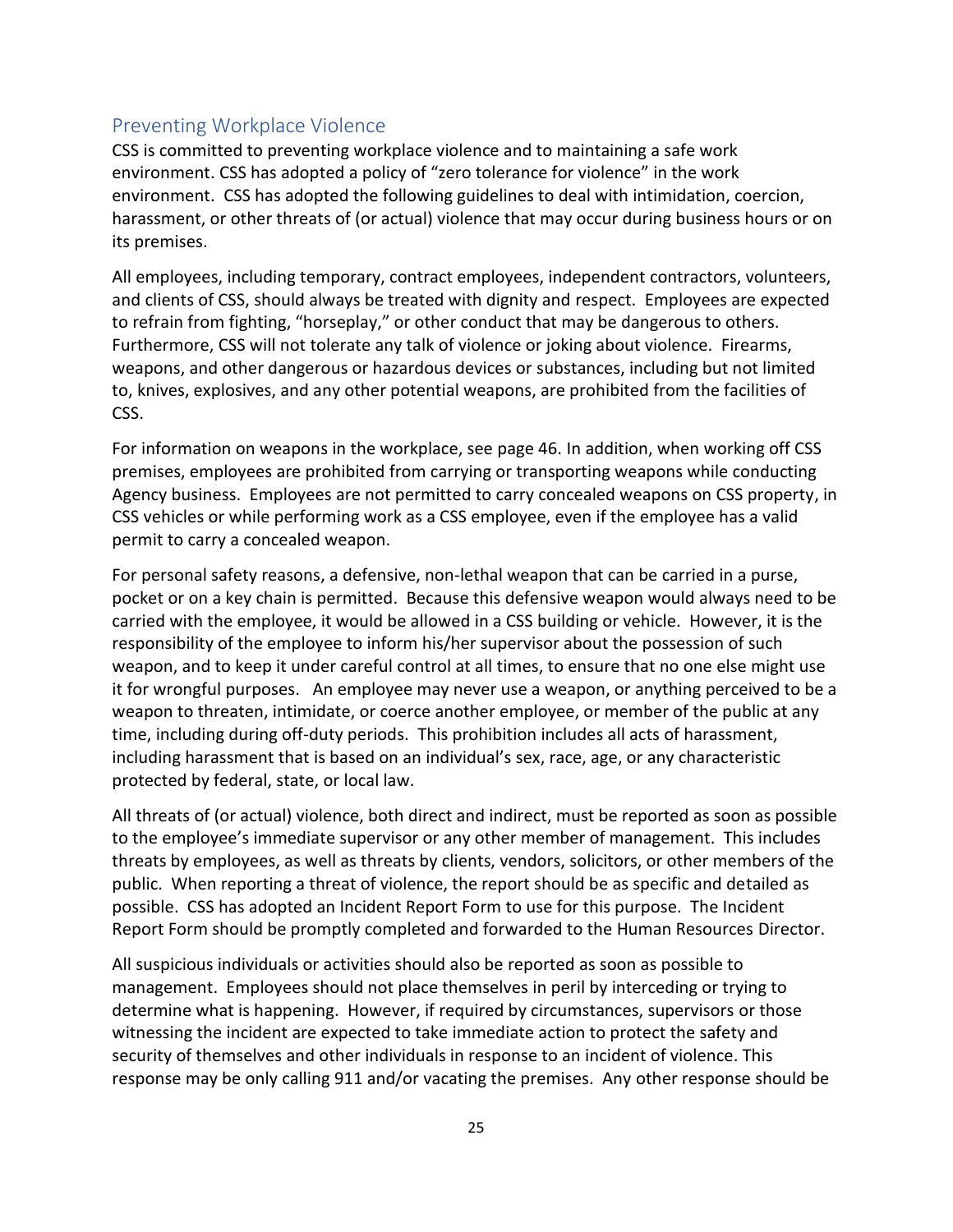a decision made by that individual based on applicable training and the individual's assessment of personal abilities.

CSS will promptly and thoroughly investigate all reports of threats of (or actual) violence and of suspicious individuals or activities. The identity of the individual making the report will be protected as much as is practical.

Anyone determined to be responsible for threats of (or actual) violence or other conduct that is in violation of these guidelines will be subject to prompt disciplinary action, up to and including immediate termination of employment. Employees and other individuals violating this policy may be subject to criminal prosecution.

CSS encourages employees to bring their disputes or differences with other employees to the attention of their supervisors or the Human Resources Director before the situation escalates into potential violence. CSS is eager to assist in the resolution of employee disputes and will not discipline employees for raising such concerns. Involved employees should, however, try to work it out between themselves first.

Administrative assistants and supervisors must keep emergency phone numbers, as well as the numbers for local hospitals, at their desks and readily available for use if needed.

## <span id="page-26-0"></span>**Driving**

Many employees drive as a component of their jobs. Some employees use their personal vehicles for running errands or attending meetings at other locations. Some programs have an agency vehicle to use in transporting clients. The following are general rules that must be followed by any employee driving for work purposes:

- The driver and all occupants of the vehicle must follow all applicable laws regarding use of a seat belt.
- Obey all street signs and stop lights, or directions from a police officer or construction crew member.
- Use of a cell phone while driving is prohibited. A Bluetooth, or a hands-free device tool can be used if necessary. If you must take a call while in the vehicle, pull over to talk on the phone.
- No smoking is allowed in a personal vehicle if there is a passenger unless the passenger(s) agrees.
- No texting while driving

In addition, employees driving a CSS vehicle must observe the following rules:

- Only use the vehicle for CSS business.
- No smoking allowed in vehicles owned by CSS at any time.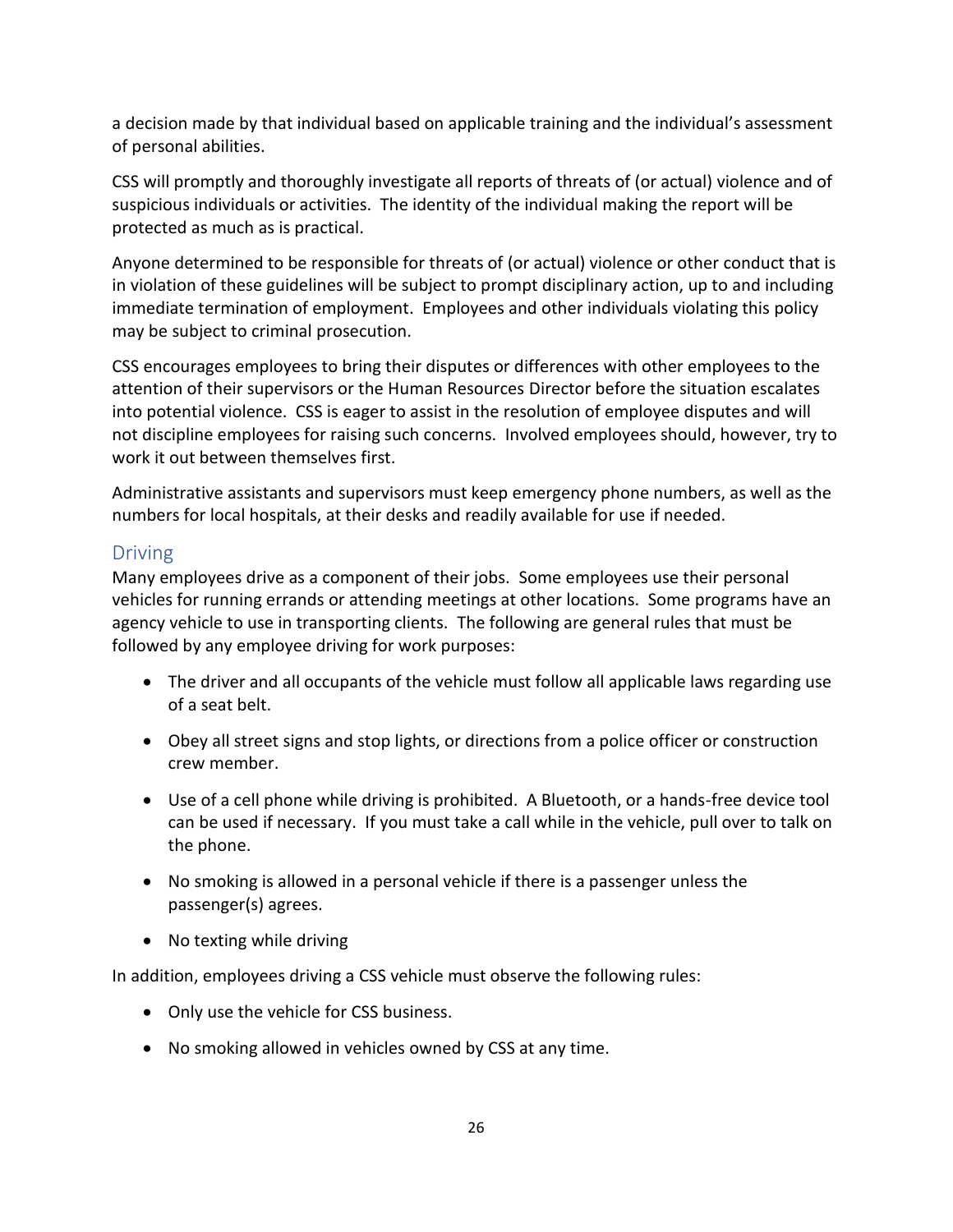## <span id="page-27-0"></span>Tobacco-Free Facility & Grounds

Employees shall not use tobacco in any form in the interior space of CSS' Main Center, in vehicles owned or leased by CSS, or the outside property or grounds of CSS Main Center including parking areas.

### <span id="page-27-1"></span>Children in the Workplace

CSS wishes to maintain a family friendly work environment. Children are allowed in the workplace during times when a parent can make no other arrangements for the care of the child (ren), with prior approval from their supervisor. Exceptions to this policy are:

- the child is or may have a contagious illness
- the parent shares an office
- the child's presence will be disruptive
- the parent's job may be potentially hazardous
- the parent's job includes home visits during that day

Any such arrangements are temporary and non-frequent and will be arranged with and agreed to by the employee's supervisor in advance.

## <span id="page-27-2"></span>Resolution Dispute / Complaint Procedure

#### <span id="page-27-3"></span>Grievance Procedure

CSS provides their current employees with a process in which they can resolve problems and misunderstandings fairly and quickly. In the event a current employee has a grievance related to their employment with CSS, the following steps must be followed to resolve that grievance.

- 1) **Verbal Discussion with the Employee's Immediate Supervisor:** The employee will first discuss the grievance with their immediate supervisor. Grievances should be settled informally at this level if possible. If the problem is with the immediate supervisor, the employee may go directly to Human Resources.
- 2) **Written Grievance to the Employee's Supervisor:** If verbal discussion with the employee's immediate supervisor does not resolve the grievance, the employee can appeal by submitting a written grievance to his/her immediate supervisor within five (5) working days of the verbal discussion. The grievance shall contain a full account of the reasons for the grievance and the action desired. The supervisor will respond to the employee through a written reply within ten (10) working days. A copy of the grievance and the supervisor's response will be placed in the personnel file of the employee. If the problem is with the immediate supervisor, the employee may go directly to Human Resources.
- 3) **Written Grievance to the Chief Executive Officer:** An employee may appeal an unresolved grievance with the Chief Executive Officer if steps one and two have not successfully resolved the matter. A letter must be submitted to the Chief Executive Officer within five (5) working days of the receipt of the written response from the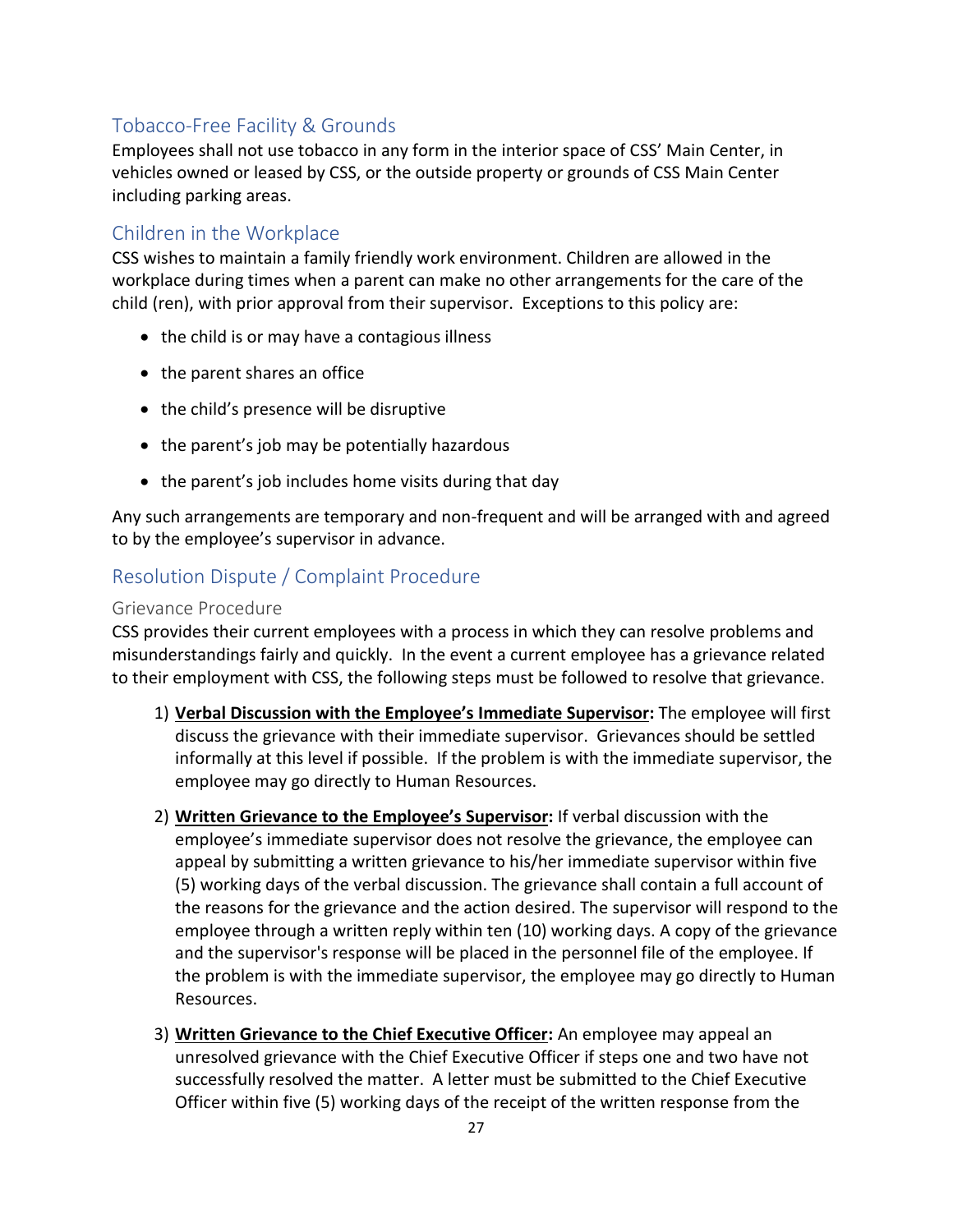supervisor with whom the initial grievance was filed. The Chief Executive Officer, upon receipt of the grievance, will respond to the employee, in writing, of her decision within 10 working days. The decision of the Chief Executive Officer shall be the final decision and may not be appealed to the Board of Trustees.

In the event of a grievance against the Chief Executive Officer, for something other than the Chief Executive Officer's decision on an employee's grievance under Step 3 above which is not reviewable:

- Step 1 and 2 of the grievance procedures must be followed by the employee going directly to Human Resources.
- If steps 1 and 2 have not successfully resolved the matter, a letter may be submitted to the Chairperson of the CSS Board of Trustees within five (5) working days after notice of Human Resources' decision with respect to the grievance against the Chief Executive Officer.
- The President of the Board of Trustees will review the grievance, conduct any additional investigation he or she feels is needed and respond to the grievance in writing within fifteen (15) working days. The decision of the President of the Board of Trustees with respect to the grievance shall be final. The President shall notify the Board of Trustees of any such grievances and the President's decision on the grievance.

This policy does not apply to former employees and does not apply to decisions to terminate any employee's employment with CSS.

## <span id="page-28-0"></span>Whistleblower Protection

Catholic Social Services holds high standards of ethical conduct by leadership, management, and staff and expects employees to report suspected ethical violations.

Reports of suspected illegal, immoral, or unethical conduct by a CSS employee, Board of Trustees or Advisory Board Member, or contractor should be filed with the employee's supervisor and the Chief Executive Officer or Chief Operating Officer.

All reports must be made in good faith and based on a reasonable belief a violation has occurred. The law does not force the employee to demonstrate misconduct; a reasonable belief or suspicion that a fraud exists is enough to create a protected status for the employee.

There will be no punishment (including firing, demotion, suspension, harassment, failure to consider the employee for promotion, or any other kind of discrimination) for reporting suspected misconduct. Even if the claims are unfounded, CSS will not reprimand the employee.

Any supervisor or manager who retaliates against an employee for making a complaint or for participating in an investigation shall be subject to disciplinary action, up to and including immediate termination of employment

Reports will be investigated in good faith within 3 business days. The investigation will be completed within 10 business days unless certain circumstances require additional time.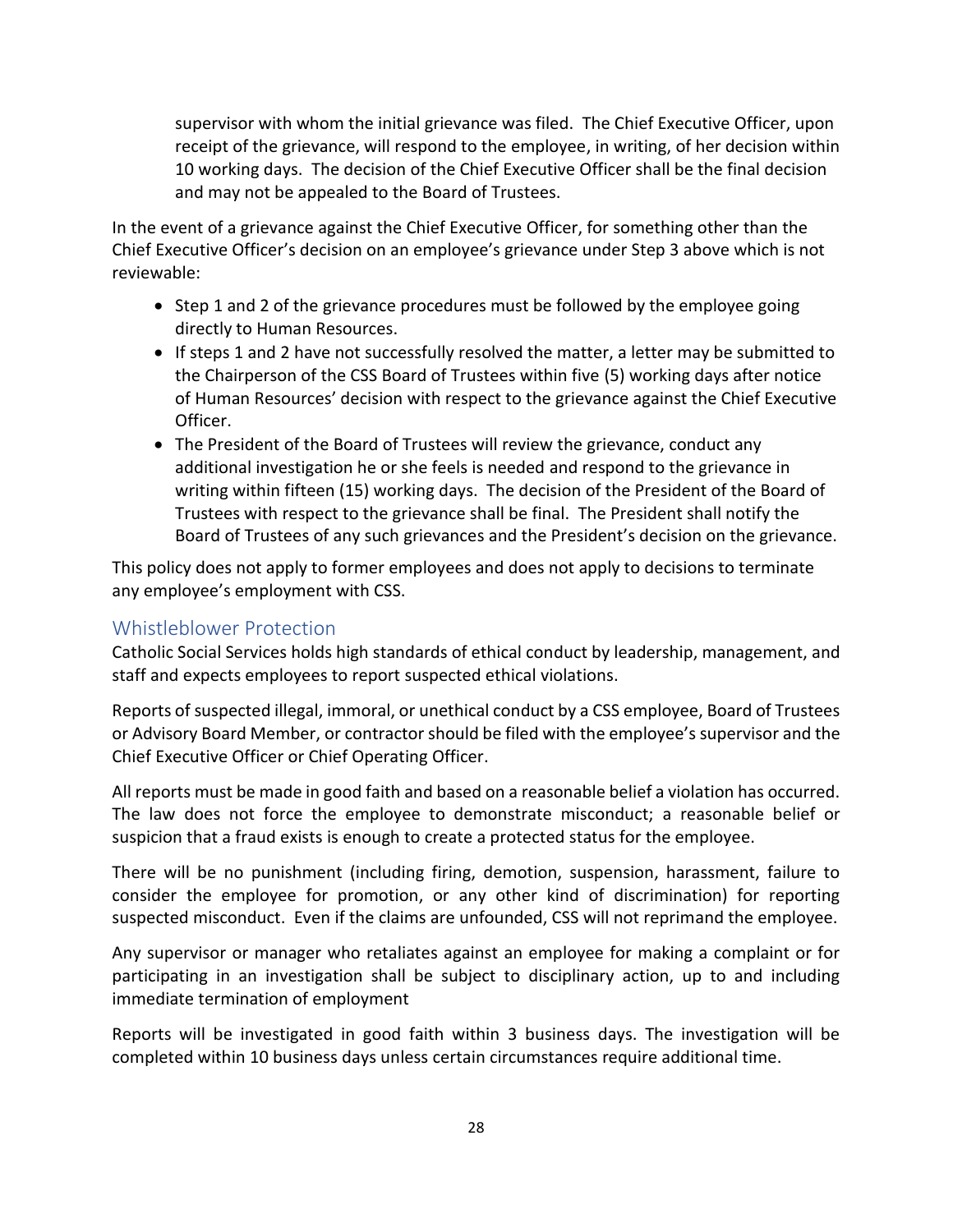The confidentiality and anonymity of all reporters will be maintained to the extent possible. The reporters name will only be released to the appropriate board members and management staff. Any disclosure of a reporter's name is documented. If the reporter is dissatisfied with the results of the internal investigation, he/she has the right to report the violation to an external legal or investigatory entity.

If an employee has questions about this policy, s/he should contact his/her supervisor or the Human Resources Director.

#### <span id="page-29-0"></span>Open Door Policy

CSS welcomes comments and questions from employees. If, at any time, you wish to discuss various matters with a Program Director or other member of management, please feel free to do so. Please realize that the person you wish to speak to may need to schedule a time to talk with you, rather than seeing you on a "demand" basis.

#### <span id="page-29-1"></span>Reasonable Accommodation

The ADA states that a covered entity shall not discriminate against a qualified individual with a disability. This applies to job application procedures, hiring, advancement and discharge of employees, worker's compensation, job training, and other terms, conditions, and privileges of employment. Covered entity can refer to an employment agency, labor organization, or joint labor-management committee, and is generally an employer engaged in interstate commerce and having 15 or more workers.

A business must provide reasonable accommodations to protect the rights of individuals with disabilities in all aspects of employment. Possible changes may include restructuring jobs, altering the layout of workstations, or modifying equipment. Employment aspects may include the application process, hiring, wages, benefits, and all other aspects of employment. Medical examinations are highly regulated.

Discrimination, among other things, may include limiting or classifying a job applicant or employee in an adverse way, denying employment opportunities to people who truly qualify, or not making reasonable accommodations to the known physical or mental limitations of disabled employees, not advancing employees with disabilities in the business, and/or not providing needed accommodations in training. Employers can use medical entrance examinations for applicants, after making the job offer, only if all applicants (regardless of disability) must take it, and if it is treated as a confidential medical record. Qualified individuals do not include any employee or applicant who is currently engaging in the illegal use of drugs when that usage is the basis for the employer's actions.

A modification or adjustment is "reasonable" if it "seems reasonable on its face, i.e., ordinarily or in the run of cases;" this means it is "reasonable" if it appears to be "feasible" or "plausible." An accommodation also must be effective in meeting the needs of the individual. In the context of job performance, this means that a reasonable accommodation enables the individual to perform the essential functions of the position. Similarly, a reasonable accommodation enables an applicant with a disability to have an equal opportunity to participate in the application process and to be considered for a job. Finally, a reasonable accommodation allows an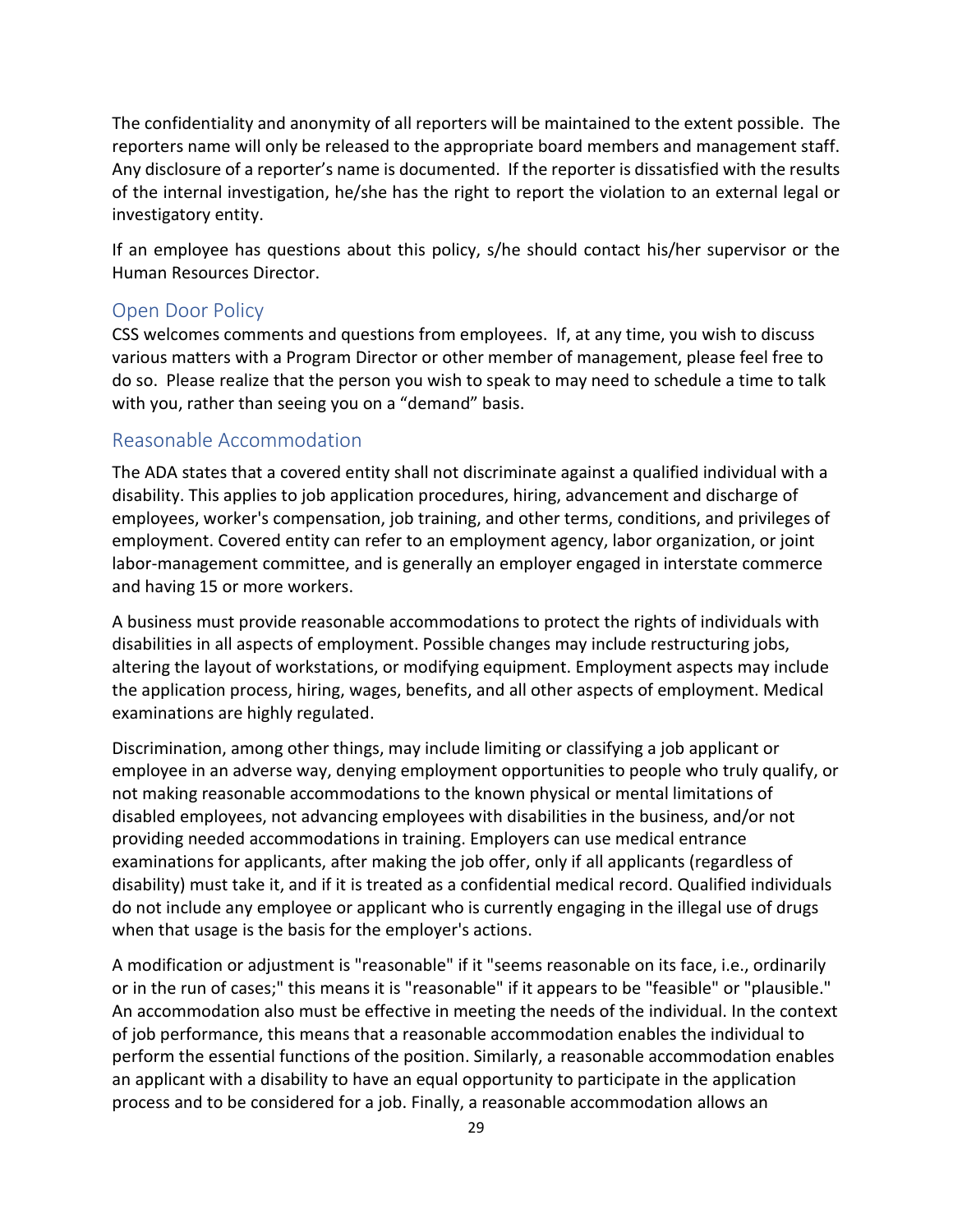employee with a disability an equal opportunity to enjoy the benefits and privileges of employment that employees without disabilities enjoy.

Reasonable accommodation is available to qualified applicants and employees with disabilities. Reasonable accommodations must be provided to qualified employees regardless of whether they work part- time or full-time or are considered "probationary." Generally, the individual with a disability must inform the employer that an accommodation is needed.

## <span id="page-30-0"></span>Life-Threatening Illness

Employees with life-threatening illnesses, such as cancer, heart disease, or AIDS, often wish to continue their normal pursuits, including work, to the extent allowed by their condition. CSS supports these endeavors if employees can meet acceptable performance standards. As in the case of other disabilities, CSS will make reasonable accommodations in accordance with all legal requirements, to allow qualified employees with life-threatening illnesses to perform the essential functions of their jobs.

Medical information on individual employees is treated confidentially. CSS will take reasonable precautions to protect such information from inappropriate disclosure. Managers and other employees have a responsibility to respect and maintain the confidentiality of employee medical information. Anyone inappropriately disclosing such information is subject to disciplinary action, up to and including termination of employment.

Employees with questions or concerns about life-threatening illnesses are encouraged to contact the Human Resources Department for information and referral to appropriate services and resources.

## <span id="page-30-1"></span>Leaves of Absence

## <span id="page-30-2"></span>Paid Time Off

In accordance with the Paid Time Off (PTO) section, employees will receive paid time off that is to be used for vacation, sick leave, and personal time off.

## <span id="page-30-3"></span>Paid Time Off Usage

Paid Time Off (PTO) may be charged in 15-minute increments for non-exempt personnel. Except in cases of illness or emergency, the prior written approval of the employee's supervisor is required for Paid Time Off usage. Employees must provide as much notice as possible by communicating with their supervisor for approval.

PTO may be used for vacation, to take care of personal business, medical and dental appointments, etc. Illnesses of more than 3 days **may** require verification of illness from a qualified medical professional.

PTO must be used when an employee does not work regularly scheduled hours, except for time off after an accident or injury before worker's compensation pay begins, jury duty, or military leave.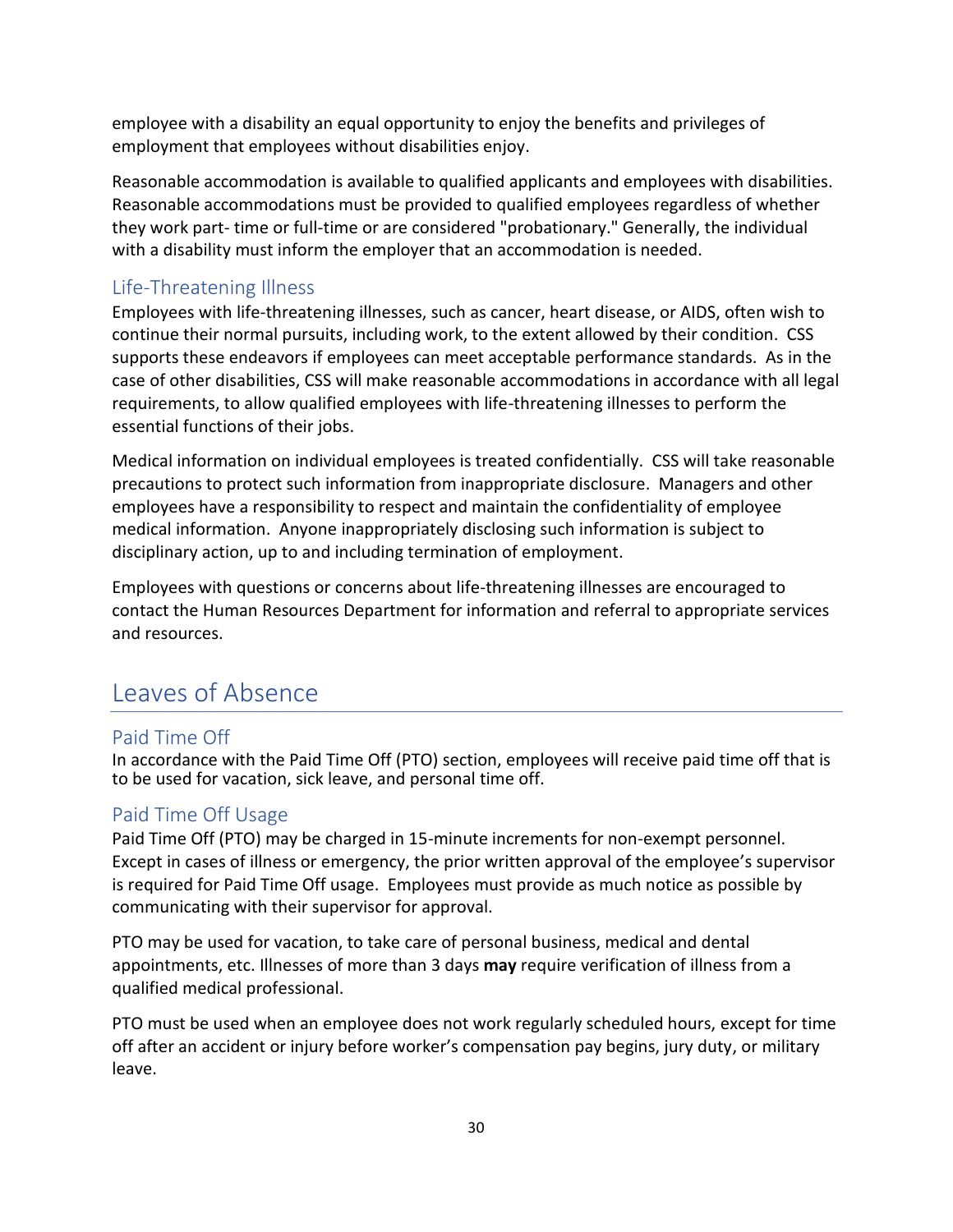If an employee uses PTO for less than one day, the total number of hours reported for the day may not exceed eight (8). For instance, if a non-exempt employee has worked a total of six (6) hours, they may only take two (2) hours of PTO. (An exception would be someone who is scheduled to work four 10-hour days. In this case, the number of hours reported for the day should not exceed 10.)

An employee may utilize PTO up to 40 hours per week, regardless of his/her regular schedule. However, the combined total of PTO and hours worked may not exceed 40 hours per week.

At the discretion of their supervisor, employees may carry a negative PTO balance of up to 8 hours. Prior written approval from the Chief Executive Officer or Chief Operating Officer is required for an employee to carry a negative PTO balance greater than 8 hours.

In cases of termination, Paid Time Off may not be used after the last full day that the employee works unless the absence is the result of a long-term illness. No Paid Time Off shall be taken by an employee in the last five workdays of employment with CSS unless written approval is received by the Chief Executive Officer or Chief Operating Officer.

#### <span id="page-31-0"></span>Paid Time Off Carry-Over

Paid Time Off may be carried over from one fiscal year to the next but may not be accumulated beyond the rate step at which the employee was accruing PTO (level 1-184 hours, level 2-224 hours, level 3-264 hours). On June 30 of each year, any PTO above the maximum allowed will be transferred to the employee's Banked Sick Leave (BSL) (up to the 120-hour maximum level). Any excess of PTO above an employee's PTO and BSL maximum limit, at the end of the fiscal year, will be lost.

#### <span id="page-31-1"></span>Paid Time Off Cash-Out

When an employee separates from CSS or moves to non-benefit eligible status, accrued PTO will be cashed out up to the maximum yearly accrual rate for the rate step at which the employee was accruing PTO (level 1—184 hours, level 2—224 hours, level 3—264 hours). To qualify for PTO cash out the employee must have been employed as a benefit eligible employee for at least 6 months.

## <span id="page-31-2"></span>Banked Sick Leave (BSL)

Banked sick leave will be used for personal or family illness/injury lasting 5 or more consecutive days. Supervisors may request verification of the disability by the attending physician, as well as its beginning and expected ending dates. PTO is to be used before the 5<sup>th</sup> consecutive day. Once the 5<sup>th</sup> consecutive day has been reached, BSL may replace the PTO. Once BSL is exhausted, PTO will be used.

#### <span id="page-31-3"></span>Leave Sharing Donations

The leave sharing program is intended to help employees who are on FMLA (Family Medical Leave Act). If the employee runs out of PTO while on FMLA, they may then ask for PTO donations.

Benefit eligible employees who are eligible for FMLA (see Family Medical Leave below) who have completed their probationary period and have used all their PTO and banked sick leave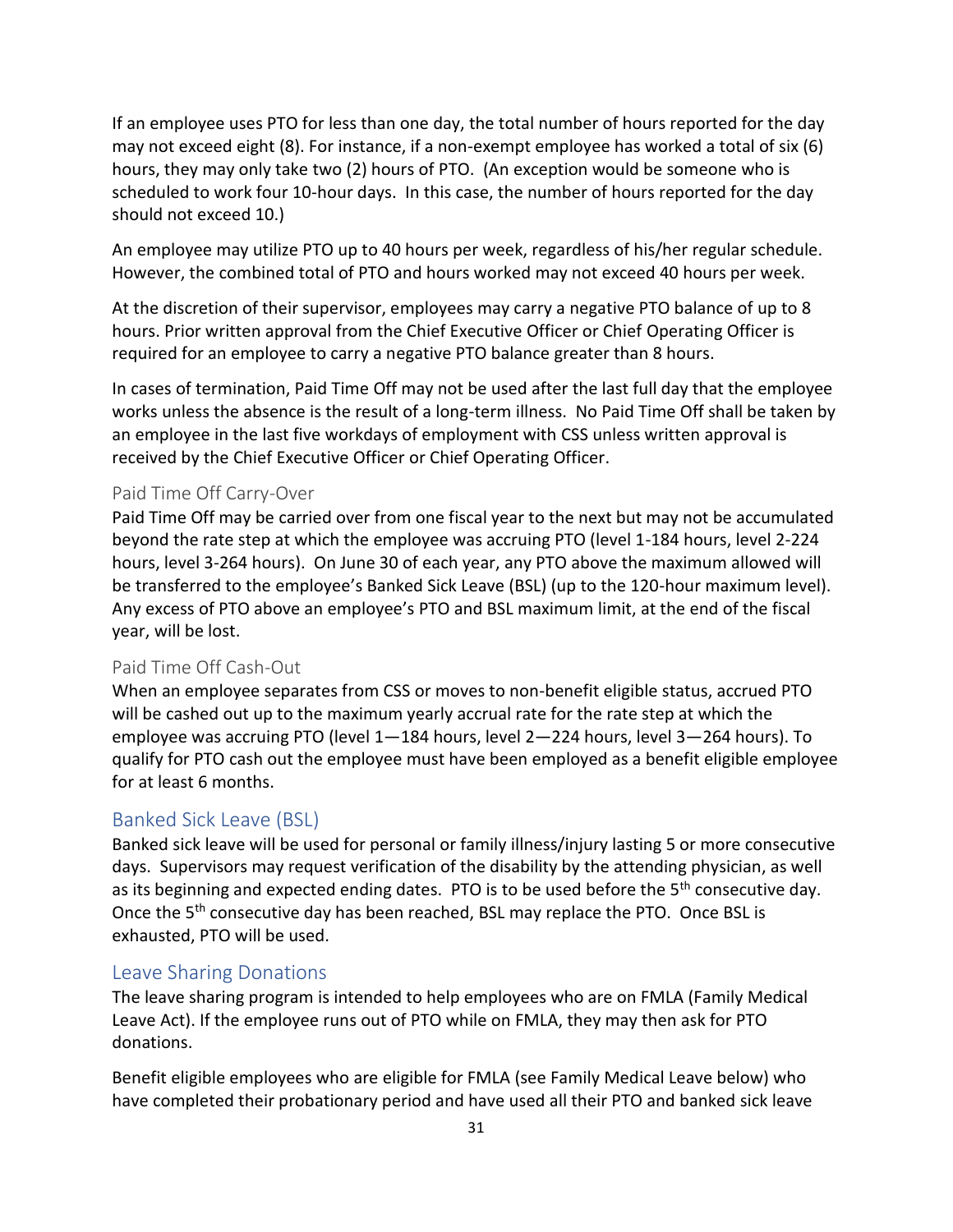may submit a leave sharing donation request to their supervisor for reasons covered by the Family Medical Leave Act. Leave donation requests are forwarded for final approval to the Human Resources Director or the Chief Operating Officer.

Employees choosing to donate PTO may only donate accrued PTO in excess of 40 hours. There is no cap on how much PTO an employee can donate as long as there is at least 40 hours of PTO remaining in the employee's PTO bank after the donation is made.

Family Medical Leave will be applied concurrently with donated leave. Should donated sick leave not be needed, it will be returned to the donor.

Any exceptions to this policy must be approved, in writing, by the Chief Executive Officer.

#### <span id="page-32-0"></span>Other Leaves of Absence

#### <span id="page-32-1"></span>Family Medical Leave

An employee may request up to twelve weeks of unpaid leave (see \* note below) under the Family Medical Leave Act (FMLA) for a serious health condition of the employee or a close family member, birth of a child, or adoption or placement of a child in the employee's home. The employee must have completed a year of employment and worked a minimum 1,250 hours to be eligible.

The employee will be provided with a notice in writing that they are being placed on FMLA leave. The notice will be accompanied by paperwork which the treating physician must complete. If the employee fails to provide the requested certification, the leave classification may be denied. Employees returning from FMLA must provide a physician's verification of their fitness to return to work upon request by their supervisor. CSS may delay the restoration to duty until the verification is provided.

When the leave is foreseeable, such as leave based on an expected birth or adoption of a child or pre-scheduled surgery, the employee shall provide CSS with not less than 30-days notice, before the date the leave is to begin, of the employee's intention to take leave. If the employee does not provide at least 30-days notice for foreseeable leave, CSS reserves the right to delay the start of the approved leave until 30 days after the employee gives notice. If family leave is for any other approved reason, the employee is to give as much notice as is practicable. Notice may be by telephone, e-mail, or fax and must be sent to the employee's Program Director or the Human Resources Director.

Every reasonable effort will be made to return eligible employees to their previous position or a comparable one. Employees will be treated as though they were continuously employed for purposes of determining benefits based on length of service, such as the rate of PTO accrual.

**\*Note: Employees are required to use all accumulated Banked Sick Leave (BSL) and Paid Time Off (PTO) concurrently with Family Medical Leave. Exempt employees are required to take PTO & BSL in 15-minute increments while on FMLA. Benefit accruals, such as PTO, will be suspended during the unpaid portion of leave and will resume upon return to active employment.**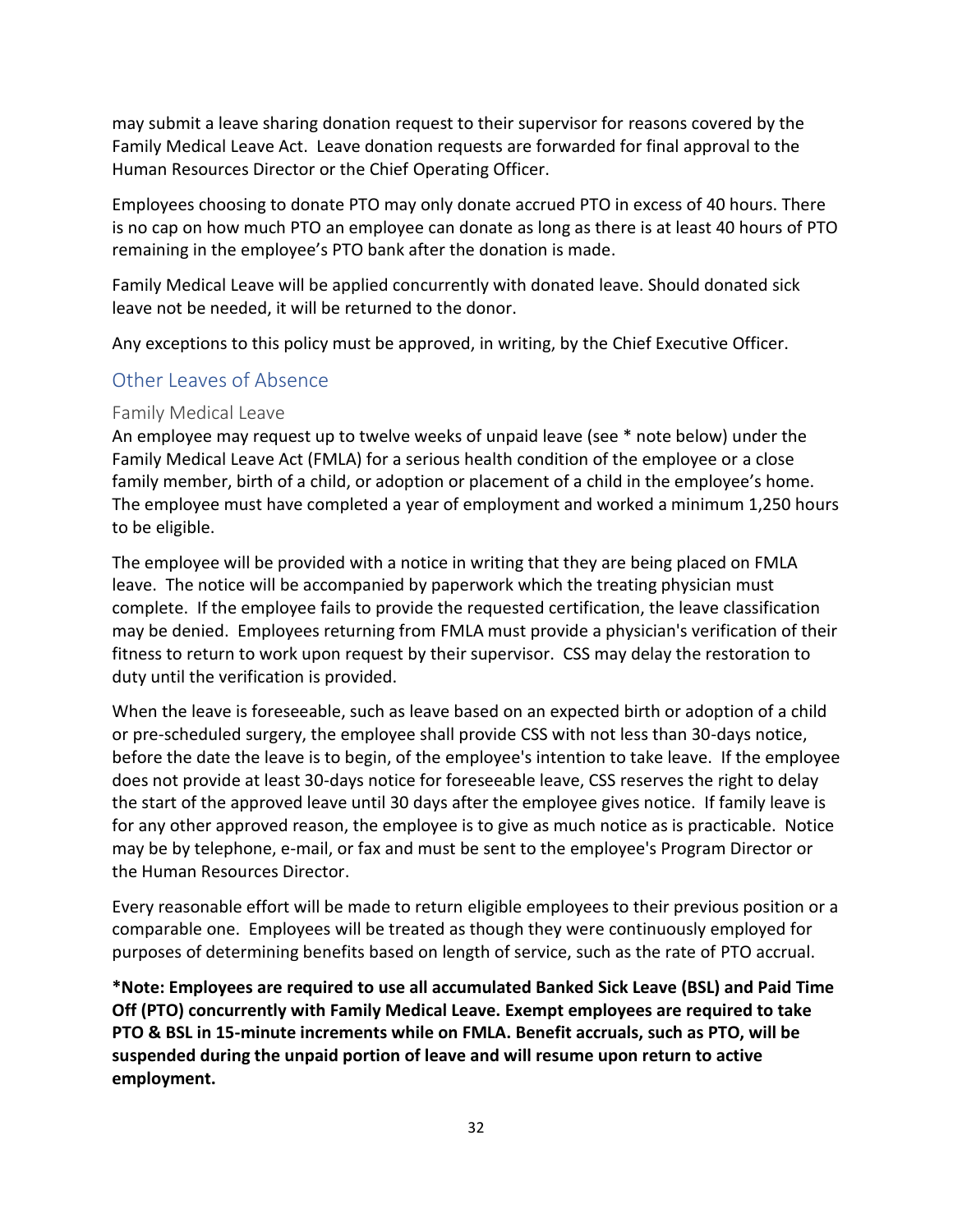CSS shall maintain coverage under any group health plan for the duration of FMLA at the same level and under the same conditions coverage would have been provided if the employee had continued in employment for the duration of such leave. For example, the employee will still be responsible to pay their co-pay to the employer while on FMLA. CSS may recover the premium that it paid for maintaining coverage for the employee under such group health plan during any period of unpaid leave under these provisions, if the employee fails to return from leave. If there are any pay periods during which the employee does not receive pay, the employee will need to make arrangements with the Human Resources Director to make up the missed insurance co-pay, as well as any dependent or extra coverage, regardless of whether or not the employee returns to work at the end of the leave period.

CSS requires that any employees on FMLA communicate with their immediate supervisor on a weekly basis regarding their status and intent to return to work. An employee who fails to report to work promptly at the end of their approved FMLA will be considered to have resigned.

#### FMLA Leave Without Pay (LWOP)

LWOP may also be granted to those on FMLA leave after using all accrued BSL and PTO. In this case, LWOP will be approved once all accrued BSL and PTO are used.

For FMLA LWOP, subject to the terms, conditions, and limitations of the applicable plans, health insurance benefits will be provided by CSS for a maximum of 6 months or until LTD, Medicaid, or Medicare are approved, whichever comes first. The employee is still responsible to pay the co-pay and any other deductions from their paycheck(s).

#### <span id="page-33-0"></span>Bereavement Leave

In the event of a death in the immediate family, CSS will give the employee 5 days/40 hours of Paid Time Off, at the discretion of the supervisor. The employee must have completed a year of employment and worked a minimum of 1,250 hours to be eligible. Immediate family includes grandparents, parents (including stepparents), siblings (including stepsiblings), spouses, children (including stepchildren), grandchildren, father/mother-in-law, brother/sister-in-law, and other relatives as approved by the Human Resources Director or the Chief Operating Officer.

#### <span id="page-33-1"></span>Parental Leave

In the event of the birth of a child to an employee, or the new adoption of a child, Parental Leave is granted. CSS will give the employee 5 days/40 hours of Paid Time Off, at the discretion of the supervisor. The employee must have completed a year of employment and worked a minimum of 1,250 hours to be eligible.

#### <span id="page-33-2"></span>Military Leave:

A military leave of absence will be granted to employees who are absent from work because of service in the U.S. uniformed services in accordance with the Uniformed Services Employment and Reemployment Rights Act (USERRA). Advance notice of military service is required, unless military necessity prevents such notice, or it is otherwise impossible or unreasonable. The leave will be unpaid. However, employees may use any available paid time off for the absence.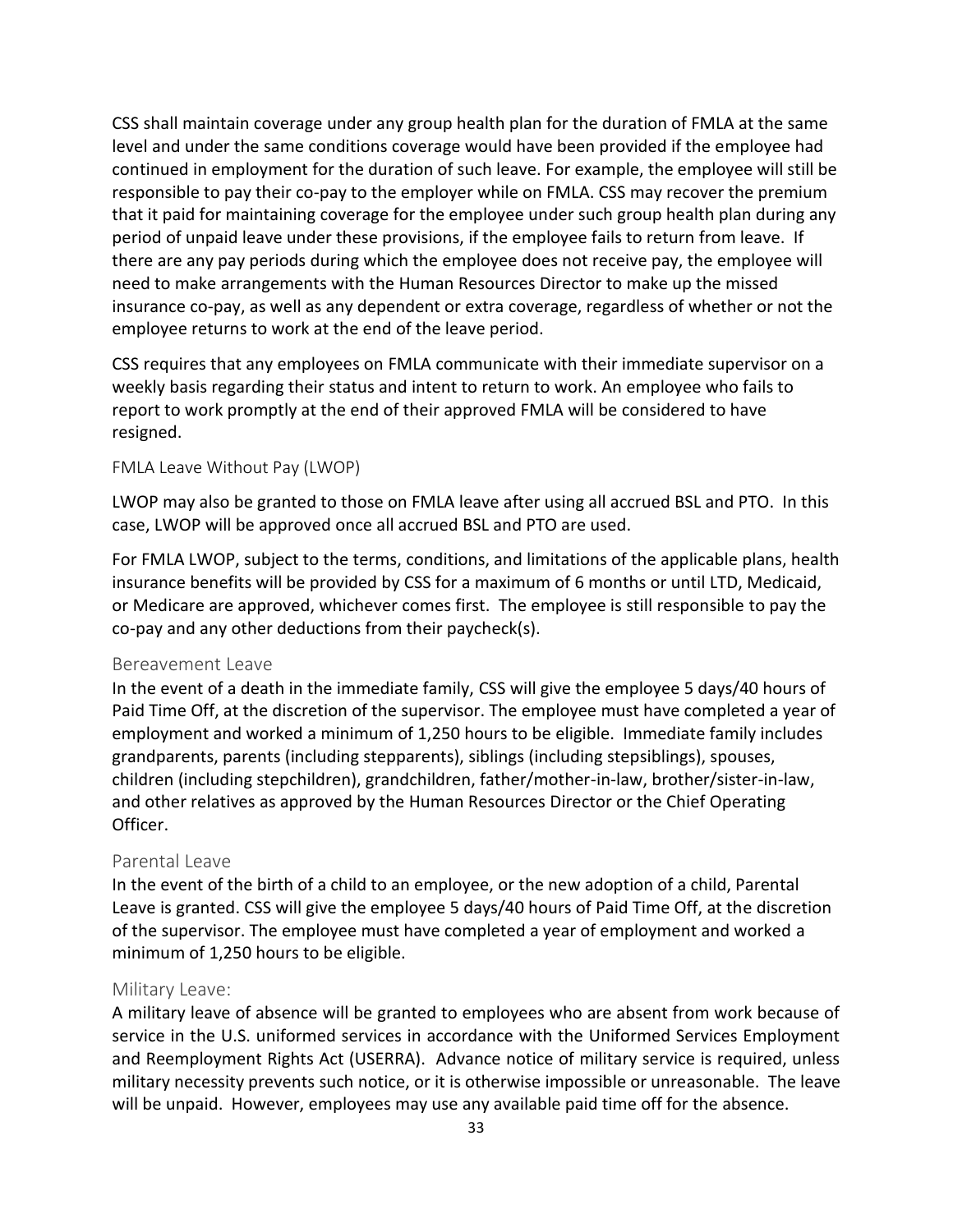Continuation of health insurance benefits is available as required by USERRA based on the length of the leave and is subject to the terms, conditions, and limitations of the applicable plans for which the employee is otherwise eligible. PTO will not continue to accrue during a military leave of absence.

Employees on military leave for up to 30 days are required to return to work for the first regularly scheduled shift after the end of service, allowing for reasonable travel time. Employees on longer military leave must apply for reinstatement in accordance with USERRA and all applicable state laws. Employees returning from military leave will be placed in the position they would have attained had they remained continuously employed or a comparable one depending on the length of military service in accordance with USERRA. They will be treated as though they were continuously employed for purposes of determining benefits based on length of service.

Contact the Human Resources Director for more information or questions about military leave.

#### <span id="page-34-0"></span>Administrative Leave

Administrative leave may be authorized by the Chief Executive Officer or his/her designee, in situations when it is in the best interest of the employee and the organization to remove the employee from the workplace in order to investigate grievances, disciplinary problems, or other employment related matters. Administrative leave may be paid or unpaid as directed by the Chief Executive Officer.

#### <span id="page-34-1"></span>Leave Without Pay (LWOP)

CSS provides leave of absence without pay to benefit eligible employees who wish to take time off from work duties to fulfill personal obligations which do not qualify for family and medical leave, and who have used all their accrued PTO. Benefit eligible employees may request LWOP only after having completed their probationary period.

LWOP may be granted for a period to be determined at management's discretion. Requests for LWOP will be evaluated based on several factors, including anticipated workload requirements and staffing considerations during the proposed period of absence. LWOP must be approved in advance by the employee's supervisor and the Chief Operating Officer.

As soon as eligible employees become aware of a need for a leave of absence, they should request a leave from their supervisor. Subject to the terms, conditions, and limitations of the applicable plans, health insurance benefits will be provided by CSS until the end of the first month of approved leave. The employee is still responsible for the co-pay and any other deductions from their paycheck(s). After that time, employees will responsible for the full cost of these benefits if they wish coverage to continue. When the employee returns from leave, benefits will again be provided by CSS according to the applicable plans.

Benefit accruals, such as PTO, will be suspended during the leave and will resume upon return to active employment.

When leave without pay ends, every reasonable effort will be made to return the employee to the same position, if it is available, or to a similar position for which the employee is qualified. Except when legally required, CSS cannot guarantee reinstatement of employment.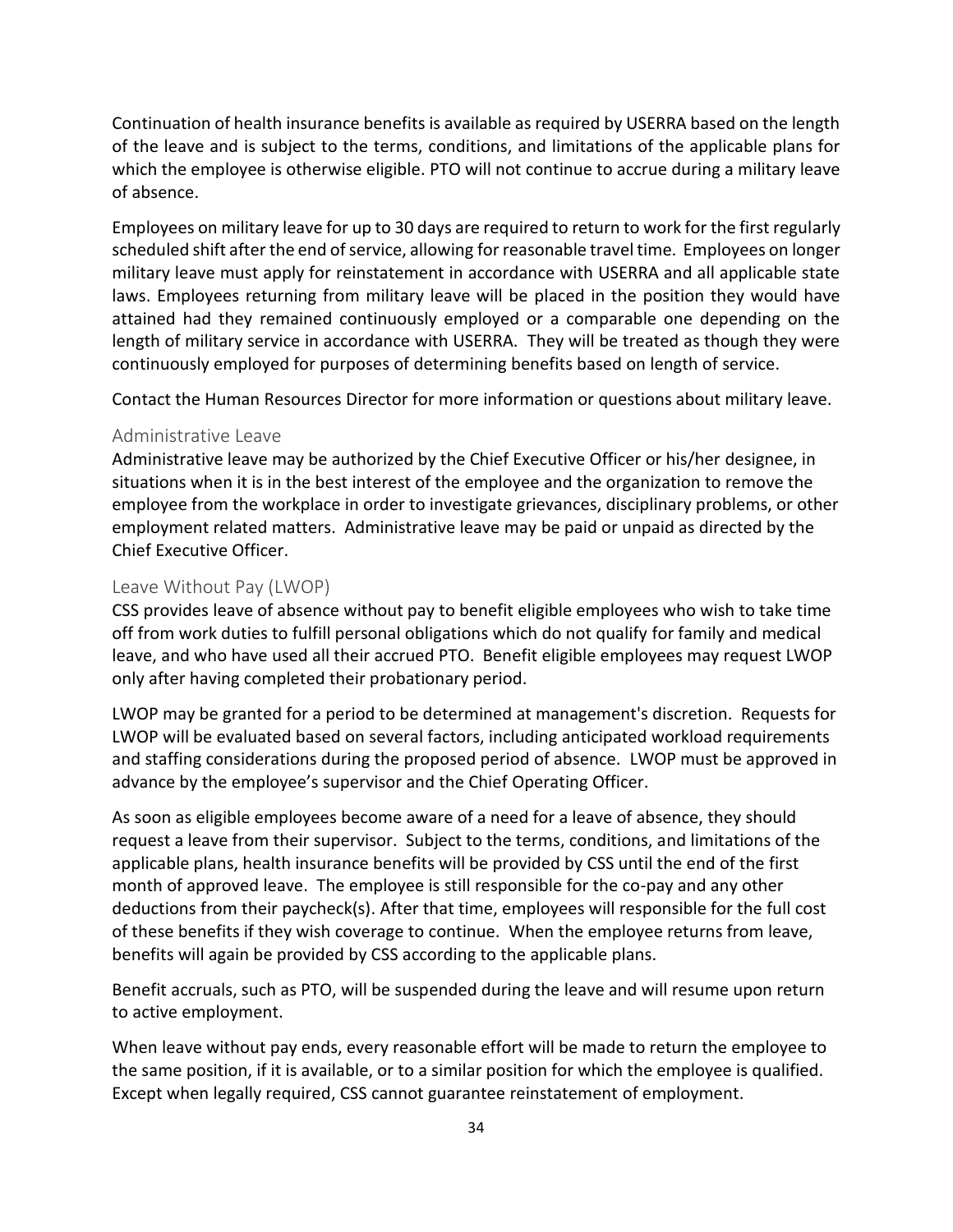An employee who fails to report to work promptly at the end of the approved leave will be considered to have resigned.

Exceptions to this policy may be made at the discretion of the Chief Executive Officer or Chief Operating Officer.

## <span id="page-35-0"></span>Employee Conduct and Disciplinary Action

## <span id="page-35-1"></span>Drug and Alcohol Testing

#### <span id="page-35-2"></span>Drug and Alcohol Policy

It is CSS' desire to provide a drug-free, healthful, and safe workplace. To promote this goal, employees are required to report to work in appropriate mental and physical condition to perform their jobs in a satisfactory manner.

Drug and alcohol use are highly detrimental to the safety and productivity of employees in the workplace, as well as to others, such as clients. No employee may be under the influence of any illegal drug, alcohol, or marijuana while in the workplace, while on duty, or while operating a vehicle or equipment.

In accordance with federal and state laws, employees under the age of 21 are prohibited from serving or consuming alcohol at agency functions.

While on CSS premises and while conducting business related activities off CSS premises, no employee may use, possess, distribute, sell, or be under the influence of alcohol or marijuana, or engage in the unlawful manufacture, distribution, dispensation, possession, or use of illegal drugs. Violations of this policy will result in immediate termination of employment. Such violations may also have legal consequences.

The legal use of prescribed drugs is permitted on the job only if it does not impair an employee's ability to perform the essential functions of their job effectively and in a safe manner that does not endanger other individuals in the workplace. All employees should inform their supervisor if they are on prescription or over-the-counter medication that may impair work performance. Job modifications may be required until the employee is no longer taking the medication.

Employees with questions on this issue or issues related to drug or alcohol use in the workplace may raise their concerns with their supervisor or the Human Resources Director without fear of reprisal.

If an employee self-identifies a substance abuse problem before testing is requested, the employee will be placed on leave (subject to CSS' PTO and FMLA policies) while treatment is sought. Once a treatment program has been completed, the employee may return to work with a written release from the program or a medical doctor with a drug screen. The employee will be subject to random drug testing for up to one year after his/her return to work.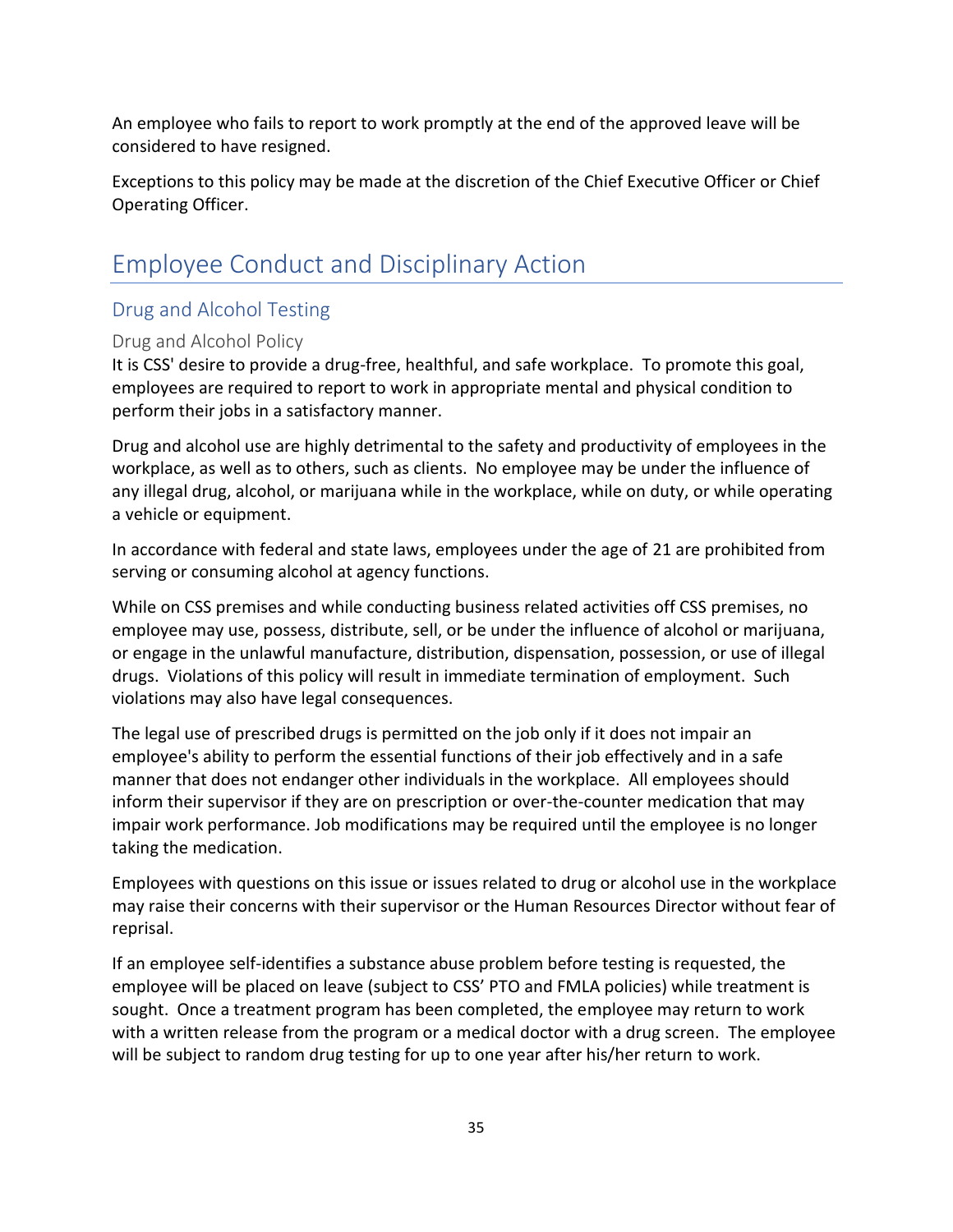#### <span id="page-36-0"></span>Drug Testing

All employees are subject to drug testing. CSS will test for alcohol and may test for one or more of the following controlled substances:

Amphetamines|500|250|ng/mL MDMA|ST|Negative|500||ng/mL Barbiturates|200|200|ng/mL Benzodiazepines|200|75|ng/mL Cocaine Metabolite|150|100|ng/mL Opiates|2000|2000||ng/mL 6-Acetylmorphine|10|10|ng/mL

Hydrocodone|300|100|ng/mL Oxycodone|100|100|ng/mL Phencyclidine (PCP)|25|25||ng/mL Methadone|300|100|ng/mL Methaqualone|300|300|ng/mL Propoxyphene |300|150|ng/mL

Testing by evidential Breath Testing Device Alcohol - .02 - .039

CSS will conduct pre-employment testing and may conduct post-accident and reasonable suspicion drug testing.

#### Pre-employment Testing

All candidates will be required to pass a drug test before beginning employment with CSS.

#### Post-Accident Testing

Employees whom CSS reasonably believes may have contributed to an accident in the workplace or during worktime may be required to undergo drug and/or alcohol impairment testing. Such a test will be conducted as soon as practicable after the accident, but not later than 32 hours after the accident for drugs and not later than 8 hours for alcohol. CSS will make reasonable attempts to obtain a sample from an employee after an accident, as defined below, but any injury should be treated first.

An accident may involve any of the following: (1) loss of human life; (2) issuance of a moving traffic citation under state or local law; (3) medical treatment other than first aid administered away from the scene; or (4) significant property damage.

An employee who is subject to post-accident testing shall not consume alcohol for 8 hours after the accident, or until s/he has taken an alcohol test, whichever occurs first.

An employee who is subject to post-accident testing must remain readily available for such testing and may not take any action to interfere with the testing or the results of testing.

Employees who do not comply with the post-accident testing requirements, or who fail or refuse to provide a sample for testing, will be considered to have refused to submit to testing and their employment at CSS will be immediately terminated.

#### Reasonable Suspicion Testing

An employee whom CSS reasonably suspects may be affected by the use of drugs or alcohol which may adversely affect job performance, safety, or the work environment, may be required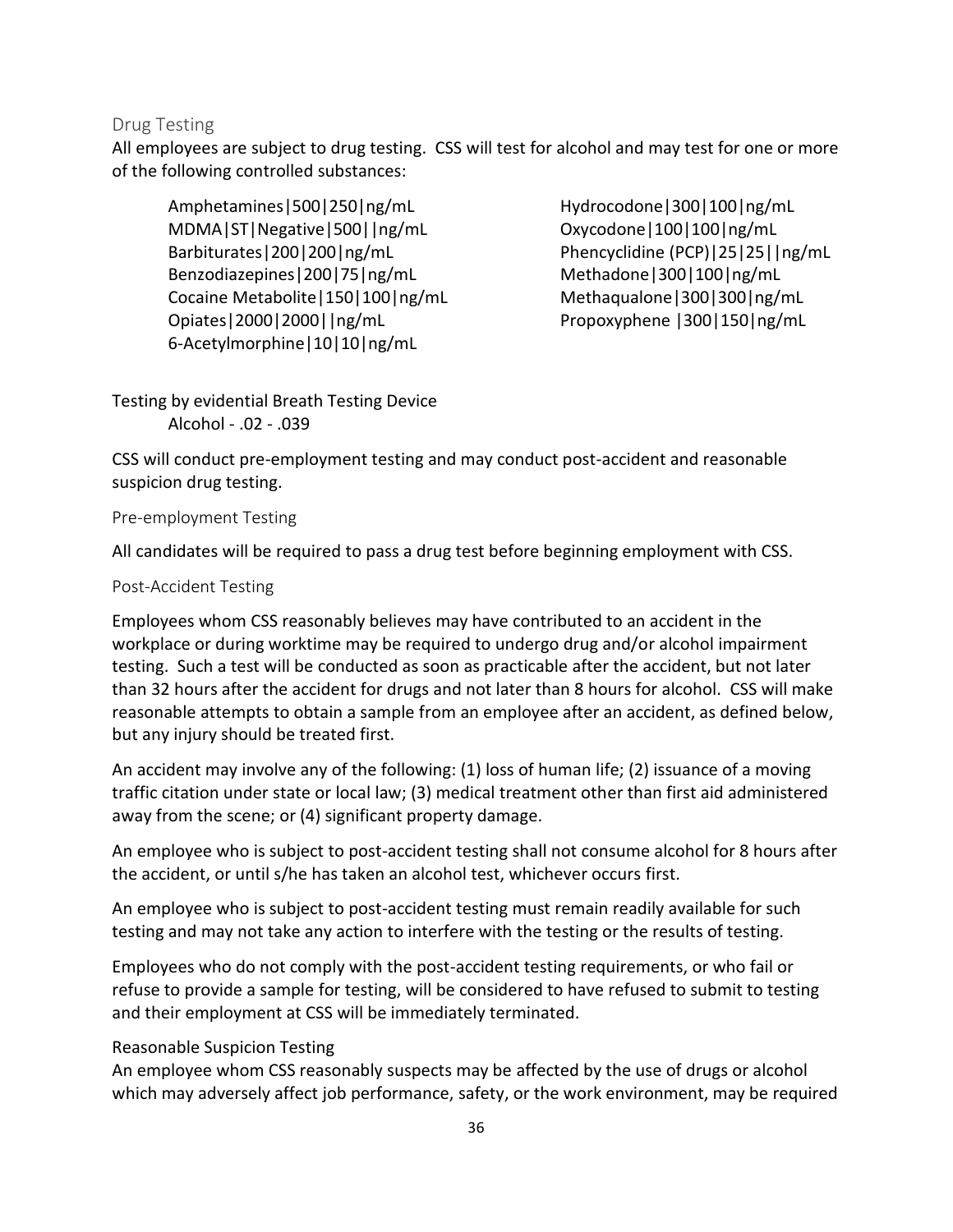to submit to a drug and/or alcohol test. Reasonable suspicion testing is done to identify drug and alcohol affected employees who may pose a danger to themselves or others in their job performance.

Trained supervisors will decide whether there is reasonable suspicion that an employee is impaired by or under the influence of a drug or alcohol while on duty in violation of this procedure.

The decision to test must be based on a reasonable and articulable suspicion or belief that the employee is under the influence of an unauthorized drug or alcohol. Reasonable suspicion is a belief based on contemporaneous articulable observations concerning the employee's appearance, behavior, speech or body odors, or other reliable evidence or information that the employee is under the influence of or impaired by drugs or alcohol. For example, any of the following, either alone or in combination, may constitute reasonable suspicion:

- Slurred speech.
- Irregular or unusual speech patterns.
- Impaired judgment.
- Alcohol odor on breath.
- Uncoordinated walking or movement.
- Unusual or irregular behavior such as inattentiveness, listlessness, hyperactivity, hostility, or aggressiveness.
- Possession of drugs or alcohol.
- Observation of drug or alcohol use prior to reporting to work or during work hours.

Reasonable suspicion determinations will be made by supervisory personnel who have received training concerning the signs and symptoms of drug and alcohol use.

The observing supervisor shall document the events and record the behavioral signs and symptoms that support the reasonable suspicion. If possible, a second supervisor should also observe the employee to verify that there is a reasonable basis to believe that a drug or alcohol violation has occurred.

When a determination is made that reasonable suspicion exists that an employee is under the influence of drugs or alcohol in violation of this policy, the employee shall be immediately relieved of his/her duties and placed on unpaid Administrative leave, pending results of a drug test. Should the results be negative, the employee will be paid for any scheduled work time that was missed. Transportation to the drug testing site will be arranged by CSS.

The observing supervisor shall immediately notify the Program Director or the Human Resources Director. Upon review, the Program Director or the Human Resources Director will direct the employee in question to immediately submit to a drug and/or alcohol test.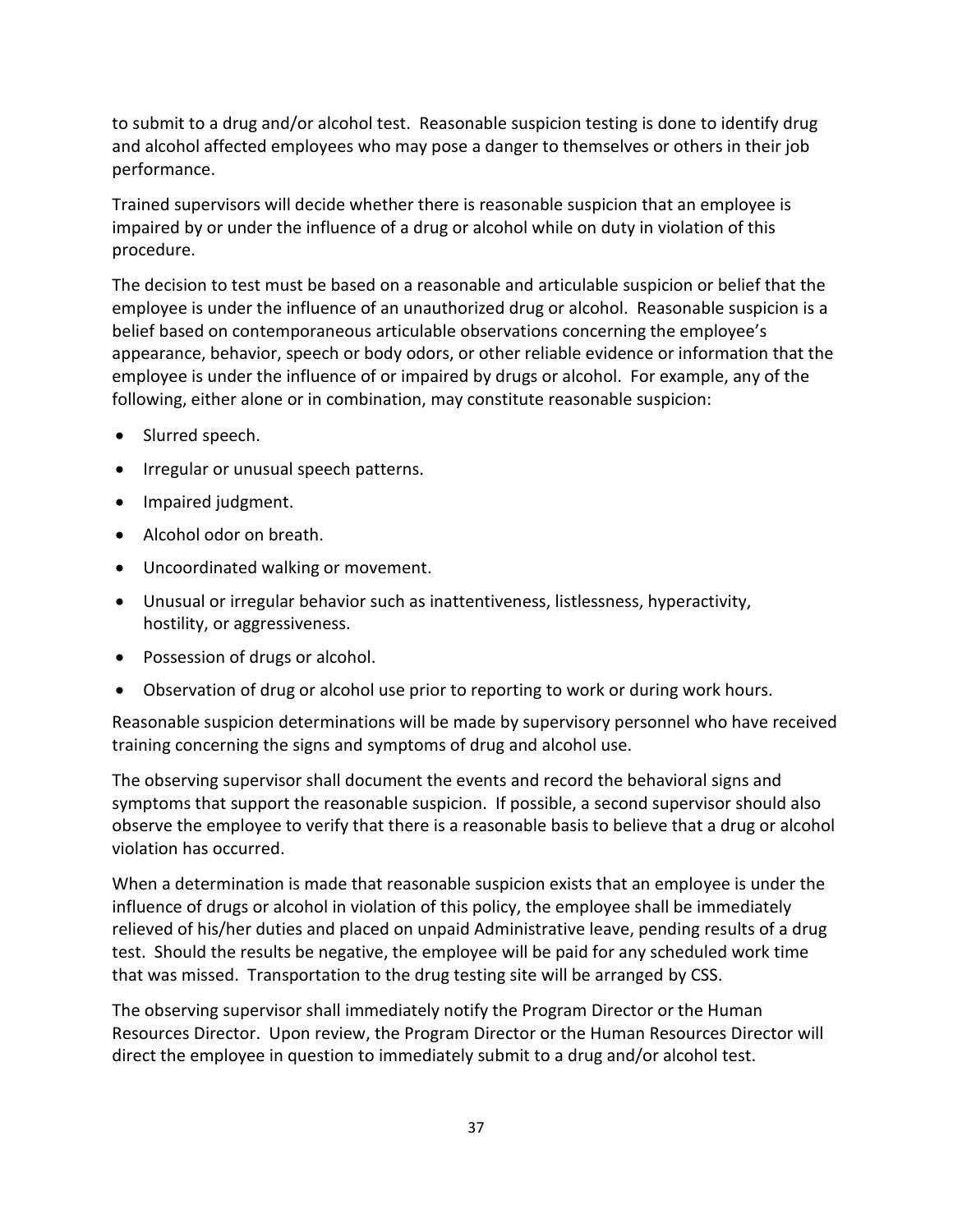If non-supervisory employees have reason to believe that a supervisor subject to this policy is under the influence of drugs or alcohol at work, in violation of this policy, then s/he shall report such potential violation to the Human Resources Director, Chief Operating Officer or the Chief Executive Officer, who will thereafter take appropriate action.

#### Post Rehabilitation Testing

CSS may conduct unannounced drug tests for any employee returning to work post-treatment.

#### Consequences for Violations of Drug Testing

Compliance with this policy is a condition of employment. Refusal to take a required drug or alcohol test, a positive drug or alcohol test, or engaging in an activity or behavior which otherwise violates this Policy will result in termination of employment.

#### Collection of Samples Procedure

Testing under this policy is a urinalysis (for drugs) and an evidential breath-taking device (for alcohol) administered under approved conditions and procedures conducted for the sole purpose of detecting drugs or alcohol.

The initial test will be conducted by Medical Park Family Care. Sample collection and testing will be performed under reasonable and sanitary conditions.

The collection site shall have all necessary trained personnel, materials, equipment, facilities, and supervision to provide for the collection, security, temporary storage, and shipping and transportation of specimens to a certified drug-testing laboratory designated by Medical Park Family Care. An independent medical facility may also be utilized as a collection site at the discretion of CSS.

All drug test samples will be collected by the split sample collection method. However, if a split sample is not collected, the single sample will be collected and sent to the laboratory for testing.

The person collecting the drug sample will document the sample, including labeling the sample to preclude to the extent reasonable the possibility of misidentification of the person tested in relation to the test result provided.

The person collecting the sample shall provide the person to be tested with an opportunity to provide medical information that may be relevant to the test, including identifying current or recently used prescription and nonprescription drugs.

Sample collection, storage, and transportation to the testing place shall be performed in a manner reasonably designed to preclude the possibility of sample contamination, adulteration, or misidentification.

An employee designated for testing must provide reliable individual identification to the person collecting the sample.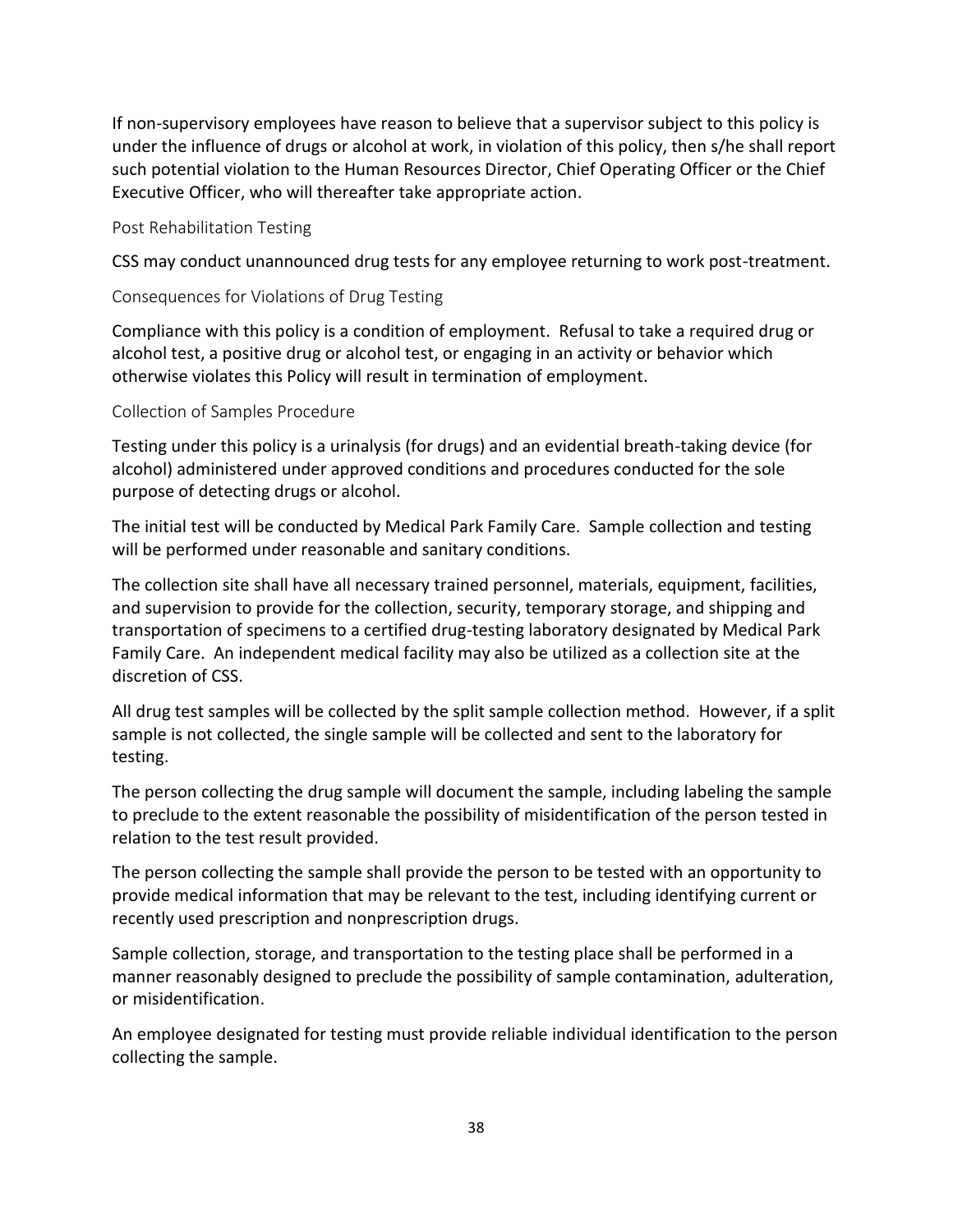Testing under this policy is considered worktime and will be compensated at the employee's normal rate of pay.

Sample collection will be performed in a manner which ensures the individual employee's privacy to the maximum extent consistent with ensuring that the sample is not contaminated, adulterated, or misidentified.

CSS will be responsible for the entire cost of drug and alcohol testing required of employees. CSS shall also pay reasonable transportation costs to an employee if the required test is conducted at a location other than the normal work site.

#### <span id="page-39-0"></span>Testing Procedures

Positive drug tests will be confirmed by a gas chromatography mass spectrometry. CSS will not rely on a positive drug test unless the confirming drug test results have been reviewed by a licensed physician or doctor of osteopathy.

Alcohol testing will be performed by a breath alcohol technician (BAT). If the result of an alcohol screening test is an alcohol concentration of 0.02 or greater, a confirmation test will be performed. The confirmation test will generally be done after 15, but before 30, minutes of the screening test. The results of these tests will be reported directly to CSS.

<span id="page-39-1"></span>Review of Drug Testing Results

#### Medical Review Officer

The testing center shall contract a Medical Review Officer (MRO). The MRO shall be a licensed physician or a doctor of osteopathy. The MRO shall review all confirmed positive drug test results and interview individuals tested positive to verify the laboratory report.

#### Reporting and Review of Results

The MRO shall review confirmed positive test results. This review shall be performed by the MRO prior to the transmission of results to the Human Resources Department. The MRO shall contact the employee within 48 hours and offer an opportunity to discuss the confirmed test result. The MRO will inform the employee that s/he has 72 hours to request a re-test of the split or single sample. A re-test is an analysis of the second split sample bottle or an aliquot of the original sample. The re-test can be sent to a laboratory approved or certified by the Substance Abuse and Mental Health Services Administration. The employee will be responsible for the cost of the re-test and will be reimbursed by CSS only if the sample comes back negative.

#### Legal Drug Use

If the MRO determines there is a legitimate medical explanation for the positive test result, the MRO shall report the test as negative. Positive test results that have been caused by prescription medication will be reported as negative.

#### Written Test Results

An employee may obtain a copy of the written test results only by submitting a written request, within six months of the date of the test, to the Human Resources Director. CSS will provide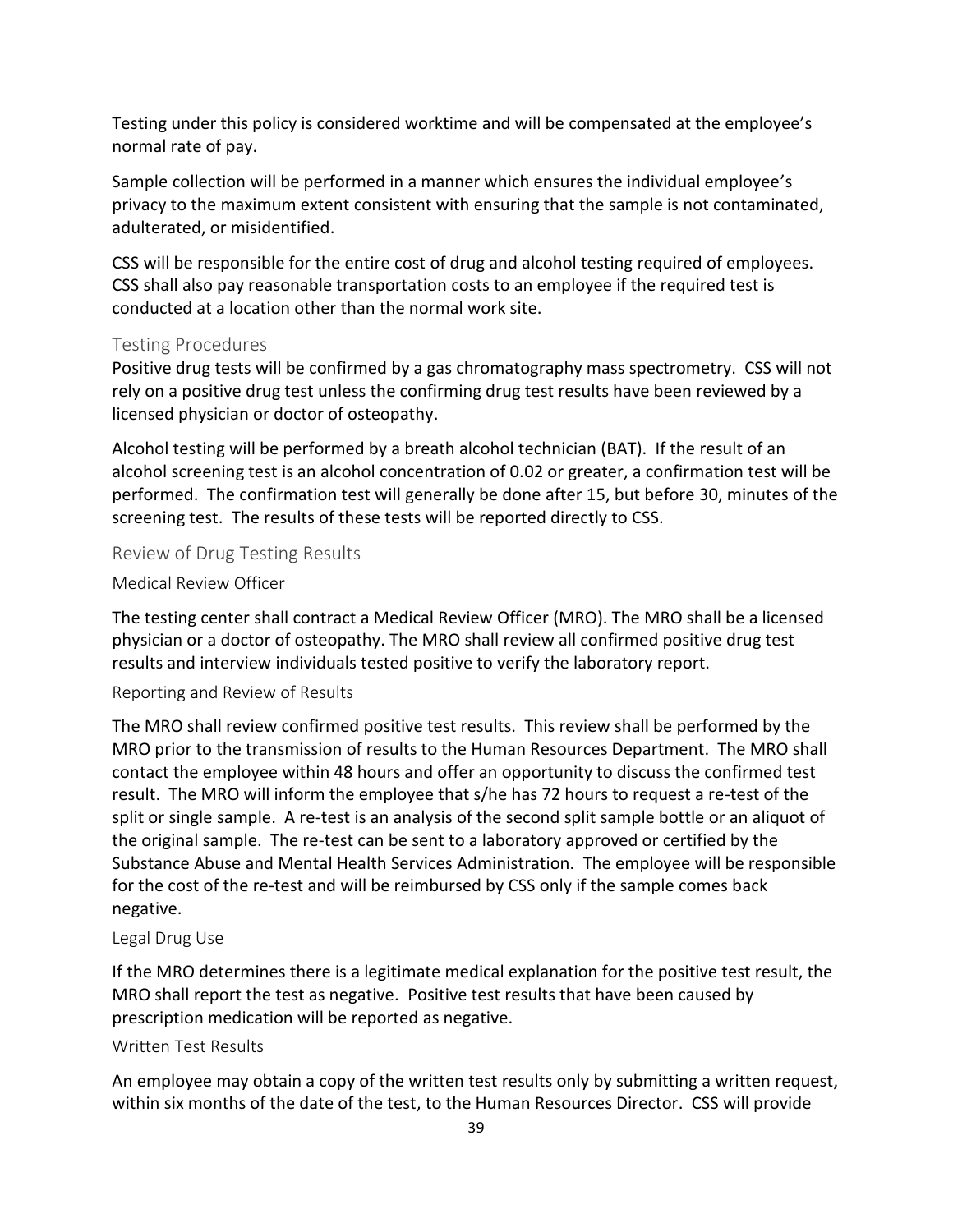the written test results to the employee pursuant to that request within five working days of its receipt.

## Explanation of Positive Test by Employee

An employee who would like an opportunity to explain positive tests results in a confidential setting must make such a request in writing within 5 working days of being notified of the test result. An employee who submits such a timely written request will be given the opportunity, within 72 hours after its receipt or before taking adverse employment action, to explain the positive test in a confidential setting.

## Confidentiality of Results

All records relating to drug and alcohol testing will be maintained in a confidential file in a secure location with controlled access, separate from personnel files.

Any communication received by CSS relevant to drug or alcohol test results and received through CSS' testing program is confidential and privileged, and will not be disclosed by CSS except: (1) to the tested employee or another person designated in writing by the employee; (2) an individual designated by CSS to receive and evaluate test results or hear the explanation from the employee; (3) as ordered by a court or governmental agency; or (4) in any proceeding initiated by or on behalf of the individual and arising from a positive test.

## <span id="page-40-0"></span>Sexual and Other Unlawful Harassment

It is the intent of the agency to provide a working environment for all employees and contract staff which is free of harassment whether based on race, ethnicity, religion, sex, age, marital status, or changes in marital status, pregnancy, or disability. Actions, words, jokes, or comments based on an individual's sex, race, ethnicity, age, religion, disability, or any other legally protected characteristic will not be condoned, permitted, or tolerated. Anyone engaged in such harassment will be subject to immediate disciplinary action, up to and including immediate termination of employment.

Harassment is conduct relating to a person's sex, gender, race, ethnicity, culture, religion, age, or disability, which has the purpose or effect of:

- Creating an intimidating, hostile, or offensive work environment.
- Unreasonably interfering with an individual's work performance.
- Adversely affecting an individual's employment opportunities.

Unwelcome sexual advances, requests for sexual favors, and other verbal or physical conduct constitutes sexual harassment when (1) submission to such conduct is made either explicitly or implicitly a term or condition of an individual's employment; (2) submission to or rejection of such conduct by an individual is used as the basis for employment decisions affecting such individual; or (3) such conduct has the purpose or effect of unreasonably interfering with an individual's work performance or creating an intimidating, hostile or offensive work environment.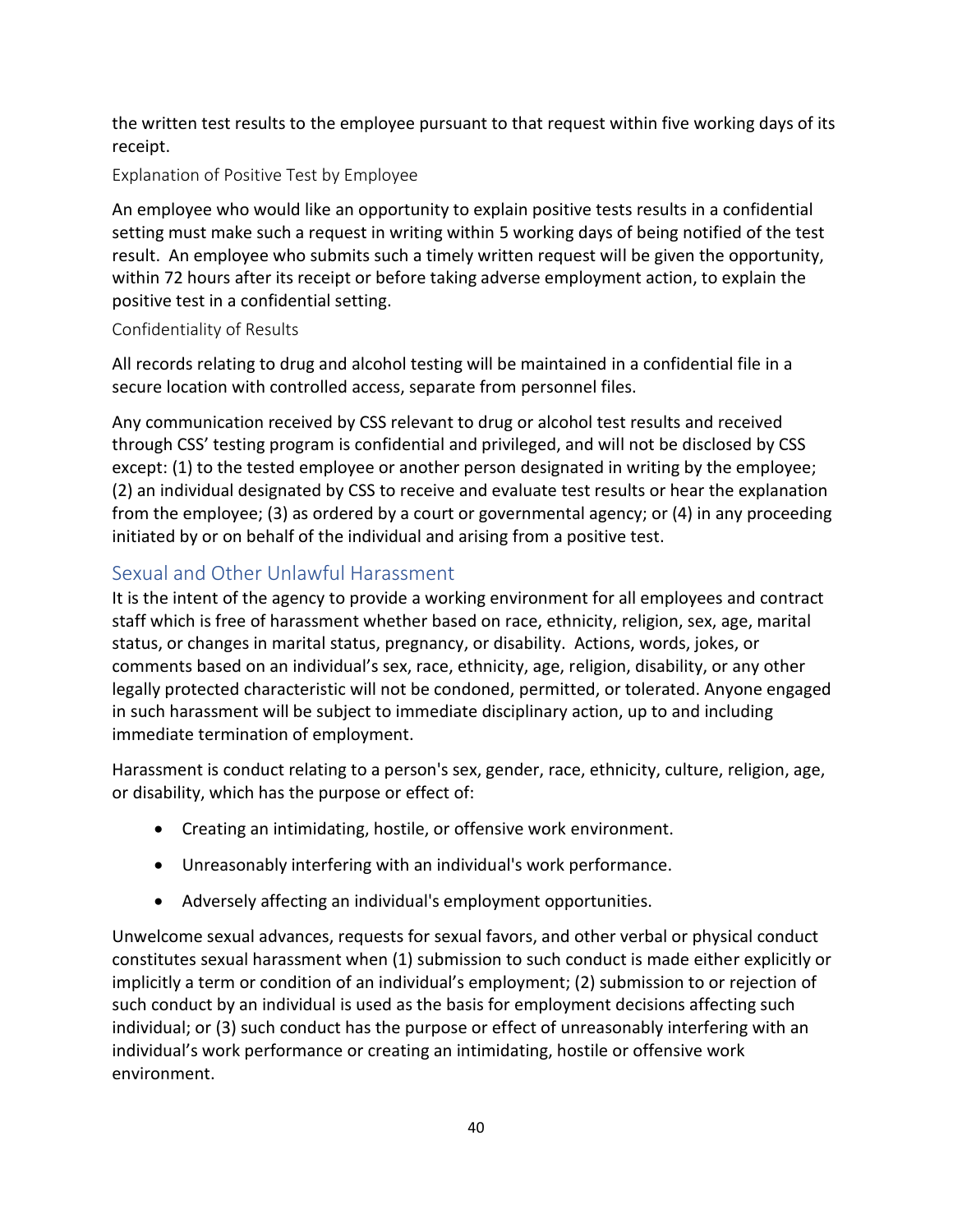#### <span id="page-41-0"></span>Examples of Sexual Harassment

- Unwanted sexual advances.
- A request or demand for sexual favors accompanied by a threat concerning an individual's employment status or a promise of preferential treatment.
- Unnecessary and unwelcome touching of an individual, for example, patting, pinching, hugging or repeatedly brushing against another individual's body.
- Offensive jokes, comments, slurs, e-mail, memos, faxes, posters, cartoons, or gestures.
- Unwelcome flirtations, advances, or propositions.
- Verbal abuse of a sexual nature.
- Graphic oral commentary about an individual's body, sexual prowess, or sexual deficiencies.
- Leering, whistling, or suggestive insults.

While many types of harassment in the workplace are obvious, supervisors and managers should be alert to more subtle forms of harassment, including those arising outside the office that have a negative impact on the work environment.

The agency prohibits sexual harassment or harassment based on any protected characteristic of its employees in any form. Anyone engaging in sexual or other unlawful harassment will be subject to disciplinary action, up to and including termination of employment.

#### <span id="page-41-1"></span>Sexual Misconduct

Unethical sexual misconduct and other forms of sexual exploitation are long-standing problems of society that are now becoming better recognized and understood, discussed more openly, and dealt with more effectively. Any time employees use the influence of their role to engage in sexual activity with employees, non-employees, or clients; they involve themselves in irresponsible and unethical acts that take advantage of vulnerable persons. Unethical sexual conduct and sexual misconduct include sexual contact involving a minor or vulnerable adult, including a person receiving pastoral care, which is often called sexual abuse, as well as unwanted sexualized conduct. It can also include verbal suggestions for sexual favors or activity (see Sexual and Other Unlawful Harassment section).

Every employee must report all incidents of sexual misconduct promptly to his or her supervisor. If the supervisor is unavailable or the employee believes it would be inappropriate to contact that person, the employee should immediately contact the Human Resources Director or the Chief Executive Officer. Employees can raise concerns and make reports without fear of reprisal.

Any supervisor or manager who becomes aware of possible sexual misconduct must promptly advise the Human Resources Director or the Chief Executive Officer who will handle the matter in a timely and confidential manner.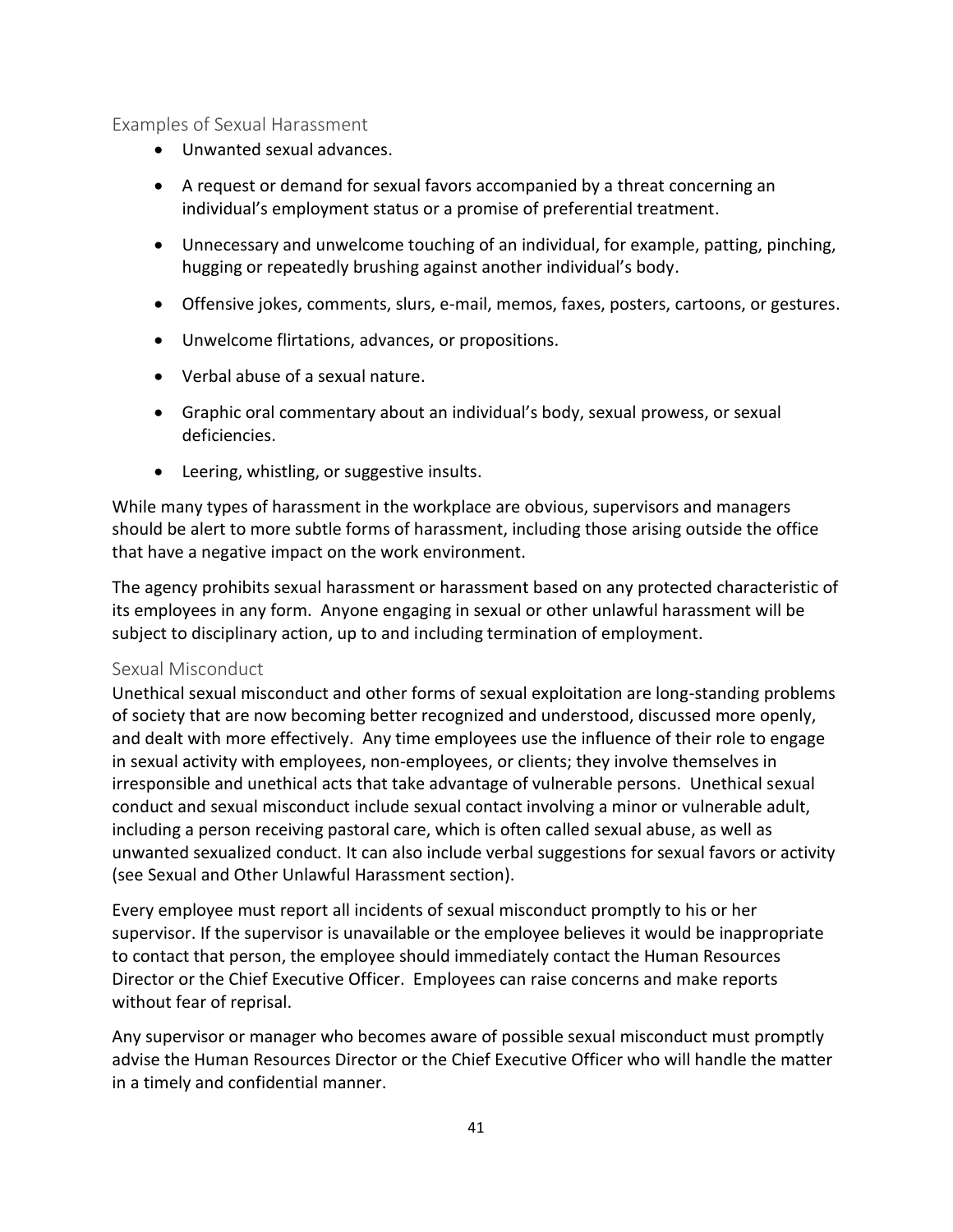Anyone engaging in sexual misconduct will be subject to disciplinary action, up to and including termination of employment.

#### <span id="page-42-0"></span>Reporting Complaints

All agency supervisors are responsible for the prompt identification and resolution of problems of harassment or discrimination. The agency and its supervisors may be held strictly accountable for their own conduct, but also for the conduct of their subordinates. Any person who receives a report of sexual or other unlawful harassment is expected to seriously consider all complaints and to take immediate steps to implement this policy in accordance with the provisions contained herein. Supervisors must address or report incidents of harassment regardless of whether an employee files a formal complaint.

Any employee who believes he or she is being discriminated against or harassed based on any of the grounds stated above, or for any other reason, must report it immediately to his or her direct supervisor or to the Human Resources Director. Employees can raise concerns and make reports without fear of reprisal. CSS will investigate the complaint, take immediate and appropriate corrective action when it is determined that harassment has occurred, make a written determination of its conclusion and when appropriate, prepare a plan of action to correct the problem and prevent reoccurrence. CSS will make every effort to protect the confidentiality of harassment complaints to the extent possible. CSS shall inform the complaining employee of its determination.

The Chief Executive Officer will inform the Chairperson of the Board of Trustees of harassment investigations. All contractors must be informed of the agency's policy against harassment and will be held accountable for any improper actions.

#### <span id="page-42-1"></span>Non-Retaliation

Under no circumstances will an employee be penalized for reporting what the employee believes in good faith to be harassment under this policy. No person who participates in good faith in an investigation will be treated adversely because of that participation.

If an employee believes that s/he is being retaliated against for bringing a complaint of harassment or discrimination, or for participating in an investigation of a complaint of harassment or discrimination, s/he should report such conduct immediately to his/her direct supervisor or to the Human Resources Director. Any complaint alleging retaliation because of reporting of the violation of this policy will be promptly investigated. Retaliatory conduct will not be tolerated.

Any supervisor or manager who retaliates against an employee for making a complaint or for participating in an investigation shall be subject to disciplinary action, up to and including immediate termination of employment.

If an employee has questions about these policy, s/he should contact his/her supervisor or the Human Resources Director. The success of our policy depends, in significant part, upon the understanding and cooperation of all our employees.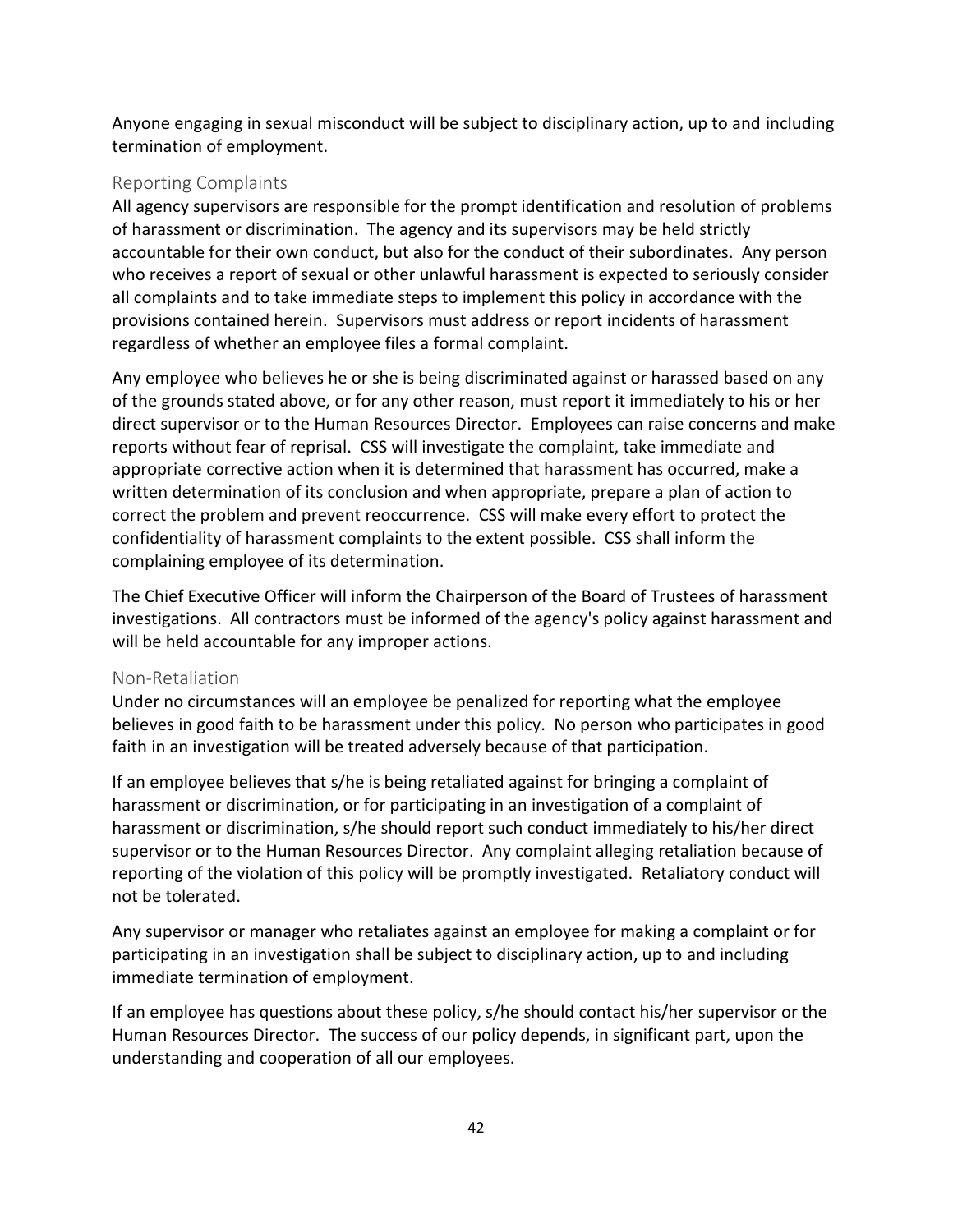## <span id="page-43-0"></span>Attendance and Punctuality

Attendance and punctuality are critical to create a harmonious working relationship between supervisors, employees, and co-workers. Repeated tardiness and / or absenteeism will be addressed by the employee's immediate supervisor.

Absences and changes in schedule must be discussed with and approved by the employee's supervisor in advance. Employees should ask for a schedule accommodations or time off as soon as they become aware of the need. The supervisor has the right to deny a request to change an employee's schedule if the request does not fit the needs of CSS.

### <span id="page-43-1"></span>Personal Appearance

The purpose of the dress code policy is to establish an acceptable standard of attire for staff, to foster a professional work setting for employees, and to enable clients and visitors to the agency to readily identify our work sites as professional facilities. CSS employees are expected to dress appropriately.

All employees will be expected to observe basic principles of personal hygiene (i.e. clean clothing, skin, and hair).

Clothes should always be neat and in good taste. Proper undergarments must always be worn. Provocative clothing that is too clingy, too loose, too small, or too tight is prohibited.

Clothing with inappropriate advertising or statements that are sexually suggestive, offensive, or inflammatory is not allowed (i.e. alcohol, guns, etc.).

While it is inevitable that there will be differences of opinion as to the appropriateness of dress and grooming, the employee's supervisor or the Human Resources Director will make the final determination when there is a difference of opinion regarding whether clothing is appropriate for the workplace or not.

## <span id="page-43-2"></span>**Solicitation**

To assure a productive and harmonious work environment, persons not employed by CSS may not solicit or distribute literature in the workplace at any time.

CSS recognizes that employees may have interests in events and organizations outside the workplace. However, employees may not solicit or distribute literature concerning these activities during working time. (Working time does not include lunch periods, work breaks, or any other periods in which employees are not on duty).

In addition, the posting of written solicitations on company bulletin boards is prohibited. If employees have a message of interest to the workplace, they may submit it to their supervisor for approval. All approved messages will be posted by the Human Resources Department.

Additionally, employees may bring in goods and services to sell to colleagues on their own behalf or on the behalf of their children, such as Girl Scout cookies, Camp Fire candy, popcorn, crafts, etc. Employees may leave information in a common area where other employees may see, but are not pressured, harassed, or teased into purchasing said goods and services.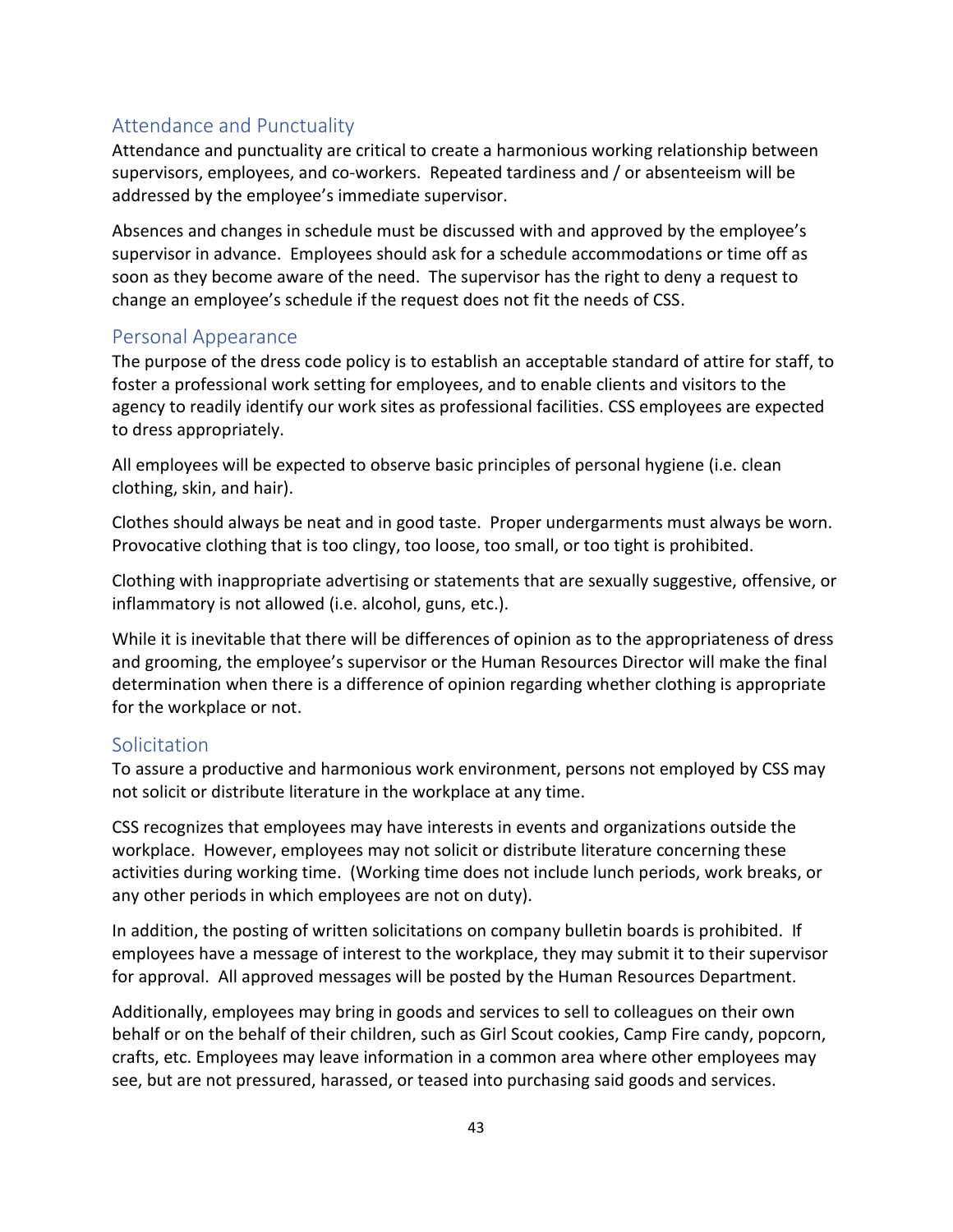## <span id="page-44-0"></span>Weapons and Firearms: No Weapons Allowed

Other than the exception noted on page 26, employees may not bring or carry weapons or firearms to work or CSS sponsored events and activities. Weapons include, but are not limited to, guns/firearms, pellet and BB guns, air guns, spring guns, zip guns, stun guns, shockers, bombs or other explosives, poison, dangerous or deadly gas, slingshots, bludgeons, throwing stars, knives, clubs, brass knuckles, or artificial knuckles of any kind, nun chucks and throwing weapons.

CSS owns all property within its facilities and on the grounds surrounding its facilities. CSS may conduct random searches of employee's desks, offices, and other work areas at management's discretion.

Searches may also be conducted based on reasonable cause or justified reason. A supervisor, with the authorization of the Program Director, Chief Program Officer, Chief Operating Officer or the Chief Executive Officer, has the right to inspect and search an employee's desk, office, work area, files, bookshelves, cabinets, lockers, and other property used by the employee, if there is reason to believe, from information received from the police or from an investigation conducted by authorized representatives of CSS, that the search will turn up evidence that the employee has violated or is violating CSS' policies.

## <span id="page-44-1"></span>Office Equipment and Information Technology

Computers, computer equipment, email, Internet, software, phone, facsimiles, and copiers are property of CSS, and are intended to be used for business purposes, in a manner consistent with the CSS' standards of conduct.

Should any protected identifying information be disclosed, intercepted, or in any other way breached, employee's must report this immediately to their supervisor.

No CSS equipment should be disposed of without proper authorization. Employees must speak to their Program Director for direction regarding disposal of CSS equipment.

#### <span id="page-44-2"></span>Computer and E-Mail Usage

Employees have no right of privacy in any computer or in any information stored on a computer provided by CSS. All computer equipment and software are provided for the sole purpose of accomplishing CSS' business. CSS has the right to full and complete access to its equipment and premises, including information stored on any workstation or server that it supplies to an employee. In addition, at the discretion of CSS management, actions to monitor use of the equipment provided by CSS may be taken.

CSS strives to maintain a workplace free of harassment and be sensitive to the diversity of its employees. Therefore, CSS prohibits the use of computers and the e-mail in ways that are disruptive, offensive to others, or harmful to morale. For example, the display or transmission of sexually explicit images, messages, and cartoons is not allowed. Other prohibited actions include, but are not limited to, ethnic slurs, racial comments, off-color jokes, or anything that may be construed as harassment or showing disrespect for others.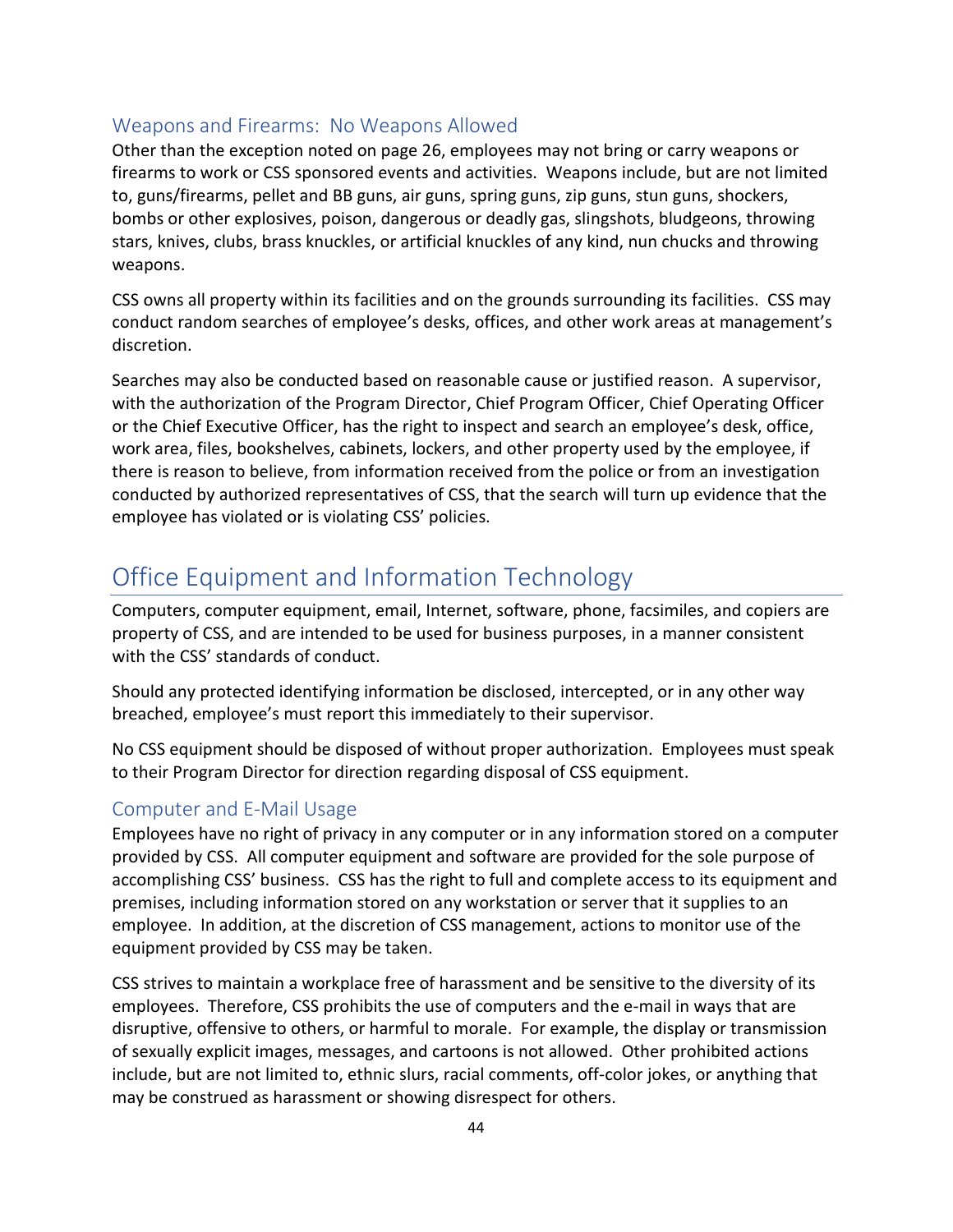E-mail may not be used to solicit others for commercial ventures, religious or political causes, outside organizations, or other non-business matters.

Employees are expected to utilize software according to the terms of the software license agreement. CSS prohibits the illegal duplication of software and its related documentation. Employees are also prohibited from loading software onto any workstation without the prior written approval of the CSS Information Technology point of contact.

The following behaviors are examples of previously stated or additional actions and activities that are prohibited and can result in disciplinary action:

- Sending or posting discriminatory, harassing, or threatening messages or images.
- Using CSS' time and resources for personal gain.
- Stealing, using, or disclosing someone else's code or password without authorization or necessity.
- Sharing your password with another employee.
- Copying, pirating, or downloading software and electronic files without permission.
- Sending or posting confidential material, trade secrets, or proprietary information outside of CSS.
- Failing to observe licensing agreements.
- Engaging in unauthorized transactions that may incur a cost to CSS or initiate unwanted Internet services and transmissions.
- Sending or posting messages or material that could damage Catholic Social Service's image or reputation.
- Participating in the viewing or exchange of pornography or obscene materials.
- Sending or posting messages that defame or slander other individuals.
- Attempting to break into the computer system of another organization or person.
- Attempting to by-pass security provisions in CSS' network and computers to access programs or information which an employee is not authorized to access.
- Refusing to cooperate with a security investigation.
- Sending or posting chain letters, solicitations, or advertisements not related to business purposes or activities.
- Using the Internet for political causes or activities, religious activities, or any sort of gambling.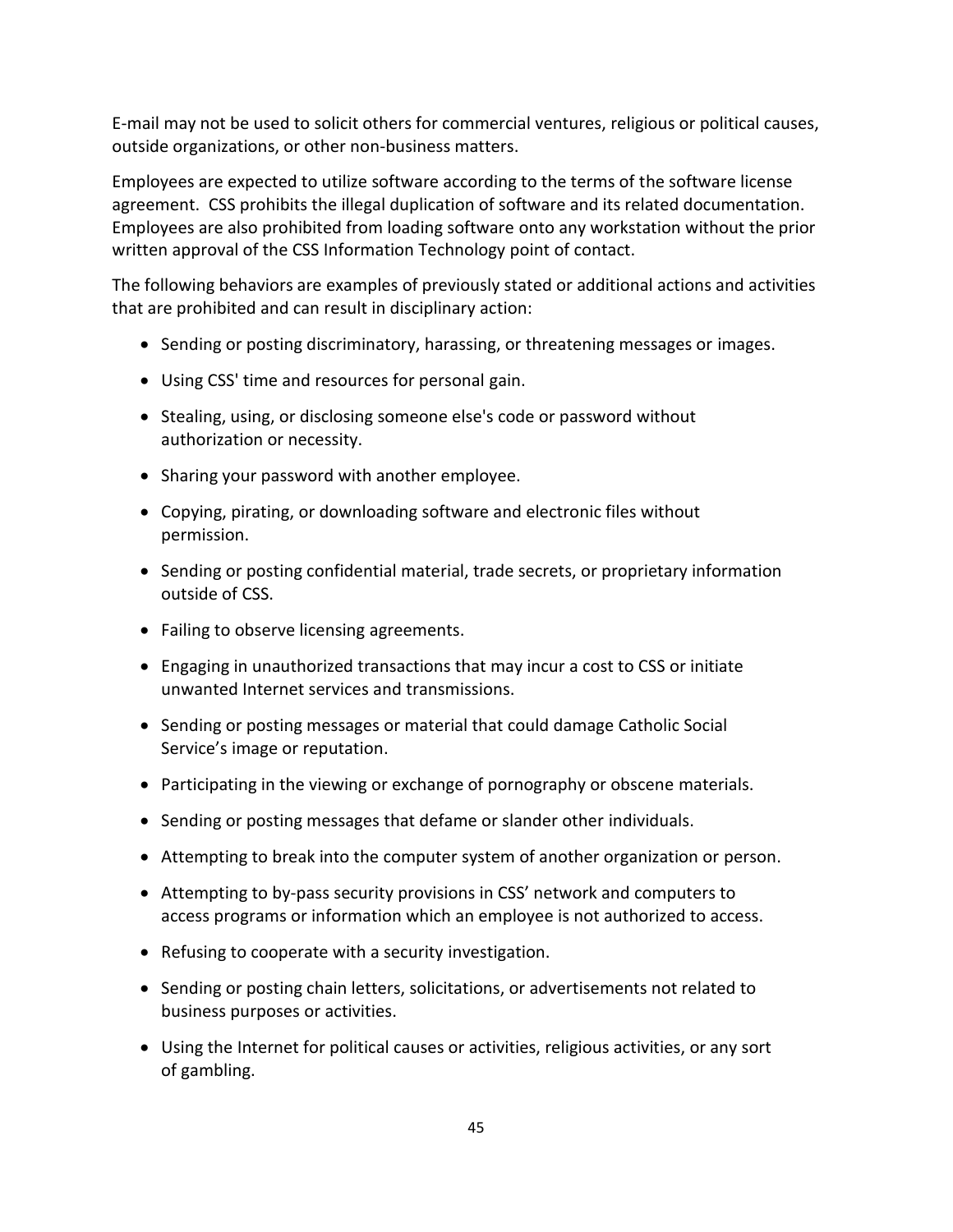- Jeopardizing the security of CSS' electronic communications systems.
- Sending or posting messages that disparage another organization's products or services.
- Passing off personal views as representing those of CSS.
- Sending anonymous e-mail messages.
- Engaging in any illegal activities.

Employees should notify their immediate supervisor or the CSS Information Technology point of contact to report of violations of this policy.

#### <span id="page-46-0"></span>Internet Usage

Internet access is provided by CSS to assist employees in obtaining work-related data to assist in completing their jobs.

All Internet data that is composed, transmitted, or received via CSS network or communication systems is considered to be a part of CSS historical records and, as such, is subject to disclosure to law enforcement or other third parties. Consequently, employees should always ensure that the any information contained in an e-mail message is accurate, appropriate, ethical, and lawful.

The unauthorized use, installation, copying, or distribution of copyrighted, trademarked, or patented material on the Internet is expressly prohibited. As a rule, if an employee did not create material, does not own the rights to it, or has not obtained authorization for its use, the employee should not post it on the Internet.

## <span id="page-46-1"></span>Fraternization

CSS is committed to providing its employees a working environment that is both productive and free from any harassment based on sex, race, ethnicity, disability, age, or any other protected characteristic. Because intimate relationships, i.e. dating, can lead to a loss of productivity and may create a hostile work environment, CSS has adopted an anti-fraternization policy.

All employees are prohibited from dating or engaging in any type of personal intimate relationship with any subordinate employee working in the same program or with any client of any CSS program. If an individual dates or otherwise engages in an intimate relationship with a subordinate employee in the same program or with any CSS client that individual will be subject to disciplinary action, up to and including termination of employment.

All employees are strongly discouraged from dating or engaging in any type of personal intimate relationship with any other CSS employee or CSS volunteer. If an employee dates or otherwise engages in an intimate relationship with another CSS employee or a CSS volunteer, CSS may decide, at its sole discretion, to transfer the employee to a different position within CSS or to terminate the employee's employment if the relationship is found to be adversely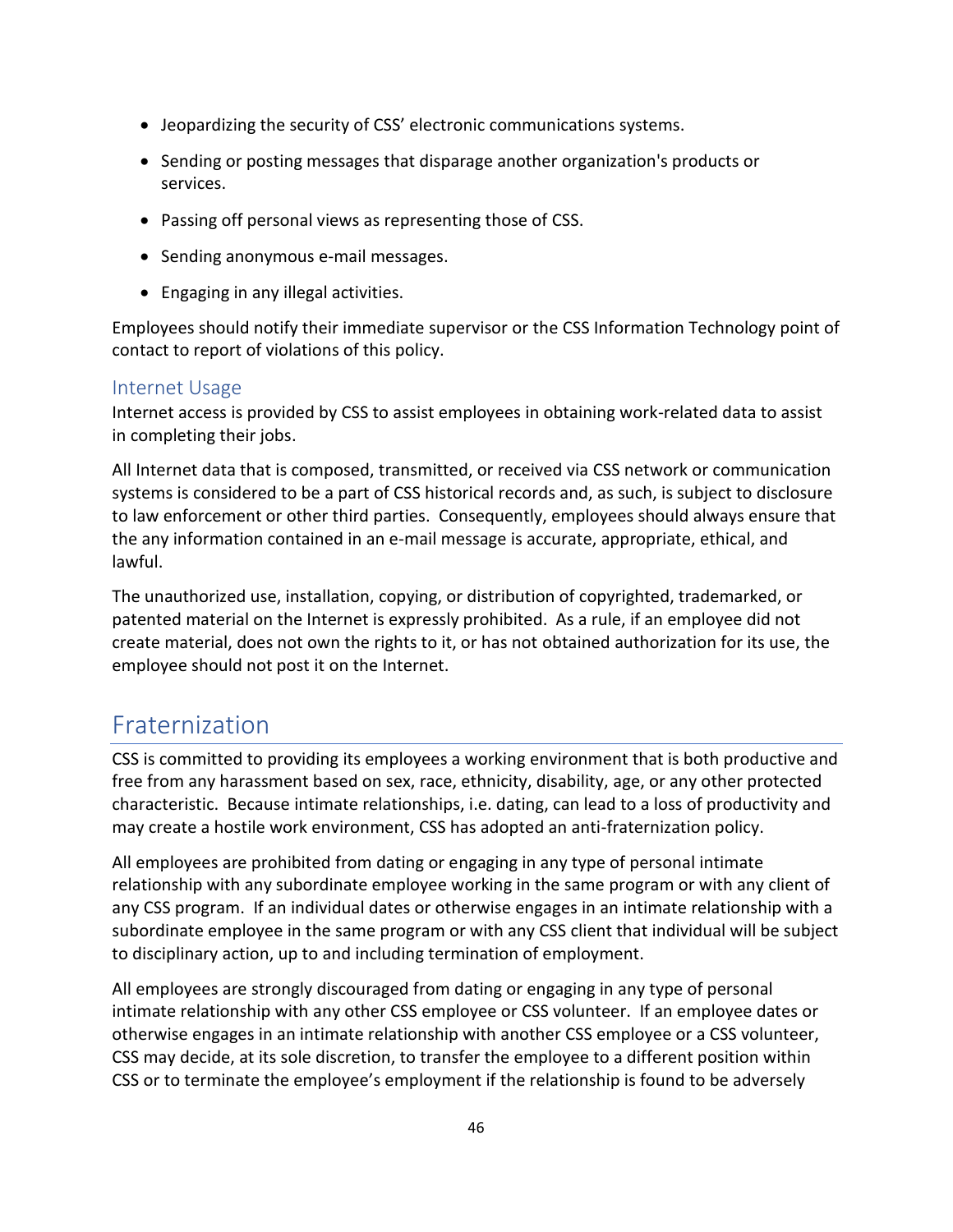impacting work performance and productivity or otherwise negatively impacting CSS' operations.

Any employee, who chooses to date or otherwise engage in an intimate relationship with another CSS employee or a CSS volunteer, must immediately notify their immediate supervisor. Failure to provide prompt notification of such a relationship may result in disciplinary action, up to and including immediate termination of employment for the employees who are involved in such a relationship.

## <span id="page-47-0"></span>Mandatory Reporting and Interaction with Clients

## <span id="page-47-1"></span>Mandatory Reporting

CSS complies with mandatory reporting laws and regulations.

## <span id="page-47-2"></span>**Definitions**

**Reasonable cause to suspect**: cause, based on all the facts and circumstances known to the person, that would lead a reasonable person to believe that something might be the case

**Child abuse or neglect**: the following actions by those responsible for a child's welfare:

- **Physical injury** that harms or threatens a child's health or welfare.
- **Failure to care for a child**, including neglect of the necessary physical (food, shelter, clothing, and medical attention), emotional, mental, and social needs*.*
- **Sexual abuse**, including molestation or incest.
- **Sexual exploitation**, including permitting or encouraging prostitution.
- **Mental injury**--An injury to the emotional well-being, or intellectual or psychological capacity of a child, as evidenced by an observable and substantial impairment in the child's ability to function in a developmentally appropriate manner.
- **Maltreatment**--A child has suffered substantial harm because of child abuse or neglect due to an act or omission not necessarily committed by the child's parent, custodian, or guardian.

**Vulnerable adult:** a person 18 years of age or older who, because of incapacity, mental illness, mental deficiency, physical illness or disability, advanced age, chronic use of drugs, chronic intoxication, fraud, confinement, or disappearance, is unable to meet the person's own needs or to seek help without assistance.

**Abandonment**: the desertion of a vulnerable adult by a caregiver.

**Abuse**: the intentional, knowing, or reckless non-accidental, non-therapeutic infliction of pain, injury, mental or emotional distress, or fear, including coercion and intimidation, and sexual assault.

**Exploitation**: the unjust or improper use of another person or another person's resources for one's own profit or advantage, with or without the person's consent and includes acts by a person who stands in a position of trust or confidence with a vulnerable adult or who knows or should know that the vulnerable adult lacks the capacity to consent that involve obtaining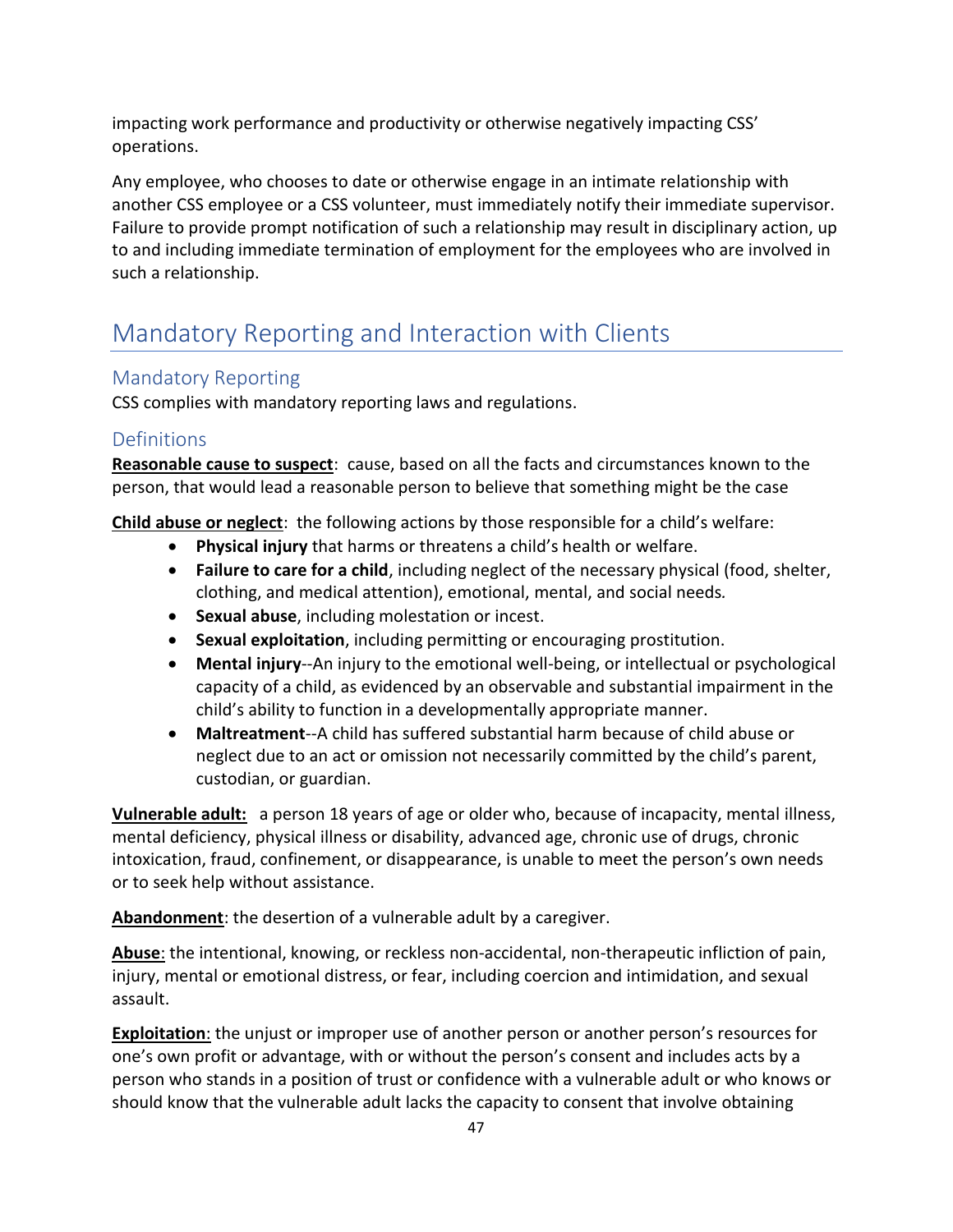profit or advantage through undue influence, deception, fraud, intimidation, or breach of fiduciary duty.

**Neglect:** the intentional knowing or reckless failure by a caregiver to provide essential care or services or access to essential care or services to carry out a prescribed treatment plan necessary to maintain the physical and mental health of the vulnerable adult when the vulnerable adult is unable to provide or obtain the essential care or services or to carry out the prescribed treatment plan on the vulnerable adult's own behalf; in this paragraph, "essential care or services" includes food, clothing, shelter, medical care, and supervision.

**Self-neglect**: the act or omission by a vulnerable adult that results, or could result, in the deprivation of essential services necessary to maintain minimal mental, emotional, or physical health and safety.

**Undue influence**: the use by a person who stands in a position of trust or confidence of the person's role, relationship, or authority to wrongfully exploit the trust, dependency, or fear of a vulnerable adult to gain control over the decision making of the vulnerable adult, including decision making related to finances, property, residence, and health care.

### <span id="page-48-0"></span>Reporting Procedure

- CSS employees discuss program participant confidentiality at intake and as needed throughout the course of providing service.
- Employees:
	- a. are familiar with CSS policy and their professional code of conduct regarding mandatory reporting issues.
	- b. understand their individual professional responsibility to make reports of harm outside of the CSS' reporting requirements.
	- c. know state mandatory reporting and confidentiality laws and consult their supervisor when a mandatory reporting issue is presented.
- Supervisors inform the Chief Program Officer or Chief Executive Officer of reports of harm when legal consultation may be necessary.
- Employees with reasonable cause to suspect that a child has suffered harm as a result of abuse or neglect, must **immediately** (as soon as reasonably possible-no later than 24 hours) report that information to the Office of Children's services in accordance with the law and:
	- a. complete Child Abuse/ Neglect Reporting Form.
	- b. call in the report to OCS using what is documented on the reporting form; and
	- c. forward the report to the case file.
- Employees with reasonable cause to suspect a vulnerable adult suffers from abandonment, exploitation, abuse, neglect, or self-neglect, not later than 24 hours after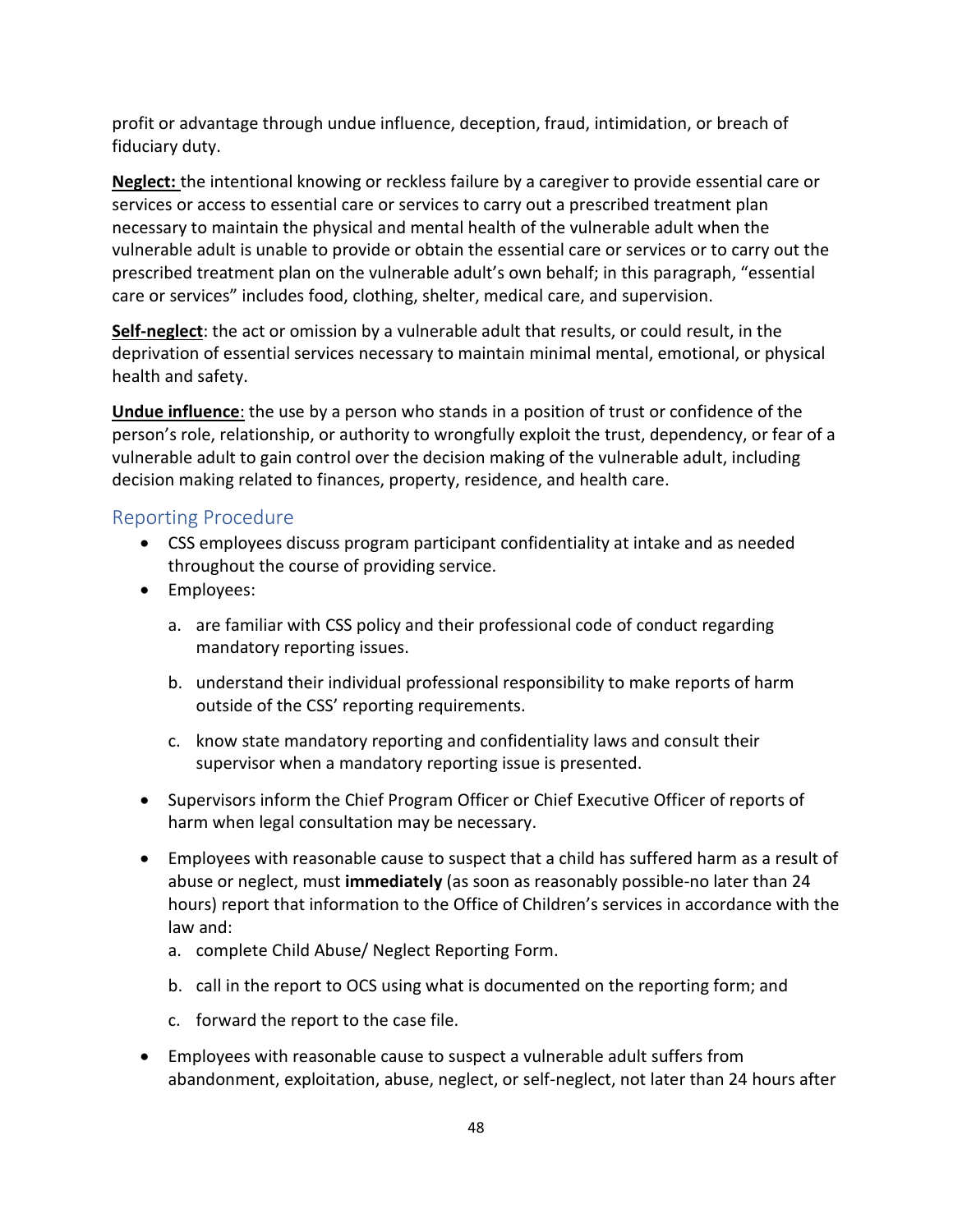first having cause for the belief, reports the information to Adult Protective Services in accordance with the law and:

- a. complete a Report of Harm for the Protection of Vulnerable Adults Form.
- b. call in the report to APS using what is documented on the reporting form; and
- c. forward the report to the case file.
- Employees who witness criminal behavior against children or vulnerable adults immediately report such behavior to the police department.
- Employees submit a critical incident report to the review team within 24 hours or one business day of making a report of harm.
- Employees report to law enforcement threats of harm to self or others from clients or members of the public who contact the agency.

## <span id="page-49-0"></span>Confidential Client Information

CSS and its programs adhere to the highest ethical standards in maintaining confidentiality of client information, including client information entered in databases. CSS requires clients to sign a Release of Information and staff members to sign Statements of Confidentiality. Taking photos of clients unless it is for CSS business purposes is prohibited.

### <span id="page-49-1"></span>Client Release of Information

It is the practice of CSS and its representatives that when an individual or family becomes a client of a program (as determined by each program's process), information about the client must be kept confidential and not be shared without a written and signed release of information from the client or a subpoena from the court. Programs within CSS may share information internally without a release among each other, as long there is a legitimate need to know directly related to providing service. Releases must be signed by the client for each outside agency to which the information is to be released.

Client information subpoenaed by authorized representatives of law enforcement, i.e. local police departments, Alaska State Troopers, Office of Children's Services, and the FBI, may be released without consent from the client.

Each client has the right to revoke his/her Release of Information by a written request at any time. From the time of such a request, information pertaining to that client will no longer be disclosed except to the extent that action has been taken in reliance on the original authorized release. Information released prior to the request cannot be retrieved.

In the event CSS' client data base is managed and/or maintained by an entity other than CSS, confidentiality of client information will be assured through a professional agreement between CSS and the contractor.

In the event a client or former client becomes deceased, no information regarding that client or former client may be released without a valid court order compelling the release of information or a valid release signed by an authorized individual. Authorized individuals include: (1) in the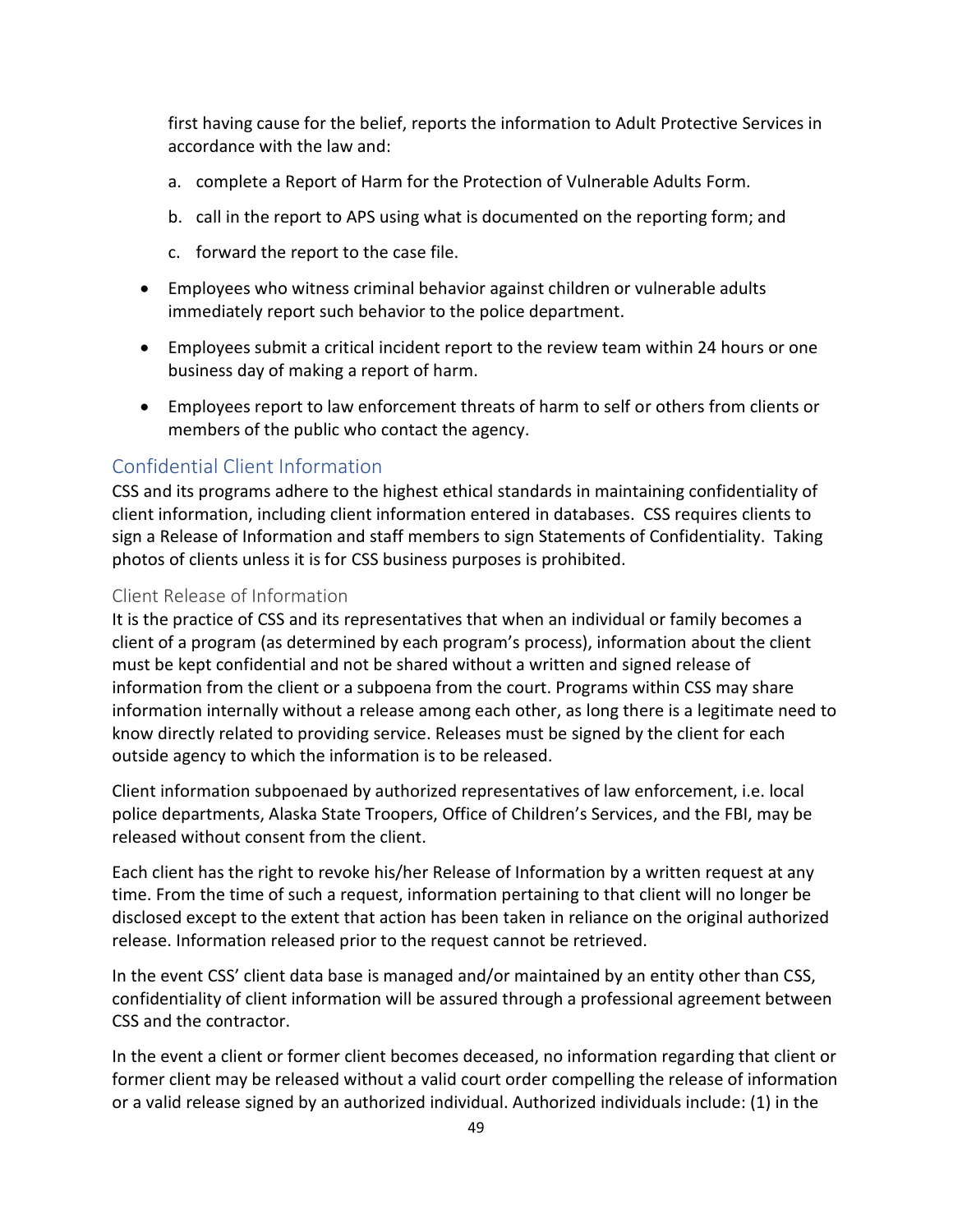case of a minor, the deceased individual's parents or legal guardian; (2) in the case of an adult, the deceased individual's legal representative; (3) in the case of an individual who was legally incompetent, a legal guardian appointed to act on behalf of the individual; (4) any individual who presents a power of attorney properly executed by the deceased individual prior to his/her death; or (5) the personal representative of the deceased individual's estate.

#### <span id="page-50-0"></span>Statement of Confidentiality

CSS puts confidence in the professional and ethical integrity of each employee and to ensure the rights and privacy of each client are maintained.

All staff and are required to sign a statement of confidentiality relative to the work he or she performs for CSS. All staff should protect the confidentiality of all information obtained in the course of professional service, except for compelling professional reasons, such as to prevent serious, foreseeable, and / or imminent harm to a client or other identifiable person or when laws or regulations require disclosure without a client's consent.

CSS understands that our client's privacy may be protected by federal, state, and municipal regulations, and that maintaining the confidentiality of every client is essential for the protection of both staff members and clients. Should CSS or any of its representatives breach such confidentiality, appropriate, proportionate, and immediate action shall be taken according to CSS policies.

Funding requirements to protect client records adequately from fire, theft, damage, deterioration, and other types of loss will be addressed. Funding sources may also require that client files be clearly identified to a project/program.

CSS is a covered entity under the Health Insurance Portability and Accountability ACT (HIPAA) and complies with all federal regulations.

#### <span id="page-50-1"></span>Professional Boundaries

All employees are expected to treat all clients with dignity and respect. CSS prohibits employees from engaging in any acts of corporal or degrading punishment.

Employees are encouraged to establish rapport with clients consistent with a professional client-employee relationship. Employees are responsible to know and adhere to the code of ethics for their individual profession in relation to appropriate professional boundaries. CSS employees should not give out their personal cell phone number, befriend on social media or engage in a personal relationship with any clients.

#### <span id="page-50-2"></span>Behavior Management

CSS uses behavior management interventions in a manner that protects the rights and dignity of persons served. Behavior management interventions guide, direct and control behavior.

#### <span id="page-50-3"></span>Employee Ethics

Each employee is expected to be familiar with and adhere to the ethics of his/her profession. Should any situation arise that is beyond the scope of such ethical guidelines, the employee should confer with his/her supervisor.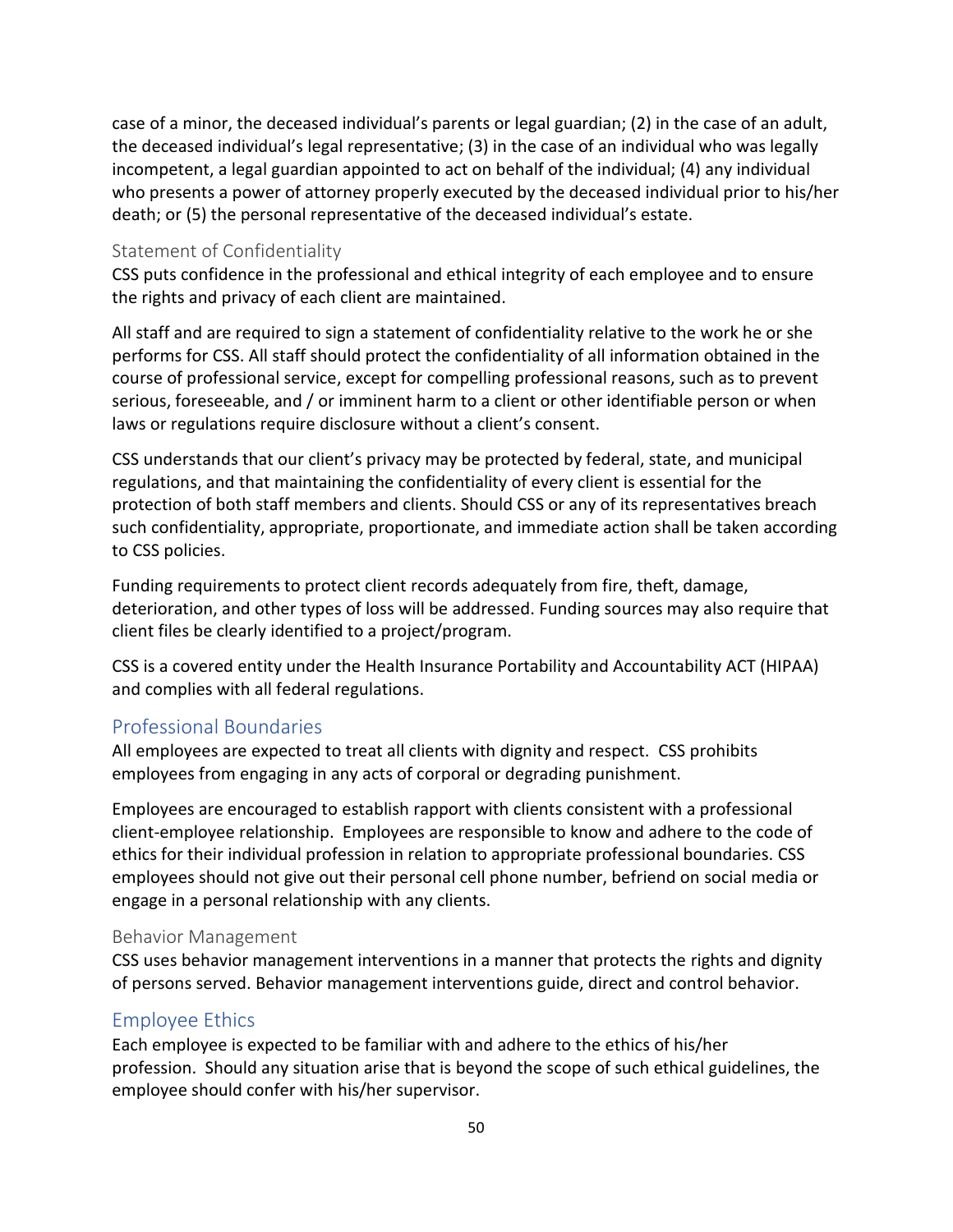## <span id="page-51-0"></span>Gift Acceptance

There are situations where a client will want to give a "gift" to an employee. In these situations, please follow the guidelines below:

- Employees may not accept cash or gift cards
- Display any gift in the program so that everyone can enjoy it. Example, hang a hand knitted scarf on your wall.
- Accept food if you feel comfortable doing so.
- Every situation is a judgement call
- Ask for guidance from your supervisor if you are unsure.

## <span id="page-51-1"></span>Termination of Employment

#### <span id="page-51-2"></span>Resignation

Resignation is defined as a voluntary termination on the part of the employee for any reason s/he chooses. Leadership and management are encouraged to give thirty (30) days written notice to their supervisor. Other employees are encouraged to give two (2) weeks notice. Failure to give the requested notification may result in the employee becoming ineligible for rehire.

#### <span id="page-51-3"></span>Progressive Discipline

The purpose of this practice is to have an equitable and consistent disciplinary procedure for unsatisfactory conduct in the workplace.

Although employment with CSS is based on mutual consent and both the employee and CSS have the right to terminate employment at will, with or without cause or advance notice, CSS may use progressive disciplinary measures at its discretion.

Disciplinary action may call for any of four steps: warning, work improvement plan, suspension with or without pay, or termination of employment. Depending on the severity of the problem and the number of occurrences there may be circumstances when one or more steps are bypassed.

CSS' own best interest lies in ensuring fair treatment of all employees and in making certain that disciplinary actions are prompt, uniform, and impartial. The major purpose of any disciplinary action is to correct problems, prevent recurrence, and prepare the employee for satisfactory service in the future.

Progressive discipline means that, with respect to most disciplinary problems, these steps will normally be followed: a first offense may call for a warning; another offense may lead to a work improvement plan; and, still another offense may then lead to termination of employment. When it is deemed that progressive discipline is appropriate to address a situation, the following is the procedure that will generally be followed, based on the specific facts and circumstances at issue: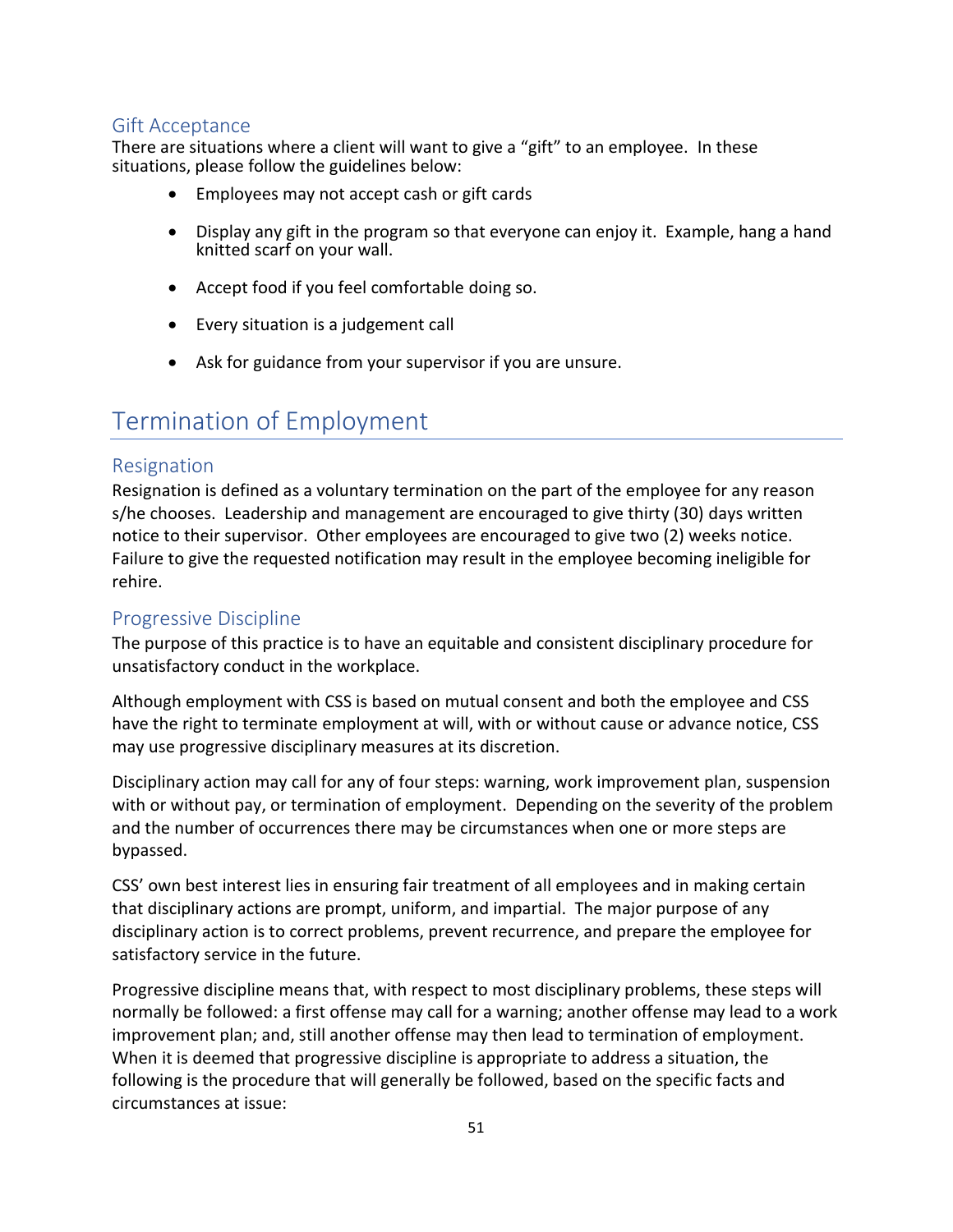#### <span id="page-52-0"></span>Warning

An employee demonstrating either unsatisfactory performance or violation of personnel and/or program policies generally will be given a warning of the need to discontinue or correct the problem. If a warning is given, the employee shall also be informed of the possibility of further disciplinary action if satisfactory correction is not apparent. Documentation of the first warning signed by the employee and supervisor will be placed in the employee's personnel file.

### <span id="page-52-1"></span>Second Warning and Work Improvement Plan

If unsatisfactory performance or violation of personnel and/or program policies continues, or a more serious issue regarding performance or violation of personnel and/or program policies occurs, a second warning from the supervisor will be presented to the employee outlining the unsatisfactory performance, appropriate correction required, time frames and a reference to any prior disciplinary actions. The reprimand will be signed by both the immediate supervisor and the employee, after the employee has chosen to respond. It shall be placed in the employee file.

A work improvement plan will accompany the second warning. This plan will clearly define the necessary and measurable outcomes to increase job performance in specific job-related areas.

The supervisor will conduct a conference with the employee within the time frame indicated on the second warning to discuss the employee's progress towards meeting the objectives outlined in the work improvement plan. If the performance problems have persisted and improvements have not occurred as required in the work improvement plan, the employee's employment with CSS may be terminated or other disciplinary action may be taken.

The above process is designed to give the employee the opportunity to make improvements and to continue their employment with CSS. If the employee's response to this process is to adopt negative, uncooperative behavior which affects the work and/or morale of others, this can be grounds for termination.

#### <span id="page-52-2"></span>Suspension

At the discretion of the program director and Human Resources Director, an employee may be suspended as a final step before termination.

## <span id="page-52-3"></span>Termination

The employee's employment may be terminated should unsatisfactory performance continue.

CSS recognizes that there are certain types of employee problems that are serious enough to justify either a suspension, or, in extreme situations, termination of employment, without going through the usual progressive discipline steps.

While it is impossible to list every type of behavior that may be deemed a serious offense, the Employee Conduct and Work Rules Section includes examples of problems that may result in immediate suspension or termination of employment.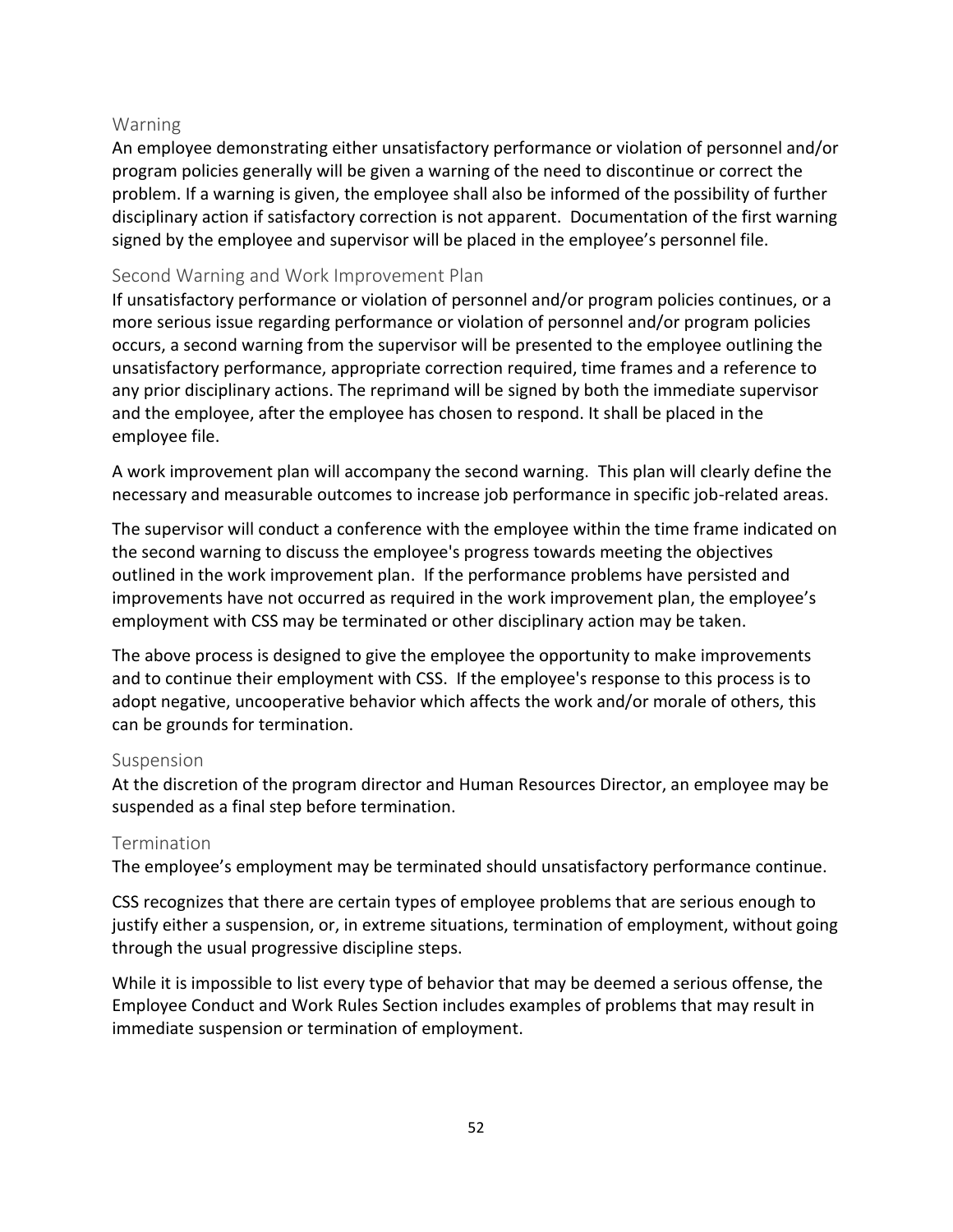## <span id="page-53-0"></span>Employee Conduct and Work Rules

To ensure orderly operations and provide the best possible work environment, CSS expects employees to follow rules of conduct that will protect the interests and safety of all employees and the organization.

It is not possible to list all the forms of behavior that are considered unacceptable in the workplace, but the following are examples of conduct that may result in disciplinary action, up to and including termination of employment:

- Theft or inappropriate removal or possession of property
- Falsification of timekeeping records
- Working under the influence of alcohol or illegal drugs
- Possession, distribution, sale, transfer, or use of alcohol or illegal drugs in the workplace, while on duty, or while operating employer-owned vehicles or equipment
- Fighting or threatening violence in the workplace
- Boisterous or disruptive activity in the workplace
- Negligence or improper conduct leading to damage of employer-, client-, or customer-owned property
- Insubordination or other disrespectful conduct
- Violation of safety or health rules
- Smoking in prohibited areas
- Sexual or other unlawful or unwelcome harassment
- Possession of dangerous or unauthorized materials, such as explosives or firearms, in the workplace
- Excessive absenteeism or any absence without notice
- Unauthorized absence from workstation during the workday
- Unauthorized use of phones, mail system, computers, or other employer-owned equipment
- Unauthorized disclosure of business "secrets" or confidential information
- Violation of personnel policies
- Unsatisfactory performance or conduct
- No call/no shows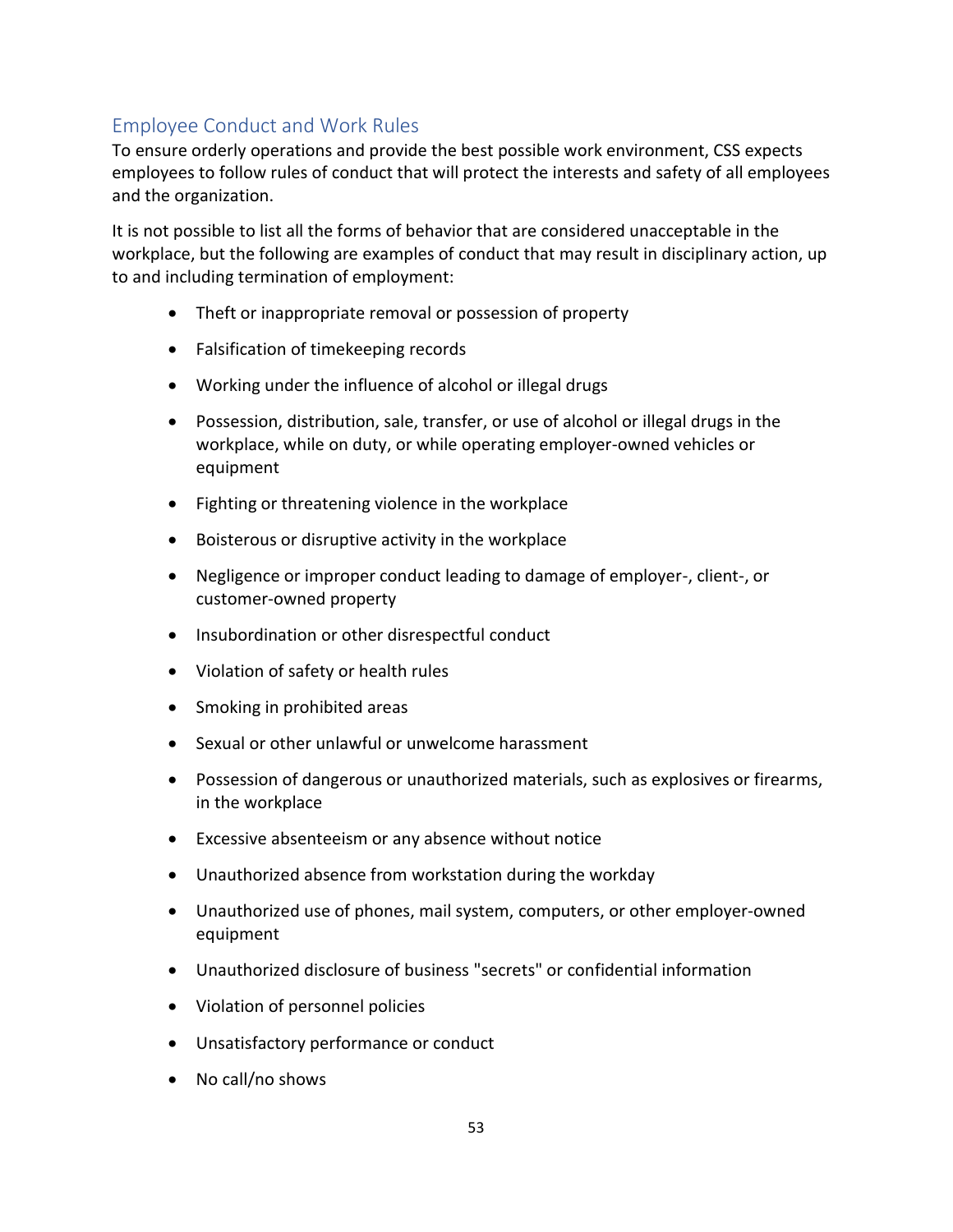Employment with CSS is at the mutual consent of CSS and the employee, and either party may terminate that relationship at any time, with or without cause, and with or without advance notice.

## <span id="page-54-0"></span>Reduction-in-Force

#### <span id="page-54-1"></span>Reduction-In-Time

In the event of budgetary constraints, it may be necessary to reduce an employee's hours. CSS shall make every effort to give a minimum of 30 days notice to personnel whose hours will be reduced but cannot guarantee to do so in every situation.

#### <span id="page-54-2"></span>Reduction-In-Force/Layoffs

In the event of a reduction-in-force, reorganization, and/or budgetary constraint it may be necessary to eliminate positions and/or lay off employees. First consideration shall be given to retention of regular, full-time employees as opposed to regular part-time, temporary, or probationary employees.

Quality of job performance, performance evaluations, length of service and need for the position in which the employee works shall be considered in retaining/releasing individual employees. CSS shall make every effort to give a minimum of 30 days notice to personnel should they be released through a reduction-in-force and/or reorganization. At the time of layoff, the employee shall receive payment for any accrued annual leave as stated in the leave benefit section.

#### <span id="page-54-3"></span>Recall

Before other applicants are hired, transferred, or promoted to the same job classification, laid off employees from that job classification will be recalled in reverse order from which they were laid off providing they are able to perform the work satisfactorily. In some cases, it may be necessary to bypass an employee on recall if they are unable to perform the job. If an employee refuses a job recall, they will lose any further recall rights.

## <span id="page-54-4"></span>Final Paycheck

When an employee voluntarily terminates employment, the final paycheck shall be paid on the next regular payday following the date of termination.

If the employee is terminated involuntarily, the final paycheck will be paid within three working days of the employee's termination.

## <span id="page-54-5"></span>Employment Reference Checks

Former employees requesting references from CSS will be referred to the Human Resources Department. Members of CSS Management may give personal references for former employees who request references but may not give references on behalf of CSS.

#### <span id="page-54-6"></span>Return of Property

Employees are responsible for all property, materials, or written information issued to them or in their possession or control. All CSS' property must be returned by employees on or before their last day of work.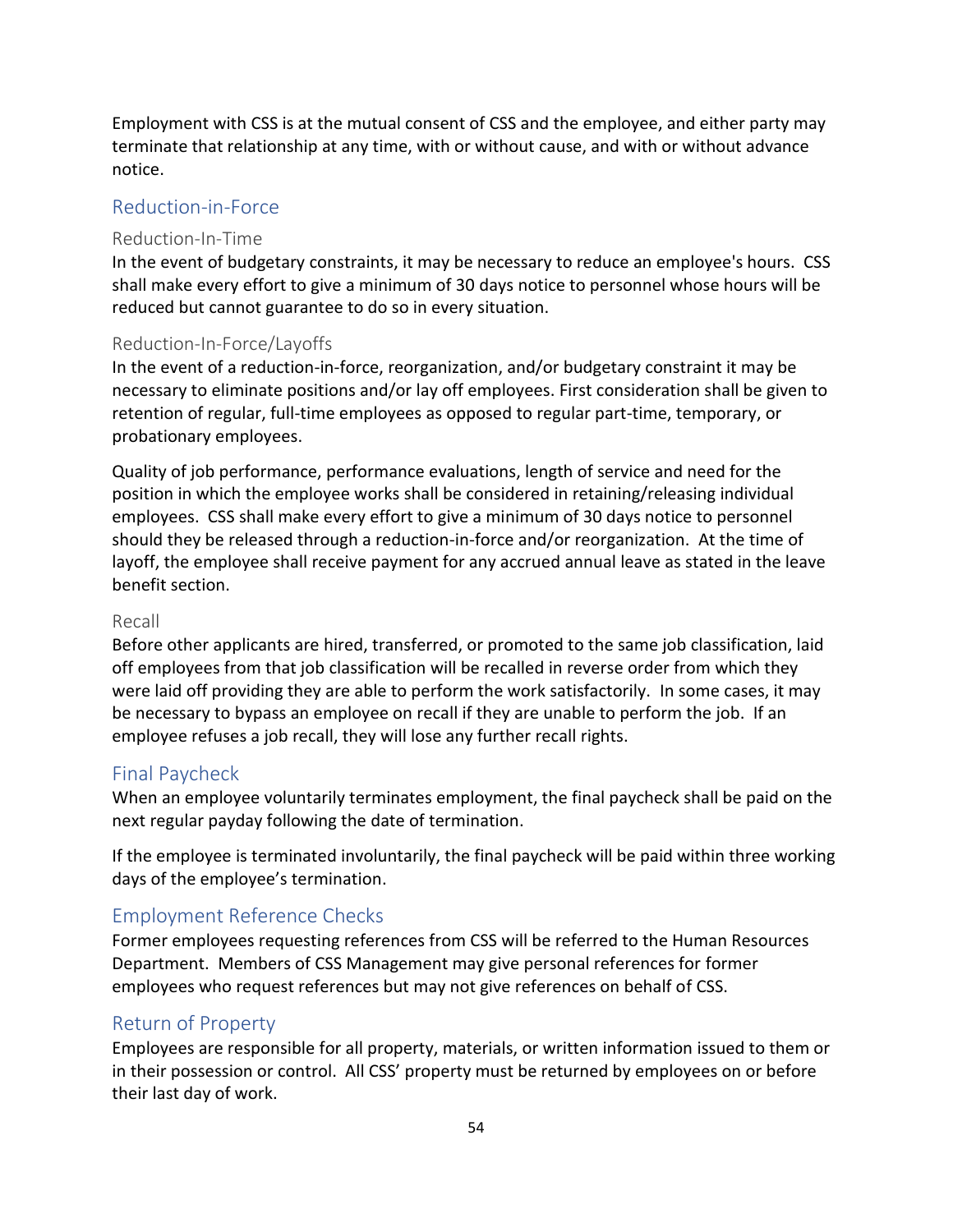## <span id="page-55-0"></span>Exit Interview

Human Resources conducts exit interviews with employees when they terminate their employments with CSS. The purpose of an exit interview is to evaluate reasons why the employee terminated employment and how CSS can improve the agency.

## <span id="page-55-1"></span>Volunteering

A former employee may volunteer for Catholic Social Services 6 months from their last day of employment.

## <span id="page-55-2"></span>Miscellaneous

## <span id="page-55-3"></span>Professional Liability

Employees job-related actions are covered by an agency liability policy if, while providing service, a claim is brought against them. This only covers lawful authorized actions and does not apply to situations where an employee has committed an unlawful act.

## <span id="page-55-4"></span>Auto Usage and Insurance Coverage

Required coverage for those who drive their personal vehicles for work-related purposes is the state minimum.

Employees who transport clients or volunteers will be required to submit a driver's record report annually. These can be obtained from the Department of Motor Vehicles. CSS will reimburse the employee for all reports after the initial one. If an employee has a restriction on his/her driver's license, it will be dealt with on a case-by-case basis. In some instances, the employee may not be allowed to drive for CSS.

## <span id="page-55-5"></span>Mileage / Incidental Expenses

Expenses incidental to the job may be reimbursed by the agency with the prior approval of the employee's supervisor. Reimbursement shall be made only on the basis of written accounts and receipts detailing the nature of the expenses and amounts. The expense report must be turned in at the end of every month. Expenses over 90-days old will not be reimbursed, unless approved in writing by the Chief Operating Officer or Chief Executive Officer. The current reimbursement rate for mileage and other incidentals may be obtained from the Human Resources Director.

## <span id="page-55-6"></span>Times of Emergency

CSS recognizes there may be emergency situations that arise where the safety of employees, clients and the general public may be at risk. Examples of these situations include, but are not limited to, the COVID-19 pandemic or a large earthquake. These situations must be responded to on a case by case basis and CSS may have to adapt policies and procedures, sometimes on a program-by-program basis, to both ensure the safety of our employees and to respond to the needs of our clients.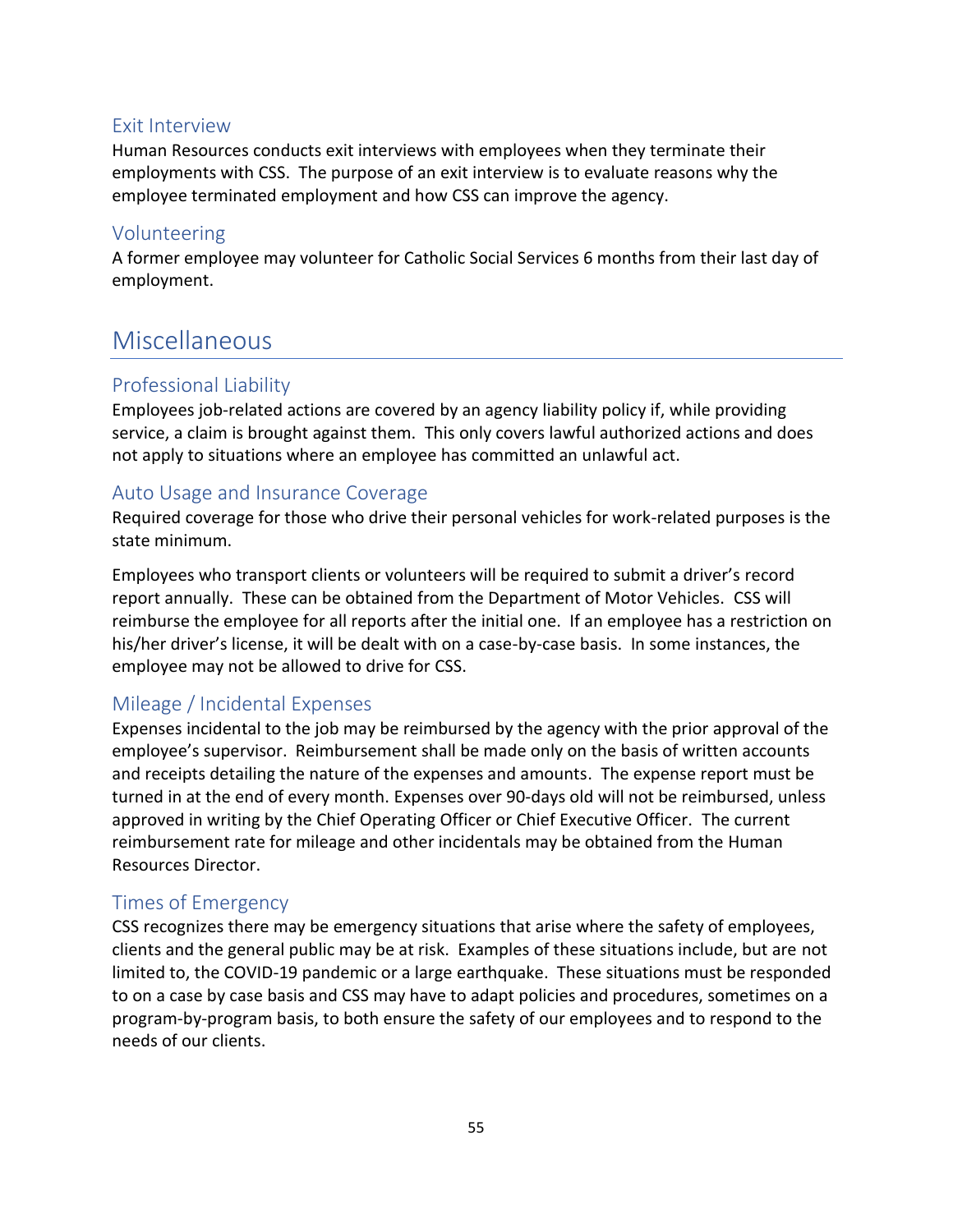During times of emergency, it may be necessary to supersede normal policies and procedures with emergency policies and procedures. All emergency policies and procedures must be approved by the Chief Executive Officer.

As a condition of employment, all employees will be expected to follow emergency policies and procedures that are put into place by CSS.

### <span id="page-56-0"></span>Bulletin Boards

Bulletin boards display important information regarding employment. Employees need permission from Human Resources before putting anything on a CSS bulletin board.

## <span id="page-56-1"></span>Social Media

CSS has worked hard to promote its image in the community and wants to maintain its reputation. Further, CSS wishes to protect the privacy rights of its employees and clients, both current and former, and to preclude any possible defamation of employees, as well as defamation of CSS itself and of clients of CSS.

Guidelines for functioning in an electronic world are the same as the values, ethics and confidentiality policies employees are expected to live by every day. Nothing in this policy is intended to limit any legally protected communications. However, your responsibility to CSS does not end when you are off the clock. For that reason, this policy applies to the use of social media as a part of your employment with CSS, as well as personal use of social media as it relates to CSS.

CSS respects the rights of its employees to use social media in their personal lives. It is important that all employees are aware of the implications of engaging in forms of social media and online conversations that reference CSS, its clients, its managers or employees and/or the employee's relationship with CSS in any way. This policy applies to employees who use the following:

- Multi-media and social networking websites such as Myspace, Facebook, Friendster, LinkedIn, Yahoo! Groups, Snapchat, Instagram, YouTube, Twitter, and many others.
- Blogs
- Wikis such as Wikipedia and any other site where text can be posted

All these activities are referred to as "Internet postings" in this Policy. Common sense is the best guide if you decide to post information in any way relating to CSS. The following covers your legal responsibility and non-disclosure obligations. Failure to abide by these guidelines can result in serious ramifications for you, including, but not limited to, personal liability for defamation, copyright infringement, breach of privacy etc. Violating these guidelines, whether during working hours or during your personal time, may also lead to disciplinary action up to and including termination of employment.

#### <span id="page-56-2"></span>Legal Liability

When you choose to go public with your opinions via social media, you are legally responsible for your Internet postings. You can be held personally liable for any comments deemed to be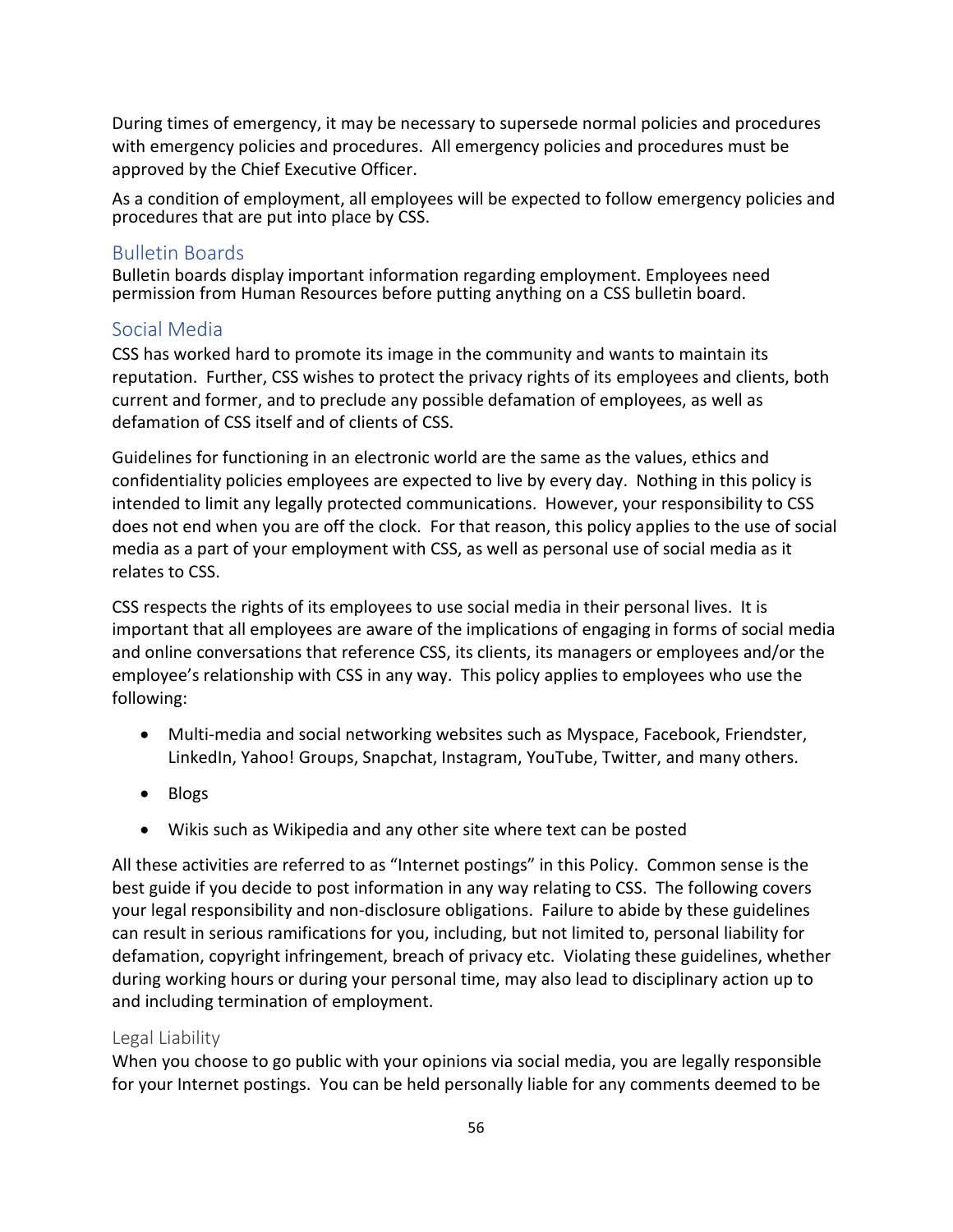defamatory, obscene, proprietary, or libelous. For these reasons, anyone using social media should exercise caution with regards to exaggeration, colorful language, guesswork, obscenity, copyrighted materials, legal conclusions, and derogatory remarks or characterizations. Do not publish slanderous, libelous, or otherwise illegal content. Do not publish content on the internet without the relevant copyright information; comply with copyrights and respect the right of the individual regarding the use of their own image. CSS potentially could pursue legal action against you for Internet postings that violate the law or that impugn the reputation or image of CSS. Anything you post that can potentially tarnish CSS's image or reputation could create a conflict of interest between you and CSS that may result in immediate termination of employment.

#### <span id="page-57-0"></span>Company Confidential Information

You are not allowed to disseminate confidential and proprietary information that you learn as part of your job, including any information about clients of CSS. If you are unsure whether a certain piece of information may be published, check with your supervisor or the Human Resources Director. If in doubt, do not publish.

#### <span id="page-57-1"></span>Commenting On CSS, Its Employees, or Its Clients

When posting your point of view on anything having to do with CSS, one of its Clients or CSS employees you should neither claim nor imply you are speaking on CSS's behalf. If you comment on any aspect of CSS's business, you must clearly identify yourself as an employee of CSS and include a disclaimer that the views are your own and not those of CSS. Because you are legally responsible for your postings, you may be subject to liability if your posts are found defamatory, harassing, or in violation of any other applicable law. You may also be liable if you make postings which include confidential, proprietary, or copyrighted information, including any information about individual employees or clients. All these types of postings are prohibited under this policy.

CSS recognizes that employees may, on occasion, have concerns about CSS' decisions or how it operates its business. If employees have such concerns, CSS has an open door policy and encourages its employees to bring any concerns they may have to the attention of their supervisor so those concerns can be addressed in a constructive manner and do not result in unfounded and inaccurate rumors.

#### <span id="page-57-2"></span>Subpoenas / Records Requests

Subpoenas may be served on CSS or on a specific CSS program. If a subpoena is served on CSS or a program, we are required to accept it. Subpoenas that are served on a specific CSS employee are to be accepted only by that employee. CSS does not accept subpoenas served on clients. Records requests (requests without a subpoena) will be reviewed and responded to individually.

#### <span id="page-57-3"></span>Records or Information Requests

• **Information requests:** Any information requested on an employee or former employee must be in writing, unless the request is from the employee, which may be verbal. These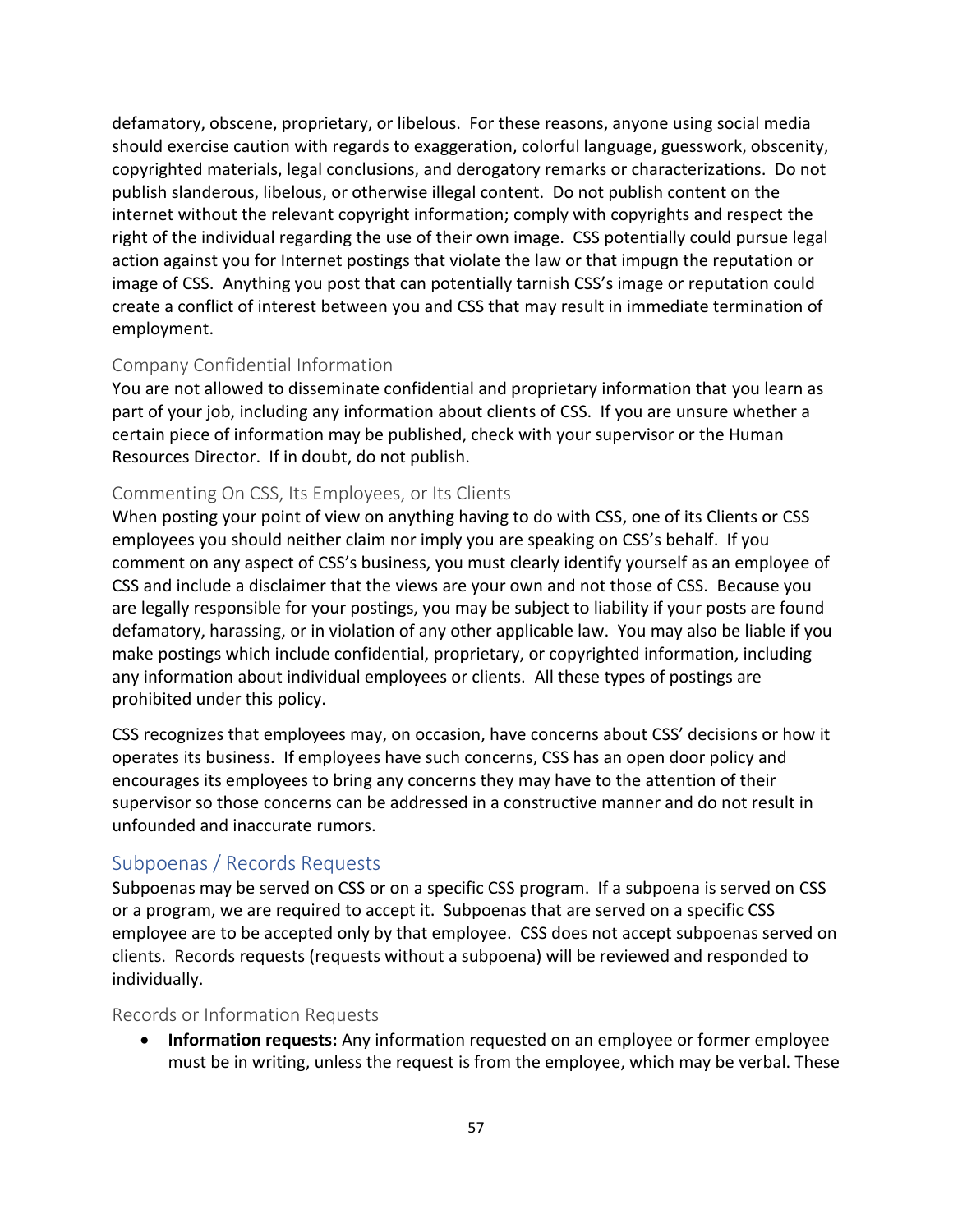requests must be forwarded to the Human Resources Department. Requests for client information will be referred to the Chief Programs Officer.

• **Records requests:** All records requests should be sent directly to the Human Resources Director These will be responded to promptly and appropriately.

The Human Resources Director will determine how to respond to the request. If warranted, the Human Resources Director will send a response letter. Otherwise, the request will be forwarded to the record custodian for the specific program(s).

The Human Resources Director will contact the requesting party to arrange for a courier to pick up the requested record. A copy of the records request will be placed in a separate file with a copy of all documents produced.

#### <span id="page-58-0"></span>Subpoenas

• **Subpoenas served on CSS or its programs:** A subpoena must be signed for by the Human Resources Director. If the Human Resources Director is not available, a senior staff member (Chief Executive Officer, Chief Operating Officer or Chief Program Officer) may sign for the document. Service can be accomplished by certified mail or in-person delivery to the Human Resources Director. If sent by certified mail, the administrative assistant may sign for it, but it must be delivered to the Human Resources Director as soon as possible.

The Human Resources Director will work with the Chief Executive Officer, Chief Operating Officer or Chief Programs Officer determine how to respond to the subpoena. If warranted, the Human Resources Director will send a response letter signed by the Chief Executive Officer or Chief Operating Officer. Otherwise, the Human Resources Director will notify the Program Director that a subpoena has been received and request the required information.

If records have been requested, the Human Resources Director will contact the requesting party to arrange for a courier to pick up the requested record, together with an affidavit authenticating the record(s) produced. Alternatively, the records custodian will appear at the deposition or at court to testify as a records custodian. A copy of the subpoena will be placed in a separate file with a copy of all documents produced.

• **Subpoenas served on a CSS employee:** Only the named employee can sign for a subpoena being served on that individual. If a subpoena is being served, the administrative assistant will attempt to locate the employee. If unable to locate the employee, the server may be told when the employee is expected to return or may leave contact information for the employee to contact the server.

If the subpoena is work-related, the employee must inform the Program Director immediately and a copy of the subpoena must be sent to the Human Resources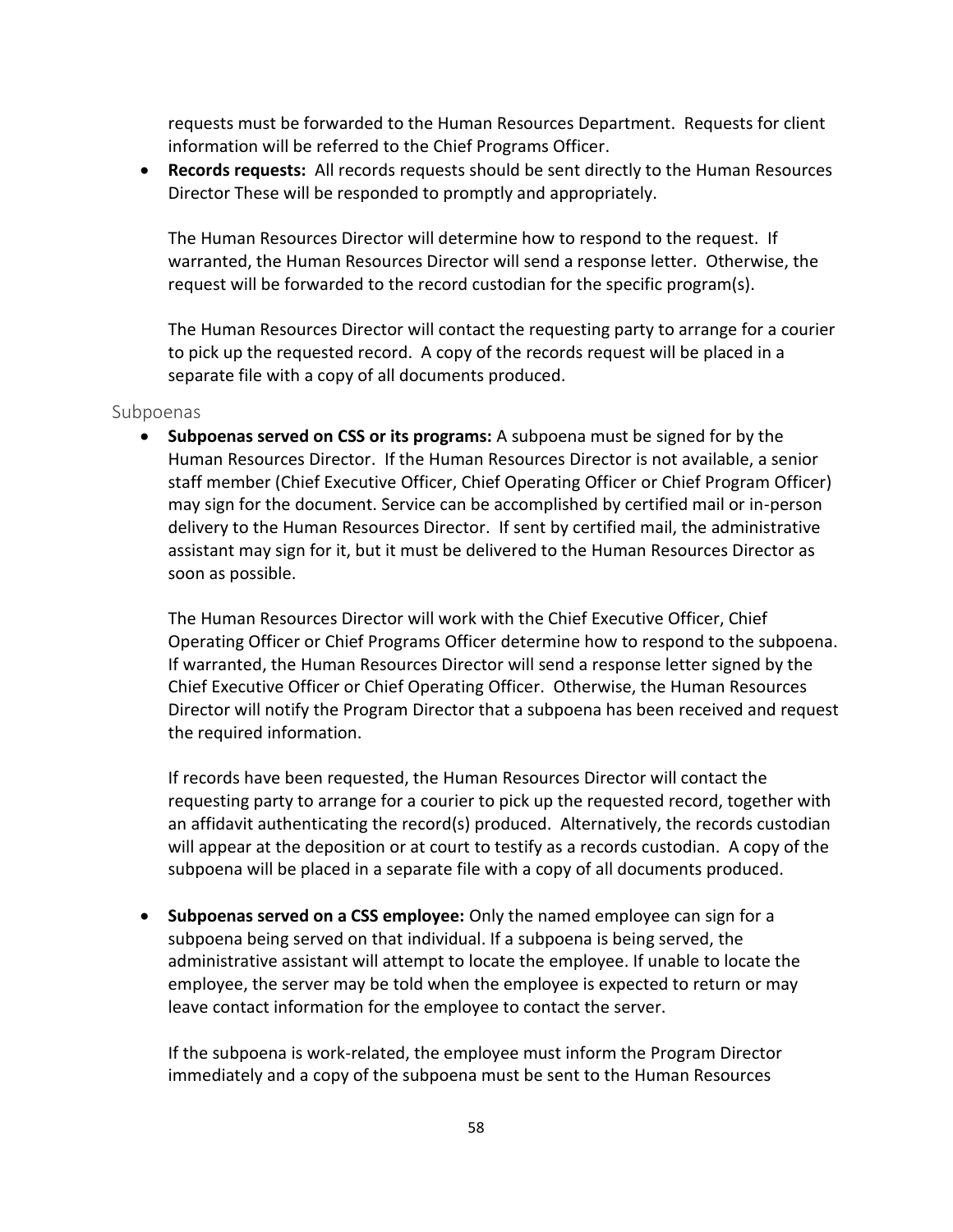Director. The Human Resources Director will arrange a meeting with the employee being subpoenaed, the Program Director and the agency's legal advisor, if needed.

• **Subpoenas Served on CSS clients at the Program:** No employee or representative of CSS will accept any subpoena being served on a client or former client of the agency.